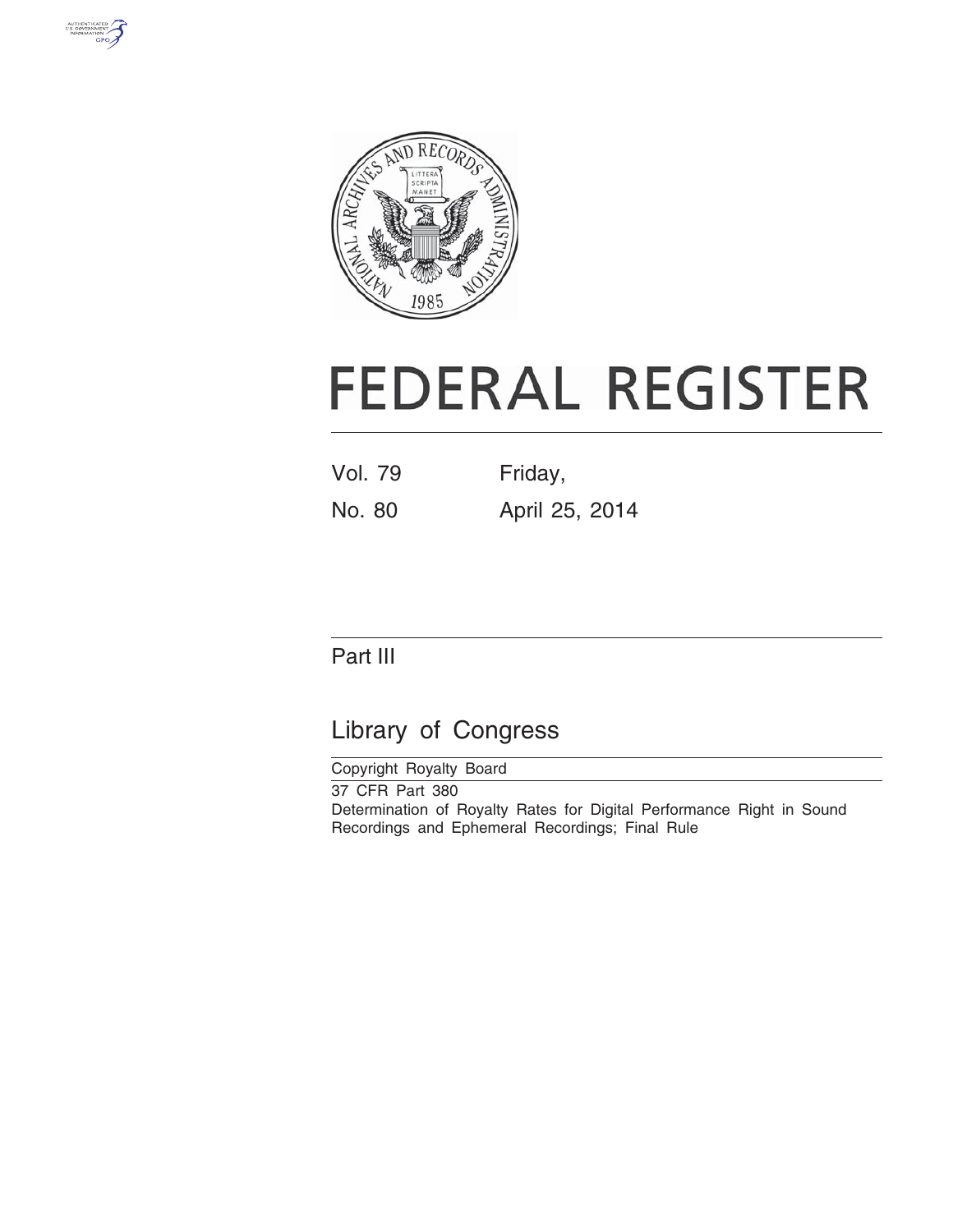# **LIBRARY OF CONGRESS**

# **Copyright Royalty Board**

# **37 CFR Part 380**

**[Docket No. 2009–1 CRB Webcasting III]** 

# **Determination of Royalty Rates for Digital Performance Right in Sound Recordings and Ephemeral Recordings**

**AGENCY:** Copyright Royalty Board, Library of Congress.

**ACTION:** Final rule and order.

**SUMMARY:** The Copyright Royalty Judges announce their final determination of the rates and terms for two statutory licenses, permitting certain digital performances of sound recordings and the making of ephemeral recordings, for the period beginning on January 1, 2011, and ending on December 31, 2015.

**DATES:** *Effective Date:* April 25, 2014. *Applicability Dates:* These rates and terms are applicable to the period January 1, 2011, through December 31, 2015.

# **FOR FURTHER INFORMATION CONTACT:**

Richard Strasser, Senior Attorney, or Gina Giuffreda, Attorney Advisor. Telephone: (202) 707–7658. Email: *crb@ loc.gov.* 

**SUPPLEMENTARY INFORMATION:** On July 6, 2012, the United States Court of Appeals for the District of Columbia Circuit (DC Circuit) remanded this matter for determination. The Copyright Royalty Judges (Judges) determine that the royalty rates payable under 17 U.S.C. 114(f) for the public performance by webcasters of digital sound recordings for the period 2011 through 2015 shall be as follows. For commercial webcasters subject to the agreement between the National Association of Broadcasters and SoundExchange, as stipulated in the agreement. For all other commercial webcasters:

| Year | Rate per-<br>performance <sup>1</sup> |
|------|---------------------------------------|
|      | \$0.0019                              |
|      | 0.0021                                |
|      | 0.0021                                |
|      | 0.0023                                |
|      | 0.0023                                |

The Judges determine that section 114 public performance rates for noncommercial webcasters shall be as follows. For noncommercial educational webcasters, as agreed by and between College Broadcasters, Inc. and SoundExchange in the agreement approved by the Judges in this proceeding. For other noncommercial webcasters, the rate shall be \$500 per station or channel, including side channels, up to a maximum usage of 159,140 Aggregate Tuning Hours 2 (ATH) per month. Commercial usage rates apply to usage in excess of 159,140 hours per month.

All parties in interest in this proceeding agreed that royalties payable for the license granted under 17 U.S.C. 112(e) should be bundled with the section 114 royalties and deemed to be 5% of the bundled remittances. The Judges adopt this agreement for the period 2011 through 2015.

Following are the bases of the Judges' determination.

## I. Introduction

- A. Subject of the Proceeding
- B. Procedural Posture
- C. Statutory Background
- D. The Record
- II. Rates Under the Section 112 Ephemeral License
- III. Rate Structure Under the Section 114 Performance License
- IV. Rates for Commercial Webcasters A. The National Association of Broadcasters/SoundExchange Agreement
- B. All Other Commercial Webcasters
- 1. The Live365 Rate Proposal
- 2. The SoundExchange Rate Proposal
- 3. The ''Affordability'' of the Proposed Interactive Benchmark Rates
- 4. Judges' Conclusions Regarding the Commercial Webcasters Rates
- V. Rates for Noncommercial Webcasters A. Noncommercial Educational Webcasters
- 
- B. Other Noncommercial Webcasters
- 1. Rate Proposals of the Participants 2. Evaluation of the Rate Proposals and
- Determination of Rates VI. Terms
- A. Uncontested Terms
- 1. Collective
- 
- 2. Stipulated Terms and Technical and Conforming Changes
- 3. Electronic Signature on Statement of Account
- B. Contested Terms for Commercial Webcasters
- 1. Terms Proposed by Live365
- 2. Terms Proposed by SoundExchange
- C. Contested Terms for Noncommercial Webcasters
- VII. Determination and Order

# **I. Introduction**

# *A. Subject of the Proceeding*

This Determination results from a rate proceeding convened under section 803(b) of the Copyright Act (Act), 17 U.S.C. 803(b). On January 5, 2009, the Copyright Royalty Judges (Judges) announced commencement of the captioned proceeding. *See,* 74 FR 318 (Jan. 5, 2009). The purpose of the proceeding was to determine royalty rates and terms for the public performance of digital sound recordings by eligible nonsubscription transmission services or new subscription services, as defined in section 114 of the Act.<sup>3</sup> This proceeding includes determination of rates and terms relating to the making of ephemeral copies under section 112 of the Act in furtherance of the digital public performances. The rates and terms the Judges determine in this proceeding apply to the period of January 1, 2011, through December 31, 2015. *See* 17 U.S.C. 804(b)(3)(A).

#### *B. Procedural Posture*

In response to the Judges' published notice of commencement, forty entities filed Petitions to Participate. The participants followed the statutory procedures for rates and terms determinations, which include a voluntary negotiation period. In addition, Congress provided expanded opportunities for settlement by passing the Webcaster Settlement Acts of 2008 and 2009 (WSA).4 Most participants negotiated agreements relating to rates and terms prior to the hearing.5

When the Judges convened the hearing to determine rates and terms applicable to the non-settling participants, the parties remaining were: SoundExchange, Inc. (SoundExchange),

4Public Law 110–435, 122 Stat. 4974 (Oct. 16, 2008); Public Law 111–36, 123 Stat. 1926 (June 30, 2009). The Webcaster Settlement Acts of 2008 and 2009 authorized webcasters to negotiate rates and terms for the section 112 and 114 licenses to be effective during the then current rate term *in lieu*  of the adjudicated rates for that term, and to extend through the rate term at issue in this proceeding. The WSAs also gave parties the option to exclude those negotiated terms from evidence in a proceeding before the Judges notwithstanding the provisions of sections  $112(e)(4)$  and  $114(f)(2)(B)$ , which permit the Judges to consider evidence of voluntarily negotiated licenses in determining statutory rates and terms.

5The participants reached eight settlements in all, accounting for approximately 95% of the royalties paid to SoundExchange in 2008 and 2009. The Copyright Office published notices of settlements as follows: 74 FR 9293 (Mar. 3, 2009) (three agreements); 74 FR 34796 (July 17, 2009) (one agreement); and 74 FR 40614 (Aug. 12, 2009) (four agreements).

<sup>&</sup>lt;sup>1</sup>This rate is applicable from first performance, but subject to recoupment credit for the agreed minimum fee of \$500 per year for each station or channel.

 $^{\rm 2\,\prime\prime}$  Aggregate Tuning Hours'' is defined in SoundExchange's rate proposal as using the same definition employed during the 2006–2010 rate period and codified at 37 CFR 380.2 (2010). It is a measure of the duration of all programming transmitted by licensee, less the actual running time of any sound recordings that are licensed directly or which do not require a license under the Act.

<sup>3</sup> Including as amended by the Digital Millennium Copyright Act (DMCA), Public Law 105–304, 112 Stat. 2860, 2887 (Oct. 27, 1998).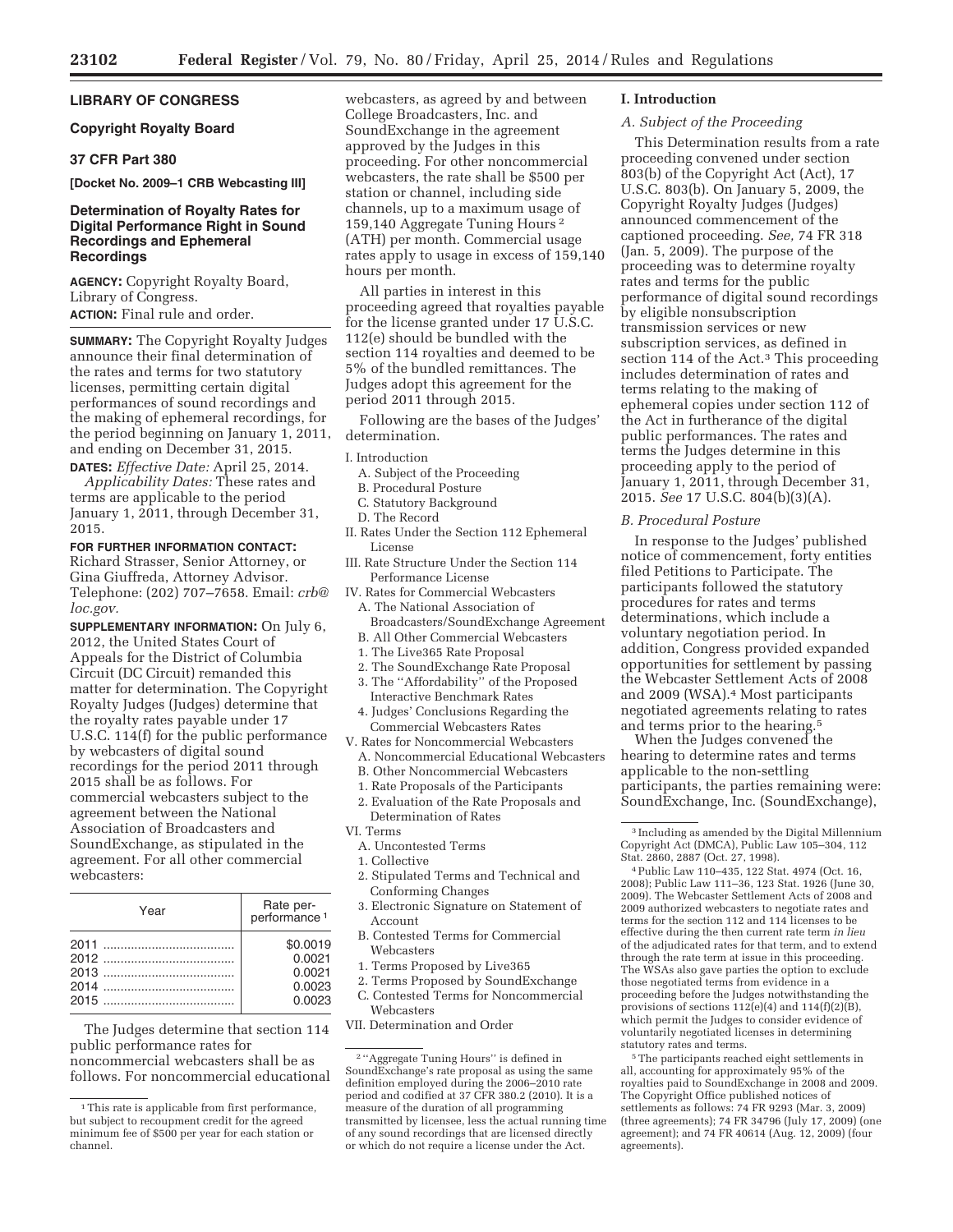College Broadcasters, Inc.  $(CBI)$ <sup>6</sup>, the Intercollegiate Broadcasting System, Inc. (IBS), Live365, Inc. (Live365), RealNetworks, Inc., and Royalty Logic, LLC. The Judges heard evidence for seven days in April 2010 in the direct case and three days in July 2010 in the rebuttal case. On May 5, 2010, the Judges heard oral argument relating to the settlement and resulting regulatory language proposed jointly by SoundExchange and CBI. The Judges heard closing arguments of counsel on July 30, 2010.

Following presentation of written and testimonial evidence, legal briefing, and argument of counsel, the Judges published their Final Determination in this matter on March 9, 2011. *See* 76 FR 13026 (Mar. 9, 2011). IBS filed a timely appeal to the United States Court of Appeals for the DC Circuit. IBS asserted on appeal that the \$500 minimum fee and the attendant recordkeeping and reporting requirements established for noncommercial webcasters is excessive and burdensome for small college broadcasters. IBS further challenged the Constitutionality of the statutory construct granting the DC Circuit the power not just to affirm, reverse, or remand appeals from the CRB, but also to remediate CRB determinations—an ability IBS challenged as a non-judicial function and unconstitutional under Article III of the Constitution. IBS likewise challenged the constitutionality of the Judges under the Appointments Clause of the United States Constitution. U.S. Const., art. II, sec. 2, cl.2.7

SoundExchange and CBI intervened in the appeal. Both intervenors filed

7 IBS argued that the Judges were principal officers of the United States government and, as such, must be appointed by the President with the advice and consent of the United States Senate. IBS also opined that the Librarian is not an agency head authorized to appoint inferior officers of the government, notwithstanding that the Librarian is appointed by the President and confirmed by the Senate.

briefs in support of the Judges' determination. SoundExchange controverted the constitutional challenges asserted by IBS. CBI sought to assure the validity of its agreement with SoundExchange regardless of the resolution of the constitutional issues.

On July 6, 2012, the DC Circuit ruled that the Judges were acting as principal officers of the United States government in violation of the Appointments Clause of the Constitution. *Intercollegiate Broadcasting Sys., Inc.* v. *Copyright Royalty Board,* 684 F.3d 1332, 1342 (D.C. Cir. 2012), *cert. denied,* 133 S. Ct. 2735 (2013).8 To cure the violation of the Appointments Clause, the DC Circuit excised that portion of the Act that limited the Librarian's ability to remove Judges. Having determined that the Judges were not validly appointed at the time they issued the challenged determination, the DC Circuit ''vacate[d] and remand[ed] the determination,'' without addressing any substantive issue on appeal, so that a constitutionally appointed panel of Judges could render a new determination. *Id.* at 1334, 1342.

Following the Supreme Court's denial of IBS's petition for a writ of *certiorari,*  the Judges requested proposals from the participants on the conduct of proceedings on remand. *Order for Further Briefing* (July 26, 2013). SoundExchange essentially argued for a summary reissuance of the Judges' original determination and CBI argued for summary adoption of its settlement with SoundExchange. IBS urged the Judges to reopen the proceeding to allow additional written and oral testimony and new briefing. IBS argued in the alternative that the Judges permit each participant to submit new briefs.

The substantive issues on appeal were (i) the \$500 minimum fee for noncommercial educational webcasters and (ii) terms proposed by IBS relating to ''small'' and ''very small'' noncommercial webcasters. The language of the DC Circuit's remand, however, was not limited to any specific portion of the determination. Rather, the DC Circuit ''vacate[d] and remand[ed] *the determination.'' Id.* at 1342 (emphasis added). The Judges interpret the Court's remand order as directing the Judges to review the entire record and to issue a new determination on all issues included therein, not just the

\$500 minimum fee that was the subject of the appeal.

The Judges have considered both the language of the remand order and proposals from the participants regarding remand procedure. While the DC Circuit's remand instructions compel the Judges to consider anew all issues in the original determination, the Judges decline to reopen the proceeding and accept additional evidence or argument. Each party had ample opportunity to present its case.9 The Judges have concluded that this matter shall be determined based upon a *de novo* review of the substantial record that the parties developed during the proceeding leading to the first determination.

Upon completion of their *de novo*  review of the existing record, the Judges issued their initial *Determination After Remand for Royalty Rates and Terms for 2011–2015,* Docket No. 2009–1 CRB Webcasting III (Jan. 9, 2014) (*Initial Determination*). Pursuant to 17 U.S.C. 803(c)(2) and 37 CFR Part 353, IBS filed a motion for rehearing. After reviewing the motion, the Judges denied the motion for rehearing. *Order Denying Motion for Rehearing,* Docket No. 2009– 1 CRB Webcasting III (Feb. 4, 2014). As explained in the February 4, 2014 Order, the Judges determined that IBS had failed to show that any part of the *Initial Determination* was erroneous, *i.e.,* IBS's arguments did not satisfy the ''exceptional case'' standard necessary to warrant a rehearing. More particularly, the motion failed to establish: (1) An intervening change in controlling law, (2) the availability of new evidence, or (3) a need to correct a clear error or prevent manifest injustice. *Id.* 

#### *C. Statutory Background*

Transmission of a sound recording constitutes a public performance of that work. Owners of copyright in sound recordings are not accorded an exclusive, general public performance right with regard to those recordings. *See* 17 U.S.C. 106(4). Owners of copyright in ''musical works,'' 10 have an exclusive right of public performance of those works; owners of copyright in ''sound recordings'' 11 do not. As a

<sup>6</sup> In August 2009, under the auspices of the WSA of 2009, CBI and SoundExchange reached a settlement between them (CBI/SoundExchange Agreement) covering rates and terms for certain college broadcasters and noncommercial educational webcasters. The Copyright Office published notice of this settlement on August 12, 2009. *See* 74 FR 40616 (Aug. 12, 2009). CBI and SoundExchange then filed a joint motion for approval of their settlement and adoption of its terms as the applicable regulations for all noncommercial educational webcasters. The Judges published proposed regulations based upon the CBI/SoundExchange agreed rates and terms. *See* 75 FR 16377 (Apr. 1, 2010). The Judges received multiple comments in favor of the proposed regulations and an objection from IBS. The Judges, therefore, heard oral argument of counsel in May 2010, and published the Final Rule relating to the CBI/SoundExchange Agreement and the NAB/ SoundExchange Agreement. *See* 76 FR 13026 (Mar. 9, 2011).

<sup>8</sup>To remedy the violation of the Appointments Clause, the Librarian appointed the incumbent panel as at-will employees. The Librarian appointed the current panel of Judges while the IBS appeal was pending; consequently, the panel of Judges making the determination on remand is not the same as the panel that made the first determination.

<sup>9</sup>The Judges' consideration of this issue is discussed in detail in *Notice of Intention to Conduct Paper Proceeding on Remand and Solicitation of Comments from the Parties* (Sept. 17, 2013).

 $^{10}\mathrm{A}$  ''musical work'' is a musical composition, together with any accompanying words, that has been fixed in any tangible medium of expression. *See* 17 U.S.C. 102(a)(2).

 $^{\rm 11\, \prime\prime}$  'Sound recordings' are works that result from the fixation of a series of musical, spoken, or other Continued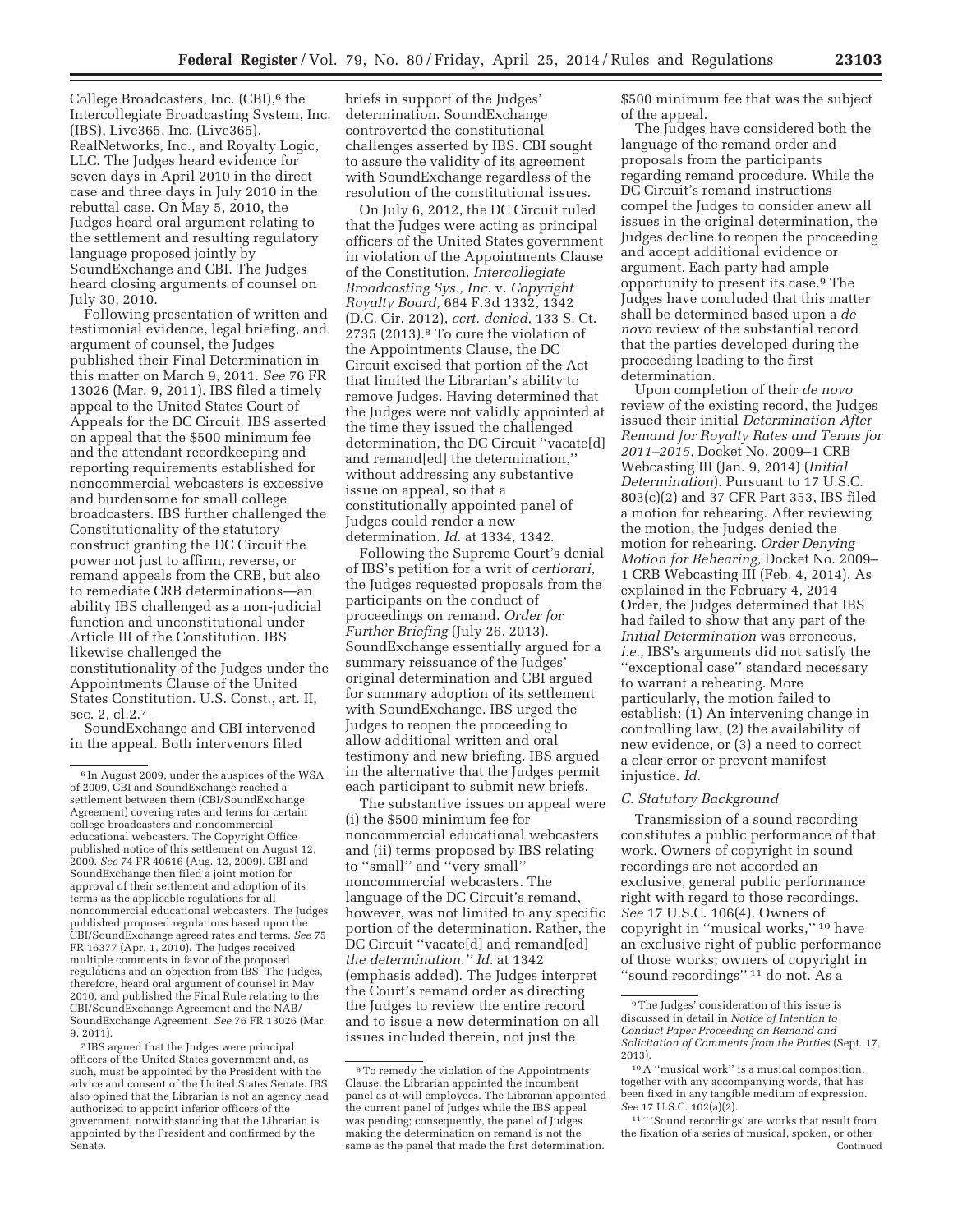consequence, U.S. copyright law permits many public performances of sound recordings—including radio broadcasts—to take place without the authorization of, or compensation to, sound recording copyright owners (*e.g.,*  performers and record labels).

In 1995, Congress enacted the Digital Performance Right in Sound Recordings Act (DPRA),<sup>12</sup> which created and granted to sound recording copyright owners a new exclusive right to perform a sound recording publicly by means of a digital audio transmission. 17 U.S.C. 106(6). The new right was, however, subject to a number of important limitations, including the grant to subscription digital audio transmission services (including satellite digital audio radio services) of a statutory license that permitted them to use sound recordings without the agreement of the copyright owner. 17 U.S.C. 114(d)(2), (f) (1997) (amended 1998).

Technology proceeded apace and, within a few short years, digital transmissions of sound recordings over the Internet were prevalent and available from both subscription and nonsubscription services. Congress did not specifically contemplate these ''webcaster'' services when it drafted the DPRA. Consequently, Congress expanded the statutory license in section 114 to cover ''eligible nonsubscription transmissions,'' *i.e.,*  webcasting, when it enacted the Digital Millennium Copyright Act of 1998, Public. Law 105–304, 112 Stat. 2860 (Oct. 28, 1998),

To ensure that recording artists and record companies will be protected as new technologies affect the ways in which their creative works are used; and . . . to create fair and efficient licensing mechanisms that address the complex issues facing copyright owners and copyright users as a result of the rapid growth of digital audio services. . . .

H.R. Rep. No. 105–796, at 79–80 (1998).

In addition, in recognition of the fact that webcasters must make temporary copies of sound recordings in order to facilitate the transmission process, Congress created a compulsory licensing scheme for so-called ''ephemeral'' recordings. *See id.* at 89–90. Licensees are limited to no more than one ephemeral recording (unless the terms of the license permit more) for use in the broadcasting or transmission of the copied work. 17 U.S.C. 112(e). The

ephemeral recording must be transitory in nature, unless the licensee retains it solely for archival purposes. *See* 17 U.S.C. 112(a).

In the Copyright Royalty and Distribution Reform Act of 2004,13 Congress created the role of Copyright Royalty Judge and authorized the Judges, *inter alia,* to determine and set rates and terms for the licensing and use of copyrighted works in several contexts, *e.g.,* cable television transmission, satellite radio broadcast, and, the medium relevant to this proceeding, webcasting. Congress retained the prior statutory standards and made them applicable to the Judges for determining rates and terms for both the ephemeral and the public performance licenses. For webcasting rates under either license, the ''Judges shall establish rates and terms that most clearly represent the rates and terms that would have been negotiated in the marketplace between a willing buyer and a willing seller.'' 17 U.S.C. 114(f)(2)(B). The quoted language is substantially identical to the statutory language regarding ephemeral recordings. *See* 17 U.S.C. 112(e)(4).

To ascertain rates that represent this hypothetical market under both statutory sections, the Judges shall consider ''economic, competitive, and programming information presented by the parties. . . .'' *Id.* The Judges are not limited with regard to the evidence they may consider (other than the limitations in the WSAs on the use of agreements reached under those statutes). The Judges' determination relating to both licenses should also account for whether the use at issue might substitute for, promote, or otherwise affect the copyright owners' stream of revenues. The Judges must also consider, again for both licenses, the relative contributions of the owners and licensees in making the licensed work available to the public. *Id.* Except as directed by the WSAs, the Judges may consider rates and terms negotiated in voluntary licensing agreements for comparable transmission services. *Id.* 

#### *D. The Record*

SoundExchange, Live365, IBS, and CBI presented evidence in this proceeding.14 CBI only presented evidence to support adoption of its settlement with SoundExchange for noncommercial educational webcasting. SoundExchange and Live365 presented evidence relating to commercial

webcasters. SoundExchange presented evidence relating to noncommercial webcasting; IBS presented evidence for small noncommercial webcasters. The Judges received written and live testimony from 15 witnesses<sup>15</sup> and admitted 60 documentary exhibits into evidence.

The record on which the Judges base this determination after remand is the existing record, including written and oral legal argument of counsel, and transcripts of the entire determination proceeding.16

# **II. Rates Under the Section 112 Ephemeral License**

Between the direct and rebuttal phases of this proceeding, SoundExchange and Live365 presented settlements of (i) the minimum fee and royalty rates for the section 112 license and (ii) the minimum fee for the section 114 license applicable to the commercial webcasters not encompassed by the NAB/ SoundExchange Agreement. These two settlements were included in one stipulation. The terms of the settlement are the same as the agreement reached and included as a final rule following the prior webcasting rate determination, following remand. *See Digital Performance Right in Sound Recordings and Ephemeral Recordings (Final rule),*  75 FR 6097 (Feb. 8, 2010).

The minimum fee for commercial webcasters is an annual, nonrefundable fee of \$500 for each individual channel and each individual station (including any side channel), subject to an annual cap of \$50,000. The royalty rate for the section 112 license is bundled with the fee for the section 114 license. There is one additional term in the stipulation that was not included in the prior determination. The royalty rate for the section 112 license is deemed to be 5% of the bundled royalties. No party objected to the stipulation. SoundExchange presented unopposed evidence to support the minimum fee for commercial webcasters and the bundled royalty rates. *See*  SoundExchange Proposed Findings of Fact (SX PFF) at ¶¶ 459–468, 472. These agreed provisions are supported by the parties and the evidence.

There is no disagreement between SoundExchange and IBS as to the rates for the section 112 license for noncommercial webcasters. As it did for commercial webcasters, SoundExchange

sounds, but not including the sounds accompanying a motion picture or other audiovisual work, regardless of the nature of the material objects, such as disks, tapes, or other phonorecords, in which they are embodied.'' 17 U.S.C. 101.

<sup>12</sup>Public Law 104–39, 109 Stat. 336 (Nov. 1, 1995).

<sup>13</sup>Public Law 108–419, 118 Stat. 2341 (Nov. 30,

<sup>2004). 14</sup>After filing Written Direct Statements, RealNetworks, Inc. withdrew from the proceedings, and Royalty Logic, LLC, did not participate further.

 $^{\rm 15}\!$  The Judges also considered designated written testimony.

<sup>16</sup>The original panel of judges heard approximately ten days of testimony and legal argument in aggregate, resulting in approximately 2,600 pages of transcripts.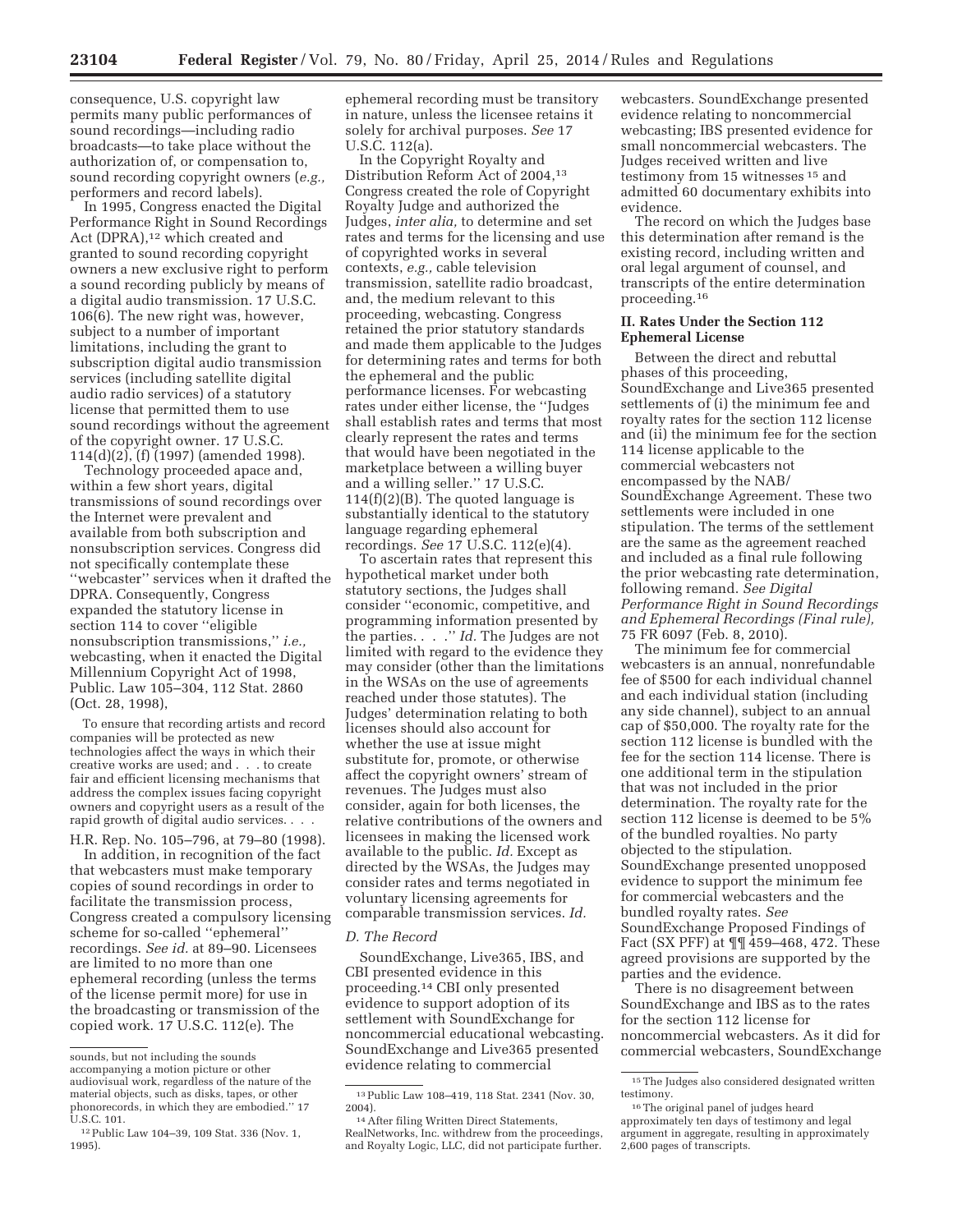proposed a bundled rate approach for both the section 112 and section 114 rights, allocating 5% of the entire bundled royalty as the section 112 royalty. SX PFF at ¶ 671. IBS endorsed the proposal. *Amplification of IBS' Restated Rate Proposal,* at 2. The testimony offered by SoundExchange supported this proposal and the Judges adopt it. *See, e.g.,* Ford WDT at 9–12, 14–15; 4/20/10 Tr. at 434 (Ford); 4/22/10 Tr. at 729–31 (McCrady); *Post-Hearing Responses to Judges' Questions by Michael D. Pelcovits,* at 5 (May 21, 2010).

The issues remaining for the Judges' determination are (i) rates and terms for commercial webcasters' section 114 licenses and (ii) the rates and terms specifically, the minimum fee—for noncommercial webcasters' section 114 licenses.

# **III. Rate Structure Under the Section 114 Performance License**

The Copyright Act clearly establishes the willing buyer/willing seller standard for the royalty rates at issue in this proceeding. *See* 17 U.S.C. 114(f)(2)(B). To establish the *level* of such rates, the Judges must first determine the *structure* of those rates, *i.e.,* the metric or metrics that willing buyers and sellers likely would have negotiated in the marketplace.

SoundExchange and Live365 proposed that royalties for the section 114 license be computed pursuant to a per-performance usage structure. SoundExchange acknowledged, however, that ''[t]he metrics by which most services pay'' are the ''percentageof-revenue'' metric or the ''persubscriber'' metric—both of which are not fixed rates,'' but rather are rates that increase the monetary payment ''as subscribers and revenue increase.'' SX Reply PFF ¶ 74. However, neither SoundExchange nor Live365 proposed an alternative to the per-performance rate structure.

SoundExchange's industry witness noted the ubiquity of rate structures based on revenues or subscribership. More particularly, W. Tucker McCrady, Associate Counsel, Digital Legal Affairs at Warner Music Group acknowledged that ''[i]n the U.S., WMG does not have a single agreement with an audio streaming service where the payment amount is based solely on a per-play rate, as is the case with the statutory license.'' *See* McCrady WDT at 10. As Mr. McCrady further explained, the perplay royalty fee is typically combined with a percentage-of-revenue royalty fee, so that a per-play floor is seen as sort of a minimum protection for the value of the music,'' whereas, beyond

that minimum, ''a *revenue share* . . . allows us to share in the upside . . . .'' 4/22/10 Tr. at 658 (McCrady) (emphasis added).

Live365 introduced as an exhibit in this proceeding the prior written direct testimony of Dr. Pelcovits in the previous webcasting proceeding, *Digital Performance Right in Sound Recordings and Ephemeral Recordings, Final rule and order,* 72 FR 24084, 24090 (May 1, 2007), *aff'd in relevant part sub nom. Intercollegiate Broad. Sys.* v. *Copyright Royalty Bd.,* 574 F.3d 748 (D.C. Cir. 2009)(*Web II*), in which he testified:

• Through the percentage-of-revenue, the record companies ensure that they will receive a share of royalties in the benchmark interactive market that *properly compensates* them for their valuable copyrighted material,

• The business justification for the percentage-of-revenue structure is so compelling *it should be adopted as the rate structure for the statutory license,* 

• Removing the percentage-ofrevenue element would unravel the complex set of factors that affected the negotiations, and undoubtedly would change the underlying rates, and

• There is a good argument that the percentage-of-revenue rate applied in the interactive market should simply be adopted for the noninteractive market. Live365 Tr. Ex. 5, at 28–30.

The parties to the instant proceeding declined to propose rates based explicitly upon the revenues of webcasters, apparently because they had concluded that the Judges would reject revenue-based rates.17 The parties thus submitted no evidence as to any alternative rate structure premised explicitly on the percentage-of-revenue realized by webcasters.

Given the limitations of the record developed by the parties, the Judges defer to the parties' decision to eschew advocacy for such percentage-ofrevenue based fees in this proceeding. 17 U.S.C. 114(f)(2)(B) (''In determining

. . . rates and terms the Copyright Royalty Judges shall base their decision on . . . information presented by the parties . . . .''). Accordingly, the Judges consider the relative merits of the competing per-performance rates proposed by the two contending parties.

The Judges recognize, however, that as a practical and strategic matter, participants in these proceedings carefully consider prior rate proceedings as roadmaps to ascertain the structure of the rates they propose. Mindful of that fact, the Judges wish to emphasize that by deferring to the present parties' decision to propose only a perperformance rate structure, the Judges do not *per se* reject future consideration of rate structures predicated upon other measurements, such as a percentage of revenue realized by webcasters.18

#### **IV. Rates for Commercial Webcasters**

*A. The National Association of Broadcasters/SoundExchange Agreement* 

Section 801(b)(7)(A) of the Act allows for the adoption of rates and terms negotiated by ''some or all of the participants in a proceeding at any time during the proceeding,'' provided they are submitted to the Copyright Royalty Judges for approval. The Judges must adopt the settlement after affording all interested parties an opportunity to comment, unless a participant in the proceeding objects to it and the Judges determine that the settlement does not provide a reasonable basis for setting rates and terms.

On June 1, 2009, the National Association of Broadcasters (NAB) and SoundExchange filed a settlement of all issues between them in this proceeding, including proposed rates and terms (NAB/SoundExchange Agreement). Their settlement was one of several WSA agreements that the Copyright

 $\rm ^{17}$  For example, SoundExchange expressly noted that in *Web II* both the webcasters and SoundExchange ''proposed rate structures that included revenue-based elements and usage-based elements [but t]he Judges . . . concluded that a perperformance usage fee structure was more appropriate for commercial webcasters, and rejected revenue-based proposals.'' SX PFF ¶ 36 (*quoting Web II,* 72 FR at 24089). Likewise, Dr. Pelcovits indicated that his choice of a rate structure was constrained by the fact that the Judges in *Web II* had ''rejected alternatives such as fees calculated as a percentage of the buyer's revenue. . . .'' Pelcovits WDT at 6. The Judges note, however, that the rejection of percentage-of-revenue rate structures in *Web II* was based on the evidentiary record in that proceeding and that *Web II* explicitly did not establish a *per se* rejection of such rate structures. *Web II,* 72 FR at 24090 (''[The] evidence in the record weighs in favor of a per-performance usage fee structure. . . .This does not mean that some revenue-based metric could not be successfully developed. . . .'').

<sup>18</sup>Of course, the Judges' adoption of any rate structure in a future proceeding would depend upon the evidence and arguments the participants present, including arguments addressing concerns raised by the Judges in earlier proceedings. *See, e.g., Web II,* 72 FR at 24089–90. The Judges' possible future consideration of a percentage-of-revenue rate structure in a section  $114(f)(2)(B)$  proceeding for noninteractive webcasting does not suggest that such a structure or the resulting rates should necessarily be related in any manner to the structure or level of rates set (pursuant to section 801(b)(1) for preexisting services identified in section 114(f)(2)(B)). *Determination of Reasonable Rates and Terms for the Digital Performance of Sound Recordings and Ephemeral Recordings, Final rule and order,* 67 FR 45240, 45244 (July 8, 2002)(*Web I*). Additionally, although rates might be set pursuant to the same structure under both statutory provisions, there is no reason why the level of rates would necessarily be the same.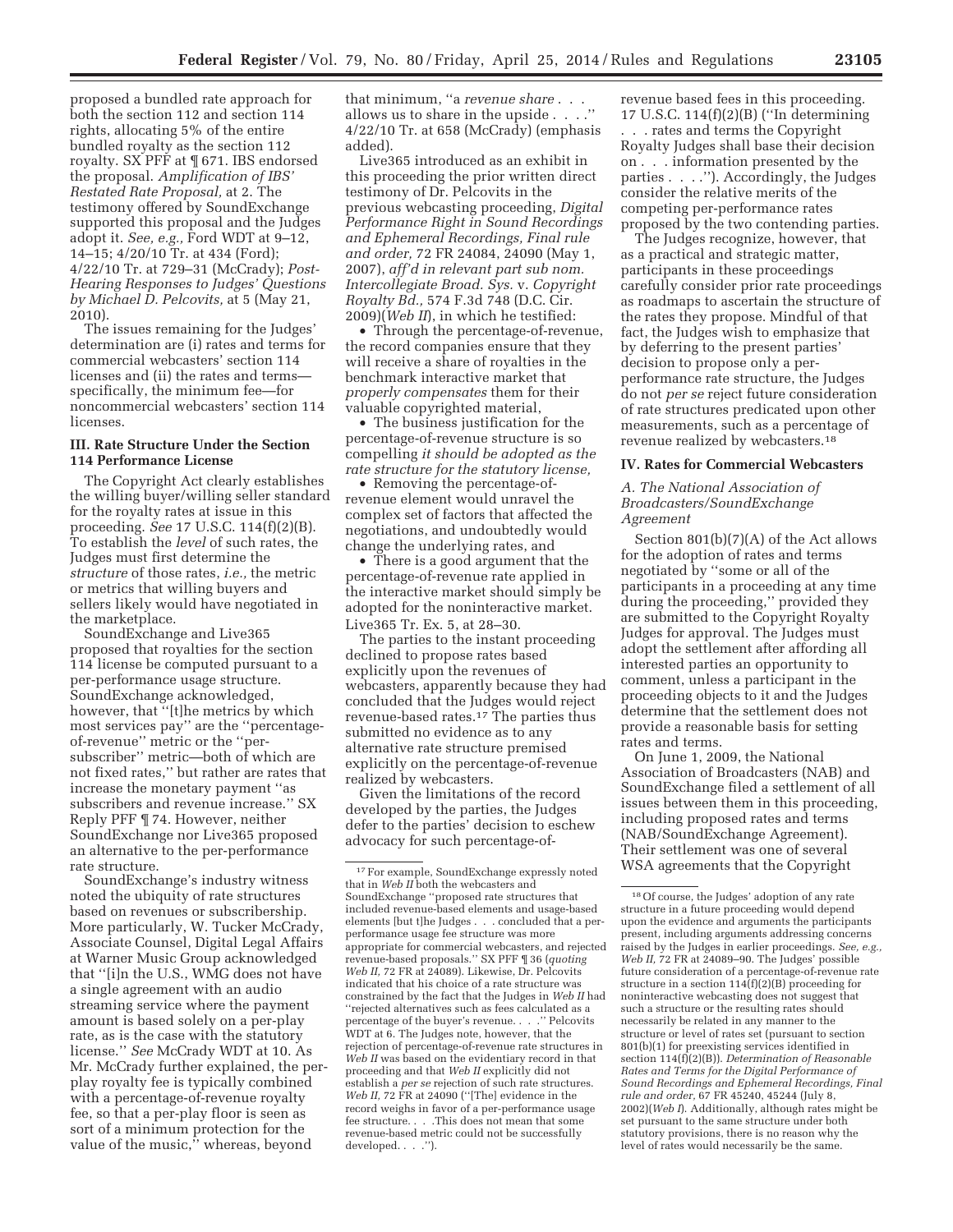Office published in the **Federal Register**. NAB and SoundExchange filed their WSA agreement in the instant proceeding and requested that the Judges adopt the agreed rates and terms for some services of commercial broadcasters for the period 2011 through 2015. The settlement applies to statutory webcasting activities of commercial terrestrial broadcasters, including digital simulcasts of analog broadcasts and separate digital programming. The settlement includes per-performance royalty rates, a minimum fee, and reporting requirements.

The Judges published the settlement (with minor modifications 19) as proposed regulations in the **Federal Register** on April 1, 2010, and provided interested parties an opportunity to comment and object by April 22, 2010. 75 FR 16377 (Apr. 1, 2010) (publishing NAB/SoundExchange and CBI/ SoundExchange Agreements). The Judges received no comments or objections; therefore, the provisions of section 801(b)(7)(A)(ii) (permitting the Judges to decline to adopt the settlement as a basis for statutory rates and terms) are inapplicable. In the absence of an objection from a party that would be bound by the proposed rates and terms, the Judges adopt the rates and terms in the settlement for certain digital transmissions of commercial broadcasters for the period of 2011– 2015. 17 U.S.C. 801(b)(7)(A).

# *B. All Other Commercial Webcasters*

Only two participants— SoundExchange and Live365 presented evidence relating to public performance royalty rates for commercial webcasters.

SoundExchange proposed that the section 114 royalty rates for noninteractive webcasting be established by applying two categories of benchmarks:

• Agreements between SoundExchange and: (a) The NAB; and (b) Sirius XM Satellite Radio (Sirius XM), both of which established per-

performance royalty rates for the same noninteractive webcaster rights that are at issue in this proceeding; and

• Rates established in a different but purportedly analogous market—the market for *interactive* webcasting of digital sound recordings—adjusted to render them probative of the rates for noninteractive webcasting.

Relying on these proposed benchmarks, SoundExchange proposed the following royalty rate schedule:

| Year | Rate per-<br>performance |
|------|--------------------------|
|      | \$0.0021                 |
|      | 0.0023                   |
|      | 0.0025                   |
|      | 0.0027                   |
|      | 0.0029                   |

SX PFF ¶ 11.

Live365 proposed that commercial webcasters pay \$0.0009 per performance throughout the entire period 2011–2015. Live365 PFF ¶ 170. In addition, Live365 sought a 20% discount on its proposed per-performance rate for ''Internet radio aggregators,'' such as itself, to account for the alleged value to copyright owners of their provision of certain specified ''aggregation services.'' Live365 PFF ¶ 193.

Live365's proposed rate is not premised upon any benchmarks. Its economic expert, Dr. Mark Fratrik, stated that he was ''not aware of comparable, voluntary license agreements that would serve as an appropriate benchmark for an industrywide rate.'' Fratrik Corrected and Amended WDT at 7 [hereinafter, Fratrik WDT].20

Rather, Live365 proposed a unique model by which:

• Revenues are estimated for a supposedly ''representative'' webcaster;

• All costs—except for the royalty fees to be determined—are estimated for a ''representative'' webcaster; and

• Royalty fees are established, on a per-performance basis, at a level which assures the ''representative'' webcaster a 20% operating margin, *i.e.,* a 20% profit.

#### 1. The Live365 Rate Proposal

As discussed above, Live365 proposed a single constant rate of \$0.0009 for each year of the 2011–2015 rate period. This proposed rate was

supported by Dr. Fratrik's written and oral testimony.

With regard to the fundamentals of the hypothetical market, Dr. Fratrik first assumed, correctly, that the ''underlying product'' consisted of ''blanket licenses for each record company which allows use of that record company's complete repertoire of sound recordings.'' Fratrik WDT at 8. Next, he properly assumed that the rates must be those that would be negotiated between a willing buyer and a willing seller. Fratrik WDT at 4.

With regard to the market participants, Dr. Fratrik properly identified the hypothetical ''willing buyers'' to be the webcasting services that operated under the statutory license.'' *Id.* at 8. He also properly identified the ''hypothetical willing sellers'' as the several record companies. *Id.* 

To determine the statutory rate, Dr. Fratrik attempted to determine the appropriate license rate based upon an examination of the ''revenue and cost structure of a mature webcaster—in this case, Live365.'' *Id.* at 4.

For assumed revenues, Dr. Fratrik utilized in his model ''publicly available industry data on webcasting revenues.'' *Id.* These revenue figures were not historical data, but rather ''estimates of revenues recognizing the changing marketplace.'' *Id.* at 10. More particularly, Dr. Fratrik relied upon ''[p]ublicly available industry reports from Accustream and ZenithOptimedia [to] serve as lower and upper bounds, respectively, on advertising revenue measurements for the past period.'' *Id.*  at 16. Although webcaster revenue came from two sources, subscriptions and advertising, the only data available to Dr. Fratrik, and the only data he used, were advertising revenues. *Id.* at 16–17.

For assumed costs, Dr. Fratrik utilized the ''operating costs'' from Live365. *Id.*  at 5. Given the mechanics of his model, the costs he included were ''all of the operating costs *except* for the royalty rates to be paid to the copyright owners.'' *Id.* (emphasis added). The royalty cost is omitted because it is the ''unknown'' that Dr. Fratrik's analysis is designed to determine. Dr. Fratrik chose to utilize the costs incurred by Live365 because, in his opinion, ''Live365 is a representative webcaster with respect to its operating costs . . . and will serve as a good conservative proxy for the industry as it is a mature operator.'' *Id.*  at 16.

With regard to the difference between revenues and costs, *i.e.,* profits, Dr. Fratrik assumed that ''a Commercial webcaster is *entitled* to a reasonable profit margin.'' *Id.* at 17 (emphasis added). Accordingly, Dr. Fratrik

<sup>19</sup>Exercising the right granted in the WSAs, SoundExchange and NAB provided in their agreement that, unlike the rates and terms they set for the section 114 licenses, the rates and terms they set for the ephemeral recording license could not be used as evidence and would not serve as precedent in any contested rate determination. The Judges, deeming such language inappropriate to the purposes of the regulations, declined to include it in the published regulations. For the same reason, the Judges declined to accept language in the agreement regarding SoundExchange's acceptance of a broadcaster's election to be a ''Small Broadcaster'' or the broadcaster's reservation of rights. The Judges also declined on the same basis to include some of the language of the CBI agreement.

<sup>20</sup>Throughout this determination, the Judges will employ abbreviations that they have used in past determinations, *e.g., ''*WDT'' for the last version of the witness's Written Direct Testimony; ''WRT'' for Written Rebuttal Testimony; ''Tr.'' for hearing transcripts; ''PFF'' for Proposed Findings of Fact, *etc.*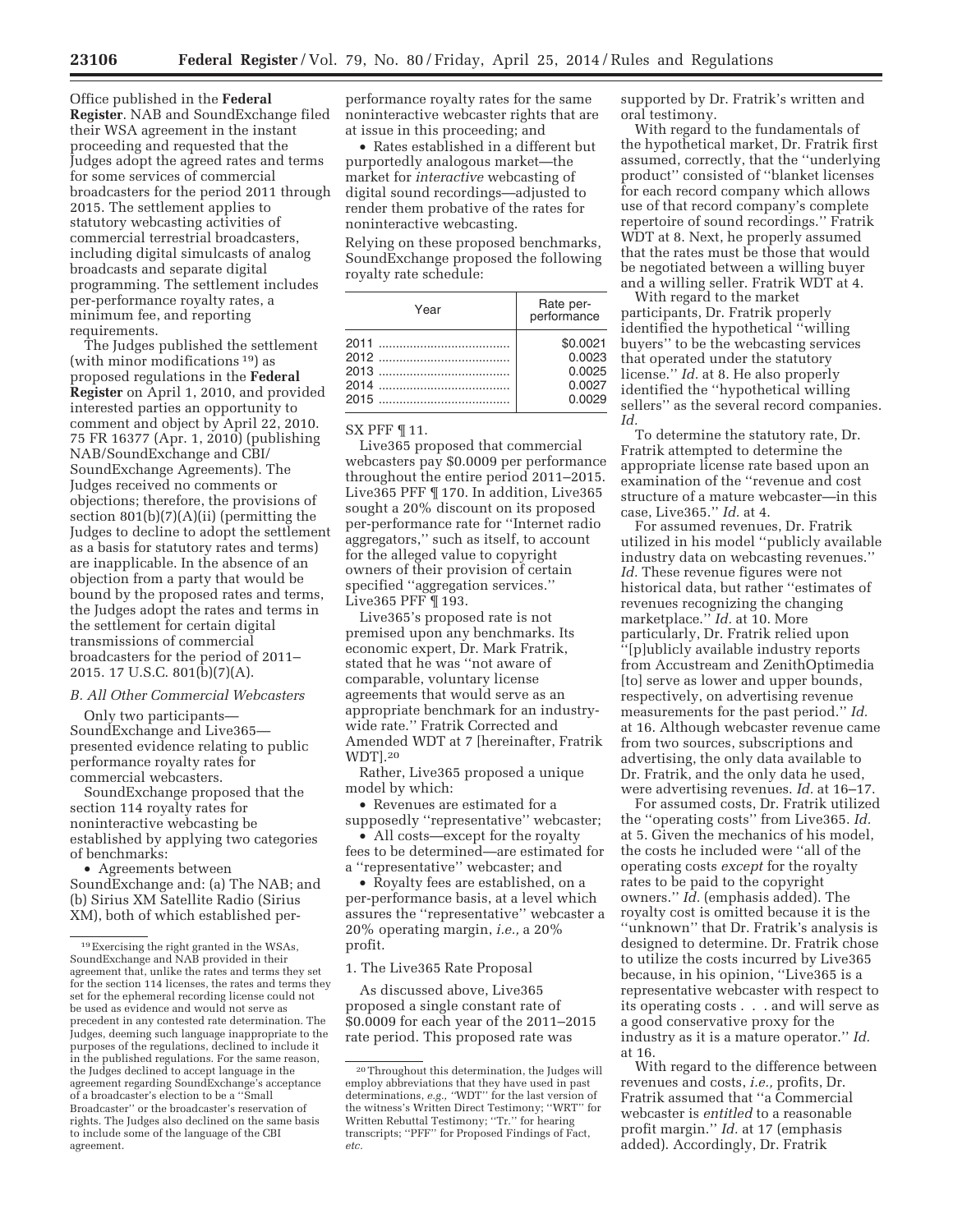attempted to identify a ''fair operating margin (measured as a percentage of revenues)'' for a hypothetical webcaster. *Id.* at 5. Dr. Fratrik's proposal fails to create a royalty rate framework that can satisfy the statutory criteria *viz.,* rates that would have been negotiated in the marketplace between a willing buyer and a willing seller; the Judges cannot adopt it.

a. Dr. Fratrik's Misapplication of a Public Utility-Style Rate-Setting Process in the Present ''Willing Buyer/Willing Seller'' Statutory Context

Dr. Fratrik's methodology mimics the methodology by which government agencies or commissions set rates for public utilities or other regulated natural monopolies. There is no basis in the Act or in economic theory to support the use of this paradigm to establish royalty rates for the licensing of sound recordings by noninteractive webcasters.

A fundamental defect in this reasoning is Dr. Fratrik's requirement that the statutory royalty rate must provide for a fixed ''profit margin'' for webcasters. *See* 4/27/10 Tr. at 1138 (Fratrik) (''I believe the 20 percent rate is what they would strive to get *and have to get.''*) (emphasis added). Dr. Fratrik does not provide any evidentiary support for the assumption that the record companies, *i.e.,* the willing sellers in the hypothetical marketplace, would accept (or be compelled to accept) a royalty rate simply because it allowed buyers to realize a predetermined level of revenue as profits. Further, Dr. Fratrik does not provide any evidentiary support for his assumption that the buyers, *i.e.,* the webcasters, would require a royalty rate low enough to maintain a predetermined 20% profit margin or otherwise be driven out of the marketplace. *See* 4/27/10 Tr. at 1166–67 (Fratrik) (Dr. Fratrik unaware of any webcasters earning 20% operating margin).

Not only does Dr. Fratrik's methodology lack evidentiary support, it has embedded within it a perverse incentive structure. Dr. Fratrik's methodology would cause the royalty rates to be a function not only of the revenues of the webcasters, but also a function of: (i) The other (non-royalty) operating costs incurred by the webcasters; and (ii) the guaranteed profit (20% according to Dr. Fratrik) after inclusion of the (to be determined) royalty costs. This fundamental flaw in Dr. Fratrik's methodology can be demonstrated algebraically as follows:

Dr. Fratrik's requirement of a 20% operating profit for webcasters can be expressed as:

TOTAL PROFIT = TOTAL REVENUE (TR) - $TOTAL COST (TC) = 0.2 (TR)$ 

Dr. Fratrik dichotomizes costs into royalty costs (*i.e.,* the unknown to be determined) and all other operating costs, which can be expressed as:

TC = Royalty Costs (rc) + All Other Operating Costs (oc) and an other operating<br>expressed as:<br>TC = Royalty Costs (rc)<br>Costs (oc)<br>So,<br>TR - rc - c = 0.2(TR)

So,

Subtracting 0.2(TR) from both sides of the equation results in the following: So,<br>  $TR - rc - c = 0.2(TR)$ <br>
Subtracting 0.2(TR)<br>
equation results in the 0.8(TR) –  $rc$ — $oc = 0$ 

Adding rc to both sides of the equation results in the following: oubtacting  $0.2($ <br>equation results in<br> $0.8(TR) - rc - oc$ <br>Adding rc to bo<br>results in the follo<br> $0.8(TR) - oc = rc$ 

For presentation purposes, the above equation can be set forth in reverse as: results in the following it to both<br>  $0.8(TR) - 0c = rc$ <br>
For presentation<br>
equation can be se<br>  $rc = 0.8(TR) - oc$ 

This presentation makes plain that in Dr. Fratrik's model the royalty rate would be a function of: (i) The revenues of the webcaster (TR); and (ii) all other webcaster costs (oc). Egregiously, the relationship between the royalty rate and all other costs incurred by the webcaster (oc) would be inverse, *i.e.,* as all other costs (oc) increased, the section 114 royalty rate would decrease.

Thus, a webcaster would have no incentive to minimize or otherwise reduce all other operating costs, because higher operating costs would result in a lower royalty paid to owners/ compulsory licensors of sound recordings. Such a result would be perverse: The royalty revenue realized by the owners/licensors would be subject to the cost-minimization successes or failures of the webcasters under a formula by which the latter had no incentive to minimize costs.21

As previously noted, Dr. Fratrik's methodology mimics the setting of public utility rates for natural monopolies. In that setting, the ''unknown'' variable is the rate to be charged to the end-user, which, when multiplied by the number of units of the service sold, establishes the revenue received by the seller. What can be ''known'' (*i.e.,* determined via such public utility-style hearings) are: (i) The reasonable costs incurred by the utility; and (ii) the fair rate of return to which the utility is deemed entitled by

consideration of appropriate marketplace returns on capital. *See generally* Charles F. Phillips, Jr., *The Regulation of Public Utilities: Theory and Practice* 169 (2d ed. 1988).

In the present proceeding, the ''unknown'' is different, but the proposed methodology is similar. What is ''unknown'' is one element of total costs, *i.e.,* the royalty fee. The revenues received by the sale to the end-users (*i.e.,* the provision of the listening experience to consumers) is known (or estimated), whether as a function of advertising revenues, subscriptions, or both. Here, as in classic rate regulation, the percentage to be realized as a rate of return (profit) likewise is known or discovered (as Dr. Fratrik purported to have "discovered" the 20% return by his examination of the assertedly analogous terrestrial radio marketplace).

The foregoing analysis crystalizes a fundamental problem in Dr. Fratrik's analysis: Rate-setting proceedings under section 114 of the Act are not the same as public utility rate proceedings. The Act instructs the Judges to use the willing buyer/willing seller construct, assuming no statutory license. The Judges are not to identify the buyers' reasonable other (non-royalty) costs and decide upon a level of return (normal profit) sufficient to attract capital to the buyers.

Moreover, Dr. Fratrik's methodology attempts to graft a public utility style rate—designed to regulate a natural monopoly—onto a rate-setting scheme in which he properly acknowledges the existence of a multitude of buyers, whose costs are critical to his analysis. Public utility-style rate-setting procedures are designed to consider the costs and potential returns to a monopoly seller, not the costs or potential returns of numerous buyers.

Not only does Dr. Fratrik's methodology improperly apply the public utility style rate-setting process, it ignores and thus exacerbates a particularly thorny issue in such rate regulation. Regulators of natural monopolies such as public utilities must ascertain the actual operating costs of the monopolist, and disallow inappropriate costs from entering the "rate base." This undertaking is very difficult. *See generally* Richard Posner, *Economic Analysis of Law* 367 (6th ed. 2003) (''The regulatory agency's success in monitoring the regulated firm's costs will inevitably be uneven.''); Paul Krugman & Robin Wells, *Microeconomics* 374 (2d ed. 2009) (''[R]egulated monopolies . . . tend to exaggerate costs to regulators . . . .'').

Here, Dr. Fratrik relies upon only Live365's particular cost data, rather

<sup>21</sup> If webcasters operating under Dr. Fratrik's methodology did minimize or otherwise reduce all other operating costs, then, in order to prevent an increase in their pre-established profit margin, the royalty rate would need to increase. However, given that the Act requires these rates to be fixed for five years, the webcaster could reduce or minimize all other operating costs and simply pocket the profit, increasing their profit percentage above the level set by the Judges.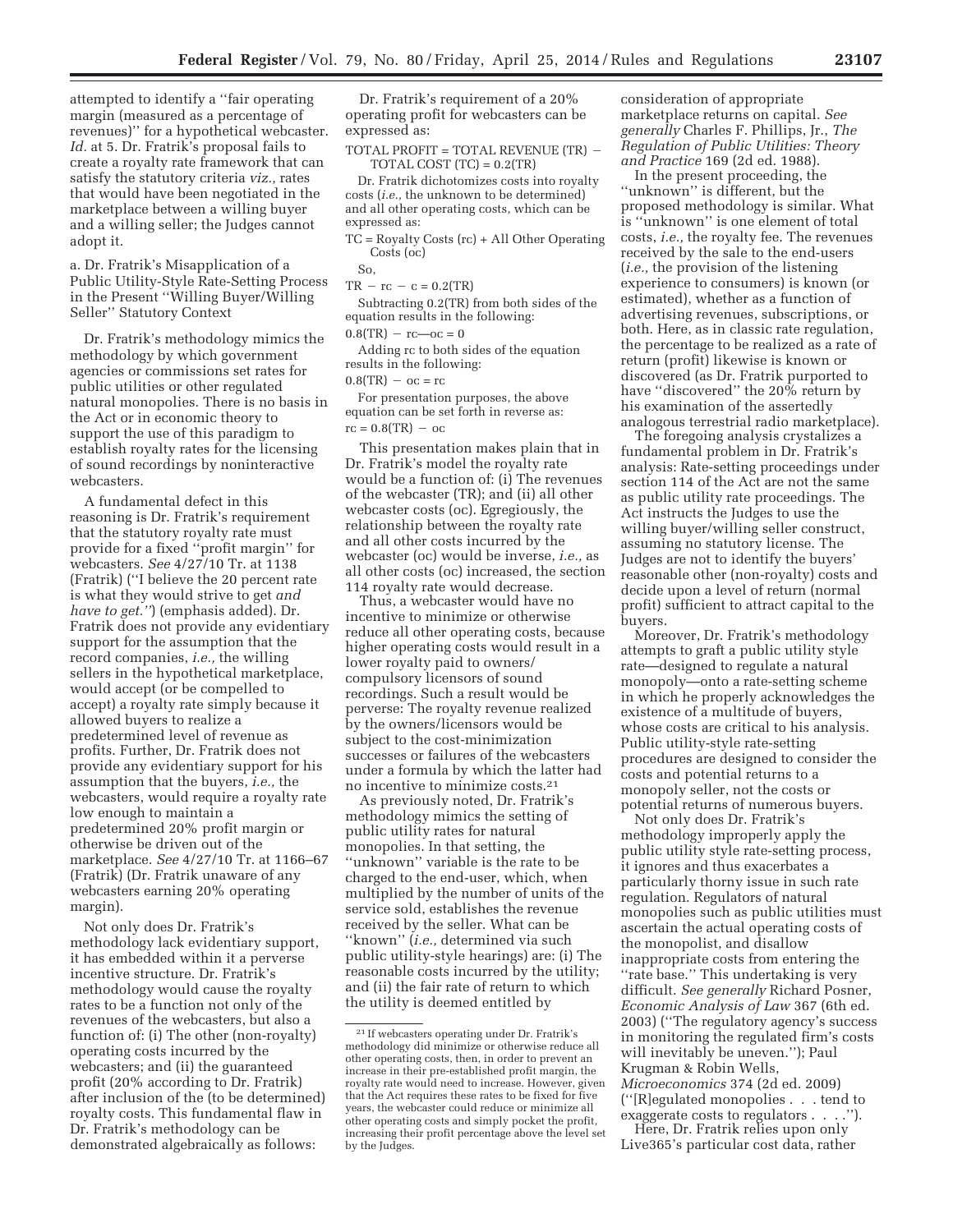than any industry-wide cost data, without providing any evidence that Live365's cost structure is representative of the industry. SX PFF ¶¶ 312–322. Further, there is no breakdown by Dr. Fratrik of those other operating costs incurred by Live365 that would ensure that his *de facto* rate base includes only appropriate categories of costs incurred at minimally efficient levels.

To the extent Live365 is not sufficiently representative of all webcasters (or representative at all of other webcasters), Dr. Fratrik's methodology would yield an inaccurate royalty rate. On a more general level, to the extent the cost structure of any given webcaster is not representative of the industry writ large, Dr. Fratrik's methodology is hopelessly impractical. To utilize rate-of-return style regulation in a competitive industry such as webcasting would require information regarding the cost structures of thousands of buyers of sound recordings.

This defect in Dr. Fratrik's methodology was made plain during his cross-examination. For example, Dr. Fratrik admitted that if other royalties (such as for musical works paid by Live365 to Performing Rights Organizations) were to increase, then, *ceteris paribus,* under his methodology the royalties paid to SoundExchange for sound recordings would decrease. 4/27/10 Tr. at 1127 (Fratrik). This relationship, as Dr. Fratrik also admitted, existed with regard to all costs (other than sound recording performance royalties) incurred by a webcaster. Pursuant to his methodology, for example, a webcaster's staff wages, payments to advertising agencies, and payment to bandwidth suppliers could all depress the sound recording royalty. *Id.* at 1125 (Fratrik). Thus, Dr. Fratrik was compelled during crossexamination to conclude:

Q: Okay. So basically the way you modeled this out, if anybody else who supplies an input to Live [365] raises their price, the result is going to be your suggested royalty rate goes down, right?

A: Assuming all the other factors remain constant.

# *Id.* at 1127–28.

The Judges conclude that two glaring and fatal defects in Dr. Fratrik's methodology are: (i) Its ill-conceived attempt to utilize the public utility style ratemaking construct in this ''willing buyer/willing seller'' context; and (ii) its reliance upon an inverse relationship between the sound recording royalty rate and all other operating costs

incurred by webcasters.<sup>22</sup> Thus, while (in the interest of completeness) the following section discusses details of the methodology proposed by Dr. Fratrik, the Judges' rejection of his overall rate structure alone constitutes a sufficient basis to reject Live365's proposed rate.

b. The Specific Elements of Dr. Fratrik's Model and His Proposed Rates

As summarized below, even assuming, *arguendo,* that the Live365 model had been acceptable in theory to the Judges, the inputs in that model costs, revenues and profit margin failed to establish a credible ''marketplace'' rate under the ''willing buyer/willing seller'' standard.

# (1) Costs

Dr. Fratrik assumed that Live365's cost structure would serve as a good conservative proxy for the industry as it is a mature operator. Fratrik WDT at 16. This assumption is unsupported by the evidence, which revealed an array of existing webcasting services and business models. SX PFF at ¶ 323.

Moreover, it would be unreasonable for the Judges to conclude, as Live365 urged, that these many disparate business models might be experiencing essentially the same unit costs. Indeed, Dr. Fratrik conceded that even Live365 has two separate business lines, ''broadcasting'' services 23 and webcasting and, further, that Live365 also acts as an aggregator with respect to webcasting. Dr. Fratrik offered no example of a comparable participant in the industry that is structured in this manner. Further, Dr. Fratrik failed in his attempt to adjust Live365's costs to isolate only webcasting operations, because he failed to address the *synergistic* nature of Live365's various

23Live365 refers to the services it provides to *webcasters* as ''broadcasting'' services, in an Orwellian (and unsuccessful) attempt to distinguish its principal webcasting business from its ancillary webcasting support services.

lines of business. SX PFF at ¶¶ 355, 357, 358.

# (2) Revenues

The revenue side of Dr. Fratrik's analysis suffers from infirmities as well. Most importantly, Dr. Fratrik admitted that the advertising revenue estimates (from ZenithOptimedia and Accustream) upon which he relied were ''challenging'' because many webcasters do not report their revenues publicly. 4/27/10 Tr. at 1220 (Fratrik). The limitations of these databases diminished the credibility of the analyses that depended upon them.

That analysis is apparently based only on Dr. Fratrik's analysis of revenues using the data Dr. Fratrik found to constitute his ''upper bound,'' derived from ZenithOptimedia data. In an attempt to avoid the acknowledged problems with these data, Dr. Fratrik attempted to mix and match his several revenue data sources. To further muddy the statistical waters and compromise his analysis, Dr. Fratrik added to the ''upper bound'' and ''lower bound'' of his combined data sets a third separate source—Live365's own subscription revenue data. This further admixture only underscores the lack of rigor and persuasiveness in the Live365 analysis.24

#### (3) Profit Margin

Dr. Fratrik has not provided adequate support for the assumption of a 20% operating margin for webcasters in his analysis. That operating profit margin was not put forward as either a historical profit margin (or a forecasted profit margin) for webcasters. Indeed, Dr. Fratrik conceded that he had no ''evidence that actual webcasters'' would require a 20% operating margin, and that he was not aware of any

<sup>22</sup>The Judges distinguish Dr. Fratrik's methodology from a structure that would be based upon the percentage-of -revenue realized by a webcaster, *without regard to the webcaster's other costs.* If Dr. Fratrik's methodology had simply made the royalty rate a function of webcaster revenue, the methodology would have relied upon a positive (*i.e.,* direct) relationship—as revenues received by webcasters increased, royalty rates would also increase. Such a methodology would constitute a percentage-of-revenue royalty rate, which (as noted *supra)* was rejected on evidentiary bases in *Determination of Reasonable Rates and Terms for the Digital Performance of Sound Recordings and Ephemeral Recordings, Final rule and order,* 67 FR 45240 (July 8, 2002)(*Web I*) and *Web II,* yet (as also noted *supra*) was not foreclosed by either of those decisions as a potential *future* basis for determining rates in a section 114 proceeding.

<sup>24</sup> Dr. Fratrik's analysis also makes certain assertions regarding future growth—or lack of future growth—in the webcasting industry. The Judges note that predictions by witnesses as to future industry growth are highly speculative economists are not oracles and ergodicity should not be assumed—past growth (or decline) is not necessarily indicative of future trends. *See generally* John Maynard Keynes, *The General Theory of Employment, Interest and Money* 97 (1936) (''Our knowledge of the factors which will govern the yield of an investment some years hence is usually very slight and often negligible. . we speak frankly, we have to admit that our basis of knowledge for estimating . . . amounts to little and sometimes to nothing . . . *even five years hence.*) (emphasis added). The instant dispute makes the point well because the economy was in recession in all of 2008 and economic activity overall remained depressed throughout 2009, causing a reduction in the revenues received by many businesses throughout the United States and the world. That decline does not necessarily foretell a trend in a particular industry, including the markets for interactive and noninteractive sound recording licenses.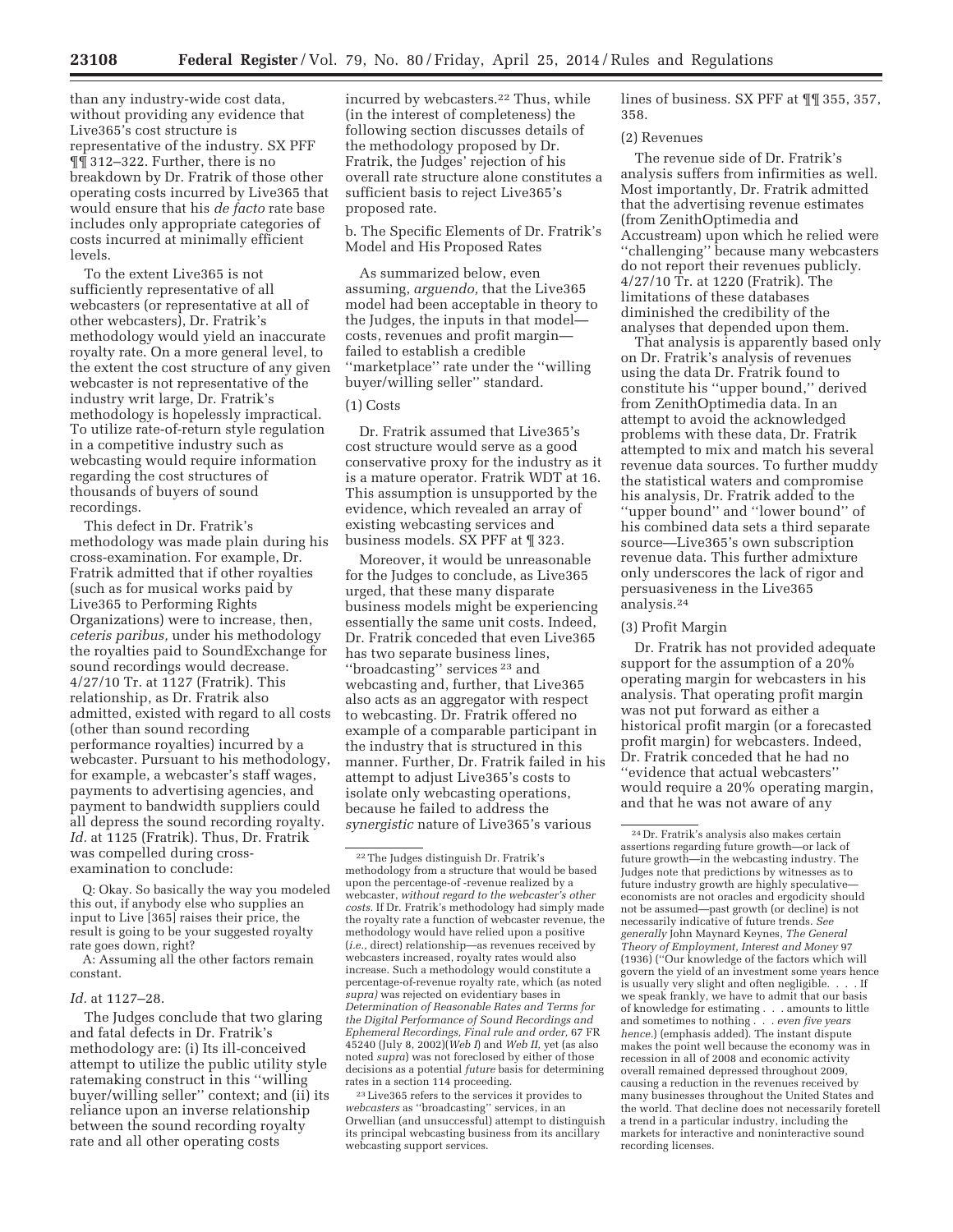webcaster currently earning a 20% margin. 4/27/10 Tr. at 1166–67 (Fratrik).

Rather, Dr. Fratrik's 20% figure was derived from the profit margins reported by the over-the-air (a/k/a terrestrial) radio broadcasting industry. SX PFF at ¶¶ 328, 330. However, the record of evidence in this proceeding does not support the notion that profit margins for webcasters are likely to be similar to the more capital intensive terrestrial radio industry. SX PFF at ¶¶ 332–335. In fact, Dr. Fratrik admitted that the terrestrial radio industry requires much higher capital costs than webcasting, and that the barriers to entry are higher for terrestrial radio than for webcasting. 4/27/10 Tr. at 1168–72 (Fratrik); *see also*  SoundExchange rebuttal testimony of Dr. Janusz Ordover, WRT at 3 (''Dr. Fratrik's selection of a minimum expected margin of 20% is based on margins earned by terrestrial radio broadcasters, who operate in a market with higher fixed capital and other costs and therefore do not provide a useful benchmark from which to determine a reasonable operating margin.'').

In fact, when choosing the 20% figure, Dr. Fratrik did not even look at the returns earned by any other digital business, which are lower than 5%. 4/ 27/10 Tr. at 1173–74 (Fratrik). Likewise, if Dr. Fratrik had considered the operating margins of record companies, he would have had to reconcile the fact that they too had operating margins of approximately 5% or less. 4/27/10 Tr. at 1175–76 (Fratrik).

# c. Live365's Proposed Aggregator Discount

Live365 seeks a further 20% discount applicable to the commercial webcasting per-performance rate for certain ''qualified webcast aggregation services'' that operate a network of at least 100 independently operated ''aggregated webcasters'' that individually ''stream less than 100,000 ATH per month of royalty-bearing performances.'' Rate Proposal For Live365, Inc., Appendix A, Proposed Regulations at § 380.2 and § 380.3(a)(2). This ''discount'' proposal may be more properly understood as a proposed term rather than an additional rate proposal. It is conditional; that is, it is applicable only to the extent that certain defined conditions are met (*e.g.,* minimum number of 100 aggregated webcasters and each individual aggregated webcaster streaming less than 100,000 ATH per month). It proposes to establish a mechanism whereby a group of commercial webcasters under certain qualifying conditions may utilize a ''webcast aggregation service'' to aggregate their monitoring and reporting

functions. Rate Proposal for Live365, Inc., Appendix A, Proposed Regulations at § 380.2(m). Monitoring and reporting are compliance-related functions that are currently required of all individual webcaster licensees.

The Judges discern no theory and no evidence that would support an adoption of the so-called ''aggregator discount'' as a separate rate or as a separate term. Live365 submitted the testimony of Mr. Floater in support of the ''aggregator discount.'' He testified that the asserted benefits of an aggregation service flow to the individual webcasters who contract to use that service. As Mr. Floater asserted, the aggregator offers ''a streaming architecture that can aggregate tens of thousands of individual webcasters'' and provides individual webcasters with ''broadcast tools and services [that] contain costs. . . .'' Floater Corrected WDT at 11–14. Dr. Fratrik provided further testimony regarding these aggregation services, noting that they consisted of collecting and compiling ''all of the necessary documentation of the copyrighted works that are streamed and the number of total listening levels for each of these copyrighted works.'' Fratrik WDT at 38.

The Judges construe these ''aggregator services'' as benefits that individual webcasters receive pursuant to their contracts with an aggregator—such as Live365. Apparently, through certain economies of scale or otherwise, Live365 can provide these services at a lower cost per webcaster than the cost each webcaster would incur if it assumed the duties individually. That is a real economic benefit to the individual webcasters. In turn, Live365 can realize a profit from the fees it charges webcasters for these aggregation services, after Live365 incurs the costs of providing the aggregation services. Thus, the webcasters are enriched by the difference between the higher cost of providing these services individually and the contract rate they pay to Live365, and Live365 is enriched by the difference between the fee it charges the individual webcasters and the cost of providing the aggregation services.

Thus, the economic benefits of these aggregation transactions have already been accounted for in the private market through these contracts. Accordingly, the benefits and burdens of the services have already been addressed privately, and it would constitute a doublecounting if the Judges were to reduce the rate paid by aggregators and received by the copyright owners.

Live365 contended that the discount is appropriate because copyright owners receive a benefit from the aggregation of

these services. However, the copyright owners are not parties to the aggregation contracts between Live365 (or any aggregator) and the webcasters. To the extent there are external benefits arising from those agreements that inure to copyright owners, they are no different than any form of benefits that inure to third parties from the contractual arrangements of other parties. The Judges cannot compel such third parties to incur a cost in exchange for such unsolicited benefits.

This point relates to yet another basis to deny to Live365 a reduced royalty rate in exchange for its provision of aggregation services. Under the Act, royalty payments unambiguously are to be established and paid for ''public performances of sound recordings. . . .'' 17 U.S.C.  $114(f)(2)(A)$ . The aggregation services provided by Live365 are not themselves ''public performances of sound recordings,'' but rather are services that are complementary to the provision of ''public performances of sound recordings.'' Live365 is improperly attempting to characterize a distinct complementary service as an essential element of utility bundled into the ''public performance of sound recordings.'' The complementary—as opposed to bundled—nature of the service is underscored by the separate fee received by Live365 from the webcasters who voluntarily choose to utilize that service.

Further, since these aggregation services are not themselves ''public performances of sound recordings,'' the rationale for the statutory license is not triggered. The rationale for the statutory license is to cure the perceived market failure that may arise if multiple webcasters were required to negotiate for individual licenses for a multitude of recordings from the various copyright owners. That rationale does not present itself with respect to the aggregation services—and certainly, Live365 has not presented any evidence to that effect. Alternately stated, if an aggregator desired to internalize the benefit its services provided to the record companies, the aggregator could attempt to enter into voluntary contracts with the record companies. There is no market failure or other issue that would preclude or impede such negotiations and contracts. Of course, since Live365 indicated that copyright owners already receive these benefits as a concomitant to the services provided to the webcasters, there is no incentive for a copyright owner to pay for those benefits. (That is the economic nature of a positive externality.)

In sum, Live365 has asked the Judges to provide aggregators with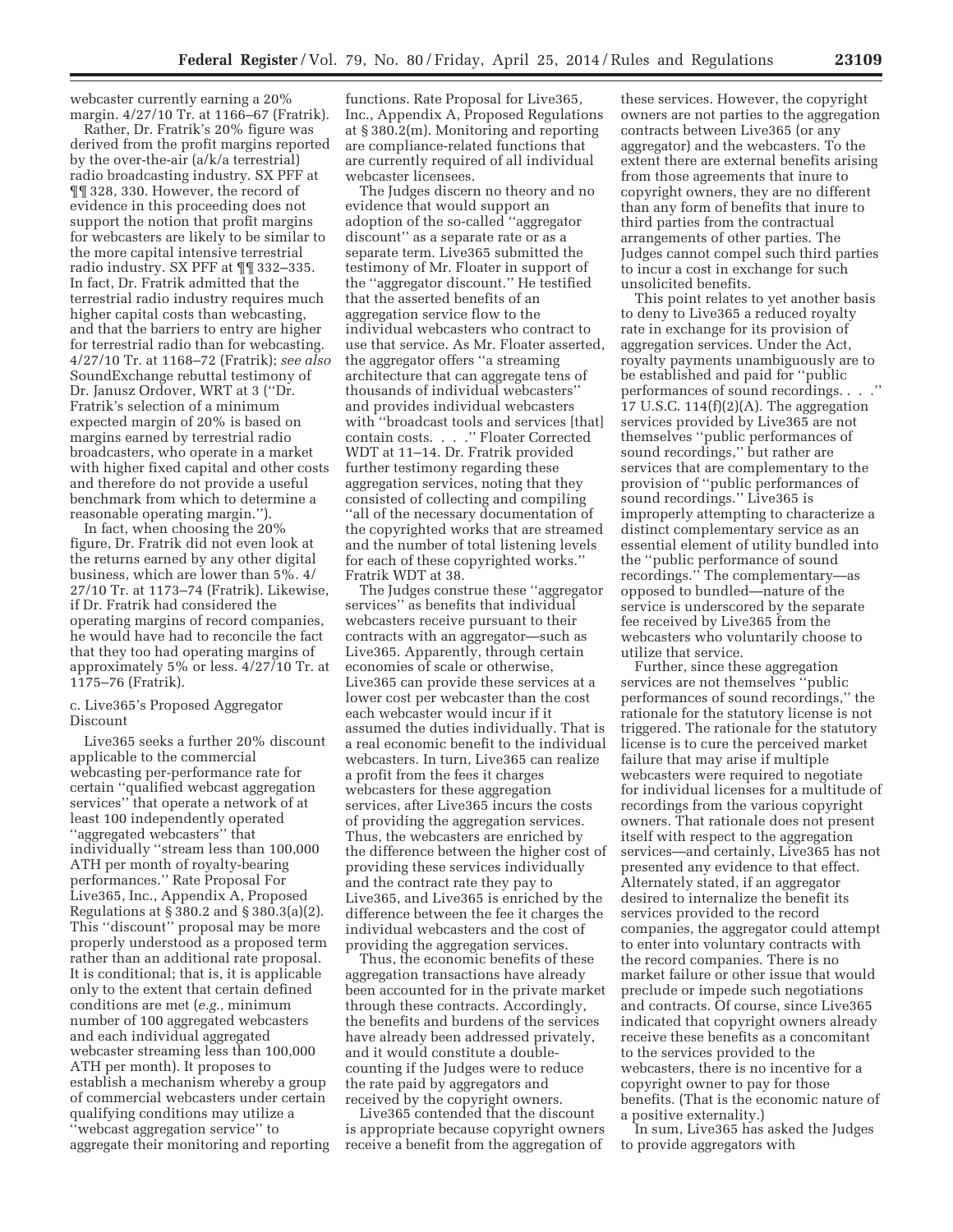remuneration from the copyright owners that is both unavailable under the statute and that Live365 was unable to procure in the private marketplace. The Judges decline to do so.

d. Conclusions Regarding the Live365 Proposal Based on Dr. Fratrik's Model

For the foregoing reasons, the Judges decline to utilize Live365's proposed rate structure or rates to set the rates for the 2011–2015 rate period or establish a zone of reasonableness within which to set the rates.

Live365 contends that the rates for the 2011–2015 term should be set at a level below the 2010 rates to reflect certain factors identified in section 114(f)(2)(B)(i) and (ii) of the Act.<sup>25</sup> However, as a general principle, espoused in both *Web II* and *Web I,* and absent evidence to the contrary, these statutory considerations are deemed to have been addressed implicitly within the participant's proposed rate structure. *See Web II,* 72 FR at 24095; *Web I,* 67 FR at 45244. Live365 proffered no evidence to support another conclusion.

In the present case, given the Judges' rejection of the Live365 rate structure and proposed rates, they have no basis to depart from this general principle. Moreover, Live365 provides only a qualitative argument for its proposed downward adjustments, rather than a quantitative basis for a reduction below the 2010 rates. Further, even if qualitative arguments were sufficient in this regard, Live365 has not established such a basis for a decrease in webcaster royalty rates.

2. The SoundExchange Rate Proposal

a. Zone of Reasonableness

SoundExchange sought to demonstrate that its proposed rates were within a zone of reasonableness delineated by its economic expert witness, Dr. Michael Pelcovits. He constructed his zone of reasonableness based upon the following assumptions:

• The rates are intended to be those that would have been negotiated in the marketplace between a willing buyer and a willing seller;

• The rates are intended to replicate those that would have been negotiated in a hypothetical marketplace;

• The hypothetical marketplace is one in which no statutory license exists;

• The buyers in this hypothetical marketplace are the statutory

webcasting services; The sellers in this hypothetical

marketplace are record companies; The products sold consist of a blanket license for each record company's complete repertoire of sound recordings;

• A per-performance usage fee structure was adopted, rather than a fee structure based upon a percentage of the buyer's revenue, a per-subscriber fee or a flat fee. $^{26}$ 

The Judges conclude that these general assumptions by Dr. Pelcovits are appropriate when determining the zone of reasonableness within which the statutory rates may be set.

#### b. Benchmark Analysis

Dr. Pelcovits utilized a ''benchmark'' approach, *i.e.,* an attempt to establish rates by comparing, and as appropriate adjusting, rates set forth in other agreements that he concluded were sufficiently comparable. Dr. Pelcovits's overall benchmark approach to establishing a rate structure is consistent with both *Web I* and *Web II.* Further, the Act itself authorizes the Judges to utilize a benchmark analysis: ''In establishing such rates and terms, the Copyright Royalty Judges may consider the rates and terms for comparable types of digital audio transmission services and comparable circumstances under voluntary license agreements described in subparagraph (A).'' 17 U.S.C.  $114(f)(2)(B)$ .

The Judges, therefore, agree that it is appropriate to rely on benchmarks to establish rates in this section 114 proceeding.27

Dr. Pelcovits identified the following two categories of benchmarks:

• The then-contemporaneous license fees for statutory webcasting services that had been negotiated in two separate agreements under the WSA between SoundExchange and two groups of broadcasters: terrestrial (overthe-air) broadcasters represented by the NAB and Sirius XM;

• The then-contemporaneous license fees that had been negotiated between buyers and sellers in the market for interactive, ondemand digital audio transmissions.

# Pelcovits WDT at 2.

The WSA Agreements relied upon by Dr. Pelcovits are such voluntary agreements. Thus, the Judges may rely upon those agreements as benchmarks, assuming the Judges find them to be sufficiently comparable, perhaps after any appropriate adjustments.

The agreements between buyers and sellers in the interactive market are not expressly identified under the Act as agreements upon which the Judges may rely as benchmarks in a proceeding under section 114. However, nothing in the Act suggests that it would be improper for the Judges to consider those agreements as potential evidentiary benchmarks, or as some other form of probative evidence. In this regard, the Act clearly does not constrain the Judges from considering any economic evidence (apart from nonprecedential WSA agreements) that they conclude would be probative of the rate that would be established between willing buyers and willing sellers in the hypothetical marketplace—regardless of whether that evidence relates to a market other than the market for licenses of sound recordings by webcasters.28

Thus, the Judges conclude that it was proper for Dr. Pelcovits to use benchmark analyses in attempting to establish the zone of reasonableness for rates in this proceeding.29

<sup>25</sup>These factors are: (i) The promotional or substitution effects of the use of webcasting services by the public on the sales of phonorecords or other effects of the use of webcasting that may interfere with or enhance the sound recording copyright owner's other streams of revenue from its sound recordings; and (ii) the relative contributions made by the copyright owner and the webcasting service with respect to creativity, technology, capital investment, cost, and risk in bringing the copyrighted work and the service to the public.

<sup>26</sup> Dr. Pelcovits did not opine that a percentageof-revenue-based fee or any other type of fee structure was economically improper. Rather, he indicated that he believed the ''per-performance approach'' constituted ''precedent'' established in *Web II,* and therefore he did ''not attempt to independently examine the merits of different rate structures.'' Pelcovits WDT at 6. As noted *supra,*  however, *Web II* did *not* create such a precedent, but rather noted that the parties' failure of proofs regarding a proposed percentage-of-revenue fee structure ''does not mean that some revenue-based metric could not be successfully developed'' for use in a future proceeding under section 114. *Web II,*  72 FR at 24090. Nonetheless, even though he was mistaken in that regard, Dr. Pelcovits relied on that belief as to precedent by declining to consider a percent-of-revenue rate structure, or any other rate structure. Thus, the Judges can consider only his per-performance rate structure, and contrast it with Dr. Fratrik's methodology.

<sup>27</sup>The appropriateness of the benchmark method of analysis was called into question by Live365 through the rebuttal expert economic testimony of Dr. Michael Salinger, who described the benchmark approach as a ''shortcut,'' used ''because it is convenient, not because it is correct.'' Salinger WRT at 12–13.

<sup>28</sup>A wide array of potentially comparable markets can and should be considered by the Judges, including those with comparable economic characteristics. For example, a market in which copies of goods can be reproduced at zero marginal cost may provide relevant economic evidence (even if it is not a market for sound recordings), whereas, for example, a market for ancillary reporting services that benefits buyers and sellers of sound recording licenses (such as Live365's aggregator services discussed *infra*) may be economically quite distinct even though it relates to the same parties and licenses.

<sup>29</sup> Dr. Pelcovits's use of benchmarks in principle, discussed in this section, is a separate issue from the issues of whether the particular benchmarks he applied were appropriate, whether his adjustments to those benchmarks were correct or whether other adjustments may be required.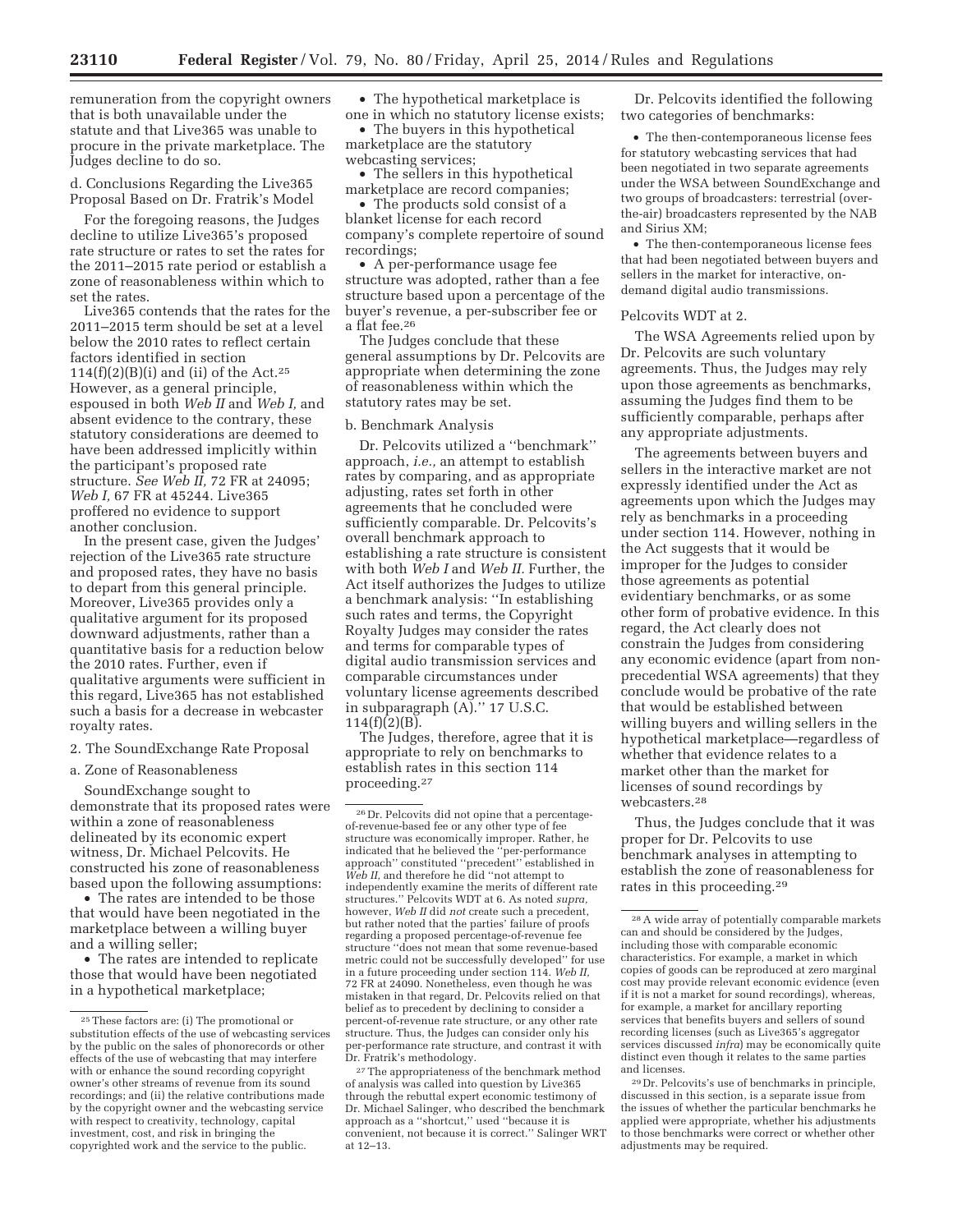(1) SoundExchange's First Proposed Benchmark: The WSA Agreements

The first benchmark category relied upon by Dr. Pelcovits is comprised of two multi-year agreements that had recently been entered into between SoundExchange and two entities: (i) The NAB, covering webcasting by over-theair (terrestrial) radio stations; and (ii) Sirius XM, covering webcasting of the music channels broadcast on satellite radio. Each of these agreements was entered into in 2009 pursuant to the WSA and each established royalty rates for the period 2011 through 2015. Together, these two agreements cover webcasters that paid more than 50% of the webcasting royalties received by SoundExchange in 2008. Pelcovits WDT at 14.

Both the NAB and Sirius XM agreements set royalty rates on a perperformance basis. The rates established by those agreements for the license term under consideration by the Judges are set forth below.

| Year | <b>NAB</b><br>Agreement | Sirius XM<br>Agreement |
|------|-------------------------|------------------------|
| 2011 | \$0.0017                | \$0.0018               |
| 2012 | \$0.0020                | \$0.0020               |
| 2013 | \$0.0022                | \$0.0021               |
| 2014 | \$0.0023                | \$0.0022               |
| 2015 | \$0.0025                | \$0.0024               |

*Id.* Dr. Pelcovits found these agreements to be ''useful to understand the bargaining range over which buyers and sellers would negotiate in the hypothetical market for statutory webcasting.'' *Id.* at 15.

The Judges agree for the following reasons:

• The rights being sold were precisely the rights at issue in this proceeding;

• The buyers (with the broadcasters represented as a group by the NAB) share characteristics with the buyers in the hypothetical market at issue in this case, but are not identical in all respects;

• The sellers are the same copyright owners whose copyrights are at issue in this case, albeit represented by SoundExchange;

• The copyrights will be used for statutory webcasting services; and

• The agreements were contemporaneous with the time at which the hearing in this proceeding was conducted.

The Judges find that additional reasons support the use of the WSA Agreements as benchmarks in this proceeding.

First, no later than September 2009, ''404 entities had opted into the NAB Agreement on behalf of several thousand individual stations.'' Kessler WDT at 21. Of those broadcasters, approximately 100 were start-ups, reporting their first instance of

webcasting after the execution of the NAB Agreement. Ordover WRT at 18. Thus, the rates contained in the NAB Agreement clearly were acceptable to a large number of webcasters.

Second, in similar fashion, as of September 2009, several commercial webcasters opted into the Sirius XM Agreement. *See* Live365 Trial Ex. 25 at 18. The fact that these webcasters, who did not participate in the negotiations, nonetheless adopted the terms of the agreement is evidence that the negotiated rates and terms were reasonable and acceptable to the webcasters.

Third, it is noteworthy that the webcasters who have entered into the NAB Agreement are almost entirely dependent on advertising rather than subscription revenue. 4/20/10 Tr. at 283 (Pelcovits). This fact tends to address the concern raised by Dr. Michael Salinger, the economic expert testifying on rebuttal for Live365, that Dr. Pelcovits's interactive services benchmark analysis had failed to consider webcasters that were dependent primarily on advertising revenue.

Live365 raised a number of criticisms that it argued diminished the value of these WSA Agreements as benchmarks. The Judges address here each of Live365's questions.

(a) Were the rates in the WSA agreements increased in exchange for the revised lower rates for 2009 and 2010 that were agreed to by the parties to the WSA agreements?

Live365 alleged that the 2011–2015 rates in the WSA agreements are higher than they otherwise would be because SoundExchange acquiesced to a lowering of the already existing 2009 and 2010 statutory rates for the NAB and Sirius XM. Dr. Salinger surmised that SoundExchange must have bargained for some form of *quid pro quo*  in the 2011–2015 rate structure in exchange for a reduction in the rates already established for 2009 and 2010. Salinger WRT at ¶¶ 55–56. Live365 presented no evidence of such a bargain, however.

On the other hand, Dr. Pelcovits opined that SoundExchange's reduction of the 2009 and 2010 rates, as permitted under the WSAs, was analogous to a ''signing bonus''—offered to induce the NAB and Sirius XM to settle early. That assertion, too, raised a factual question rather than an issue that required expert economic testimony. SoundExchange likewise did not proffer testimony or any other evidence to identify the benefit that SoundExchange received by

reducing the statutory 2009 and 2010 webcasting rates.

Neither Dr. Salinger nor Dr. Pelcovits proffered any empirical evidence to support their respective hypotheses as to the relationship, *vel non,* between the reduction in the 2009–2010 rates and the rates for 2011–2015 in the WSA agreements. Neither did the respective parties proffer testimony from their other witnesses that would shed light upon the negotiating strategies of the parties as they related to this issue.

In the absence of such factual or economic evidence, the Judges cannot reach any conclusion regarding the relationship between the reduction of the 2009 and 2010 webcasting rates and establishment of the voluntary rates for 2011–2015 in the WSA agreements. Accordingly, the reduction in the 2009 and 2010 rates charged by SoundExchange to the NAB and Sirius XM cannot serve to diminish the value of the rates in the WSA Agreements as benchmarks in this proceeding.

(b) Does the grant by the four major record companies to the NAB of a waiver of the ''Sound Recording Performance Complement'' rules diminish the probative value of the NAB agreement as a benchmark?

Live365 asserts that the waiver by the four major record companies 30 of the ''sound recording performance complement'' for the benefit of the NAB in its WSA Agreement undermines the value of those rates as benchmarks. It is correct that, contemporaneous with entering into its WSA Agreement with SoundExchange, the NAB negotiated ''performance complement waivers'' with each of the major record companies. Pelcovits WDT at 20 n.21. These waivers allowed the NAB broadcasters to simulcast their broadcasts on the Internet even though the number of plays by an artist or from an album might exceed the allowable levels under section 114(j)(13) of the Act.31 Live365, through its economic expert, Dr. Fratrik, opined that the waiver of the ''performance complement'' provided additional value to the NAB broadcasters, a value that must be bundled implicitly into the purported benchmark per-performance rates contained in the NAB/ SoundExchange Agreement. Dr. Fratrik opined that if the terrestrial broadcasters

<sup>30</sup>As of the date of this Determination on remand, there are three major record labels, following the merger of EMI and Sony.

 $\rm ^{31}$  In their role as terrestrial broadcasters, the NAB broadcasters were not bound by the ''performance complement,'' but in their role as webcasters they would have been subject to the restriction without the waiver.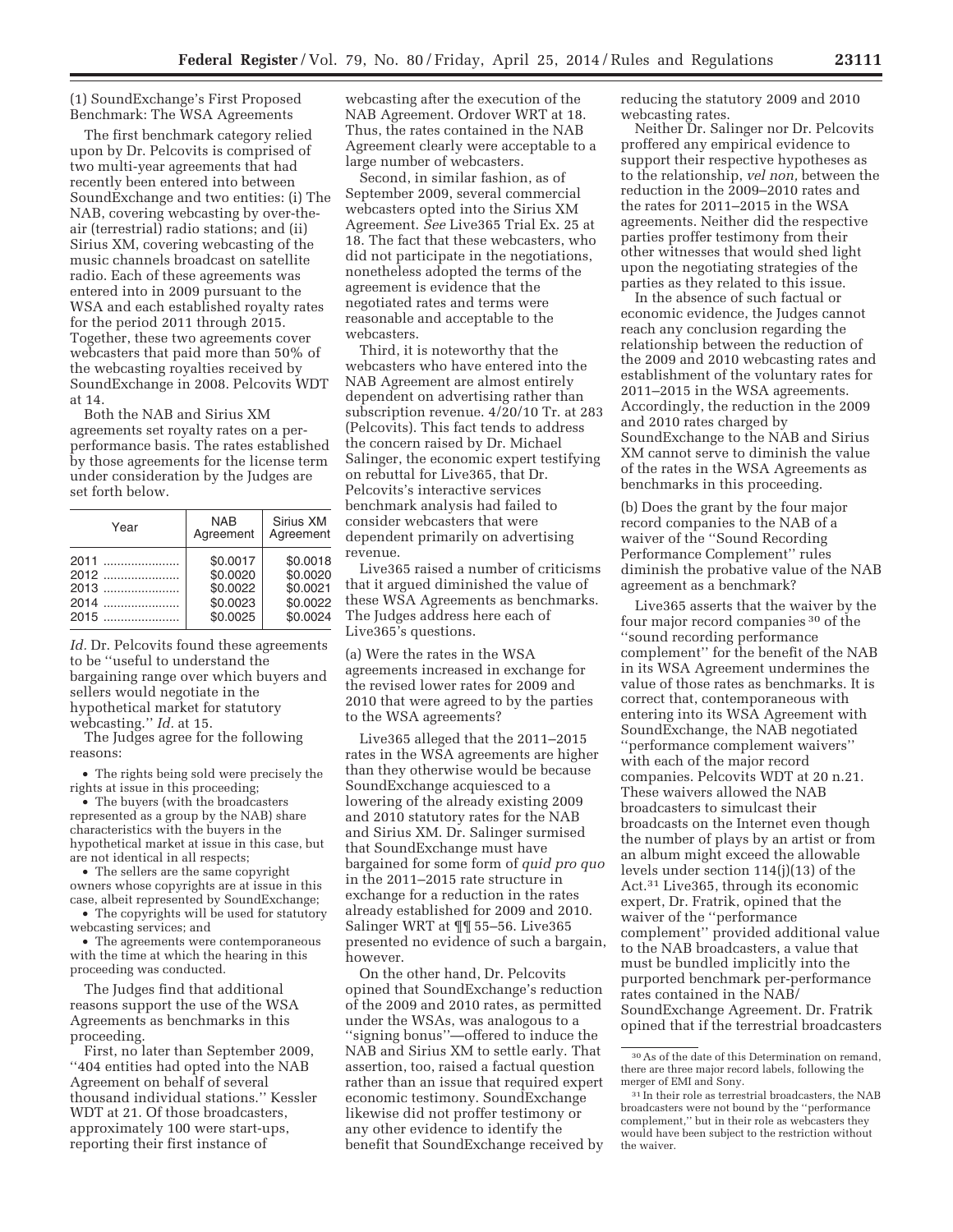covered by the NAB/SoundExchange Agreement had been bound by the ''performance complement,'' they would have been required to modify their webcasts, as opposed to simply simulcasting their terrestrial broadcasts. Fratrik WDT at 43–44.

However, neither Dr. Fratrik nor any other witness provided any empirical evidence to indicate the extent, if any, of any additional value realized by the NAB broadcasters in exchange for the waiver of the performance complement rules. Thus, the Judges are asked, in effect, to unbundle the per-performance rates in the NAB/SoundExchange Agreement, without any evidence as to the value of this ''stick'' within that bundle, *i.e.,* the waiver of the performance complement rules.

SoundExchange disputed the assertion that the waiver of the performance complement rules should reduce the efficacy of the NAB agreement as a benchmark. Even so, Dr. Pelcovits does admit the existence of *some* value in the waiver of the performance complement rules:

The performance complement waivers are *uniquely valuable to broadcasters,* whose over-the-air programming is not subject to a sound recording copyright and therefore not subject to the performance complement. The waiver allows these broadcasters to retransmit their terrestrial signal without having to alter the programming that they created primarily for a use not subject to the performance complement.

Pelcovits WDT at 20 n.21 (emphasis added).

Dr. Pelcovits notes though that ''[t]he market value of the waiver appears to be very small, since Sirius XM, with no such waiver, agreed to rates that are virtually identical over the life of the contract.'' *Id.* Dr. Pelcovits is correct. The differences between the perperformance rates in the NAB/ SoundExchange Agreement and the Sirius XM/SoundExchange Agreement for the 2011–2015 rate period are

| illustrated on the following table.        |                                                  |                                                  |                                                               |
|--------------------------------------------|--------------------------------------------------|--------------------------------------------------|---------------------------------------------------------------|
| Year                                       | <b>NAB Rate</b>                                  | Sirius XM<br>rate                                | <b>Difference</b>                                             |
| $2011$<br>$2012$<br>$2013$<br>2014<br>2015 | \$0.0017<br>0.0020<br>0.0022<br>0.0023<br>0.0025 | \$0.0018<br>0.0020<br>0.0021<br>0.0022<br>0.0024 | $-$ \$0.0001<br>0.0000<br>$+0.0001$<br>$+0.0001$<br>$+0.0001$ |

Thus, the average annual difference in the per-performance rates between the two agreements is \$0.00004. Accordingly, the Judges conclude that the waiver of the performance complement rule has no discernible impact on the value of the WSA Agreements as benchmarks.

(c) Does it matter if the terrestrial broadcasters covered by the NAB/ SoundExchange Agreement were able to pay a higher rate because their webcasting costs are lower than the costs of pure webcasters?

Dr. Fratrik opined that the terrestrial commercial radio broadcasters have a vastly different cost structure than pure play webcasters, which allows them to pay higher royalty rates for sound recordings. Specifically, Dr. Fratrik noted:

• Terrestrial radio broadcasters who simulcast on the web their over-the-air transmissions have already incurred the necessary programming costs.32

• Terrestrial commercial radio stations can promote their Web site on their own broadcast stations, reducing their advertising costs.33

• Terrestrial radio broadcasters can use the sunk cost of a pre-existing sales force to sell online advertising.

• Terrestrial radio broadcasters have audiences more concentrated in the same geographic area than pure webcasters, thus allowing the former to realize more revenue selling advertising to local advertisers.

Fratrik WDT at 41–42. Consequently, Dr. Fratrik concluded ''terrestrial broadcasters are more willing to pay higher royalty fees for webcasting as they are able to generate greater profits from that industry.'' *Id.* at 42.

Live365 has not quantified or otherwise estimated the monetary value of these differences. Thus, even if this argument had substantive merit, the Judges could not make any specific adjustment of the rates in the NAB/ SoundExchange Agreement to reflect these theoretical cost advantages.

More importantly, however, the recitation of these advantages inuring to the benefit of the NAB simulcasters is simply another way of stating that their business models afford them the *synergy*  to expand horizontally across the landscape of differentiated sound recording sub-markets by paying a higher per-performance fee than webcasters with a more costly and less synergistic business model.34 As noted

in *Web I,* the Act does not provide for a consideration of ''the financial health of any particular service'' when establishing rates. 67 FR at 45254.

(d) Did the WSA agreements have the design, intent, and effect of raising the input costs of smaller webcasters?

Live365, through Dr. Salinger, opined that the parties to the WSA agreements set rates above market rates for 2011– 2015 because they had strategically intended to use those rates as benchmarks, and thereby raise the costs of their rivals, *i.e.,* all other webcasters. Salinger WRT at 23. As Dr. Salinger notes, those parties had the power to influence the impact of those contractual rates, because they could elect—as they ultimately did—to permit these agreements and rates to be made available as potential precedents. *Id.* at 24.

This argument is theoretically plausible, as noted in the articles cited by Dr. Salinger. *Id.* at 24 (*citing* Steven Salop and David Scheffman, *Raising Rivals' Costs,* 73 Am. Econ. Rev. 267–71 (1983); Thomas Krattenmaker and Steven Salop, *Anticompetitive Exclusion: Raising Rivals' Costs to Achieve Power over Price,* 96 Yale L.J. 209 (1986)). However, Live365 has not provided any empirical or other evidence that would tend to prove the existence of such strategic coordination or conduct in this proceeding.

In the absence of any such evidence, the Judges cannot simply assume a multi-party conspiracy among SoundExchange, the NAB, and Sirius XM to increase the rates charged to the NAB and Sirius XM, in the hope that the Judges would utilize those WSA rates to establish the statutory rates. Although the Judges acknowledge that, generally, explicit or tacit collusion may exist among participants in concentrated industries, that general proposition cannot serve as the basis for an ultimate finding of specific tri-partite collusion, absent an adequate factual record.

 $^{\rm 32}\rm{The}$  webcasters on whose behalf NAB negotiated a deal with SoundExchange are predominantly simulcasters, *i.e.,* entities that offer terrestrial broadcasts of their programming and simultaneously transmit that same programming on the Internet. Ordover WRT ¶ 51.

<sup>33</sup>This point seems to confuse economic cost with out-of-pocket cost. If a broadcaster foregoes paid advertising from a third party in order to air an advertisement for its own webcasts, that broadcaster has incurred an opportunity cost equal to the advertising revenue that the third party would have paid.

<sup>34</sup>SoundExchange's rebuttal economic witness, Dr. Janusz Ordover, makes an important point in his critique of Dr. Fratrik's cost differential argument one that relates to the rate structure analysis

undertaken earlier in this Determination. Specifically, Dr. Ordover opines that SoundExchange would not offer pure webcasters a lower rate in light of their higher cost structures unless SoundExchange could ''price discriminate at the level of license.'' Ordover WRT at 15. In this context, Dr. Ordover then identifies the pros and cons of marginal cost pricing, as well as the impact of such price discrimination upon the subscription rates of the ultimate consumers, the returns to licensors, and the shifting of revenues between and among different webcasters. *Id.* at 14–16. These are the types of issues that would need to be addressed and supported by empirical analyses in a proceeding in which a party had proposed a rate premised on a form of price discrimination, such as a percentage-of-revenue based fee.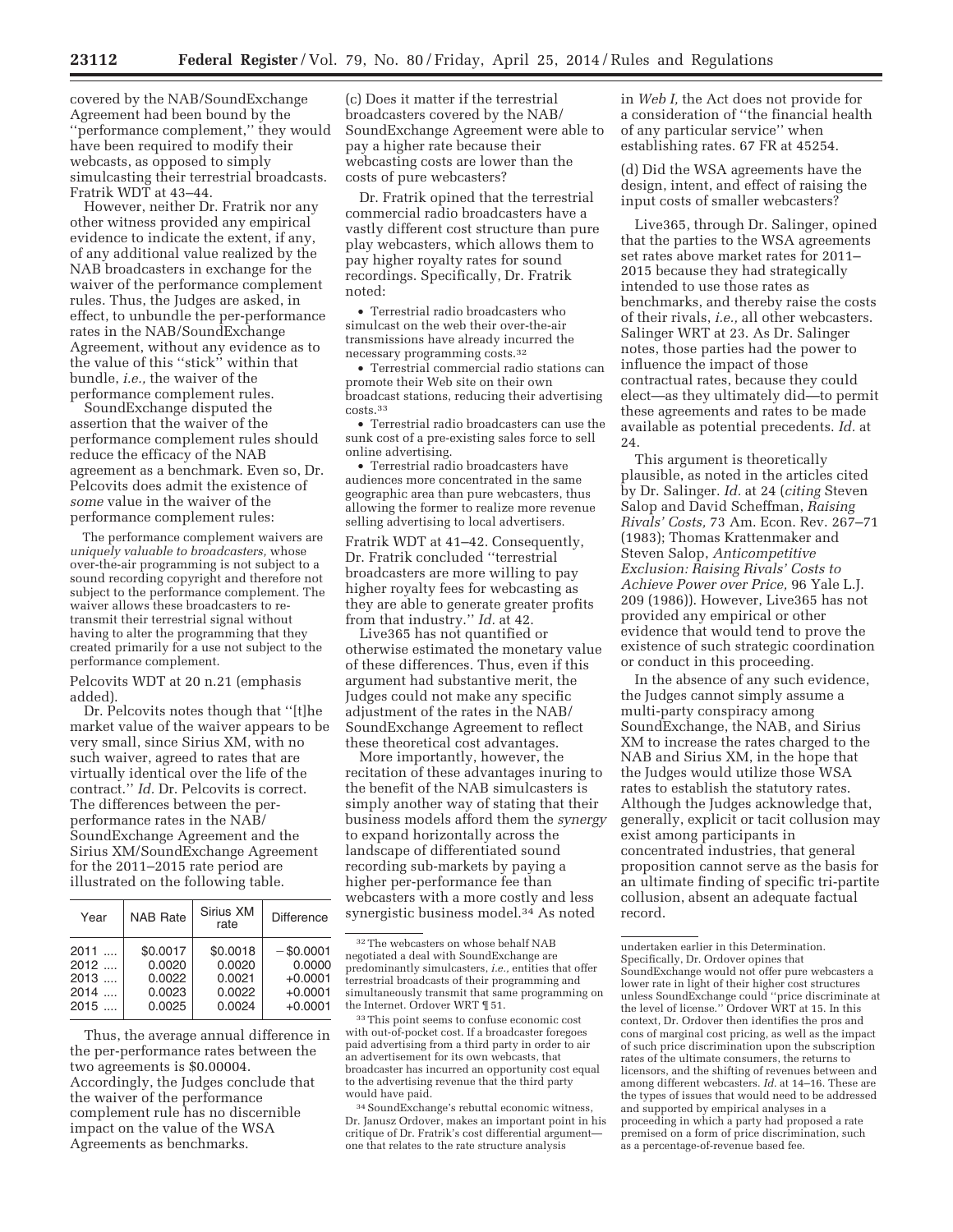(e) Were the rates in the WSA agreements inflated to reflect litigation cost savings by the NAB and Sirius XM?

Live365 asserted that the rates in the WSA Agreements are higher than market rates because they reflect the litigation cost saved by the NAB and Sirius XM of foregoing a rate proceeding and its attendant expenses. Live365 PFF ¶¶ 322–326. Further, Live365 asserted that this litigation cost/opportunity cost saving only affected the settling webcasters, not SoundExchange, because the latter would be incurring litigation costs regardless, since other webcasters (such as Live365) remained as contesting parties at the time of settlement. Live365 PFF ¶ 283.

SoundExchange disputed these assertions on several grounds.

First, SoundExchange asserted that the principal reason for the WSA Agreements was that the parties had ''a high degree of confidence that the Judges would establish rates consistent with the willing buyer/willing seller construct . . . .'' SX PFF ¶ 282. Dr. Ordover explained that, consequently ''neither party likely would be willing to incur litigation costs in the event of a disagreement . . . .'' Ordover WRT at 16. This is certainly one explanation to counter Live365's assumption that the NAB and Sirius XM paid a rate premium to avoid litigation costs. The Judges recognize that rational parties will attempt to predict the determination of any tribunal, and that they will tend to settle if their respective predictions are sufficiently proximate.35

Second, SoundExchange asserted that it too had an incentive to avoid litigation costs, and that such an incentive offset the potential impact of any similar incentive on the settling webcasters with regard to the rates contained in the WSA Agreements. Ordover WRT at 5, 16–17; 8/2/10 Tr. at 351 (Ordover) (threat of litigation ''works on both sides''). However,

Live365 is correct in its claim that SoundExchange still would have been required to participate in a rate proceeding against other contesting webcasters. Nonetheless, SoundExchange did avoid the potential impact of arguments that would have been made by the NAB and Sirius XM that might have resulted in lower rates. Instead, SoundExchange was required ultimately to contest the claims of only one webcaster, Live365.

In any event, neither party presented evidence to the Judges regarding how to quantify the relative opportunity costs saved by SoundExchange and/or the settling webcasters. For all these reasons, the Judges cannot adjust the marketplace rates to reflect any such impact arising out of the litigation costs allegedly avoided by the WSA Agreements.36

(f) Are the rates in the WSA agreements reflective of SoundExchange's monopoly power?

Live365 asserted that the rates in the WSA Agreements reflect the monopoly power of the single seller in those two contracts, *i.e.,* SoundExchange. Live365 PFF ¶ 286. As Live365 correctly notes, in the ''hypothetical market'' that the Judges are statutorily required to consider, the hypothetical sellers are the several record companies rather than a single monopolist. *Web II,* 72 FR at 24087, *Web I,* 67 FR at 45244.

Dr. Salinger, Live365's economic rebuttal witness, testified that it is ''a very general principle of economics'' that the presence of a monopolist ''poses a risk of increased prices.'' Salinger WRT at 26. SoundExchange's rebuttal economic witness, Dr. Ordover, concurred, acknowledging that SoundExchange ''may [have] additional bargaining power'' because of its status as the single seller. Ordover WRT at 22.

The power that these two economists acknowledged was the well-understood market power of a (single price) monopolist to set a price at a level higher than would be set in a perfectly competitive market, while also restricting the quantity sold to the level at which marginal revenue equals

marginal cost. *See, e.g.,* Krugman & Wells, *supra,* at 367; Edwin Mansfield & Gary Yohoe, *Microeconomics* 364–65 (11th ed. 2004).

It is not at all apparent, however, that the market power of SoundExchange to command a high rate would be appreciably greater (if at all) than the power of the major record companies, who owned approximately 85% of supply (the sound recordings) and therefore comprise an oligopoly. 4/20/ 10 Tr. at 299 (Pelcovits). As stated by Dr. Pelcovits:

[N]egotiation of the WSA Agreements by SoundExchange *does not significantly alter the market power equation.* Each record company has a unique catalog of sound recordings that are highly valued (or even necessary inputs) to any webcasting service. The individual record companies, as a consequence, have a degree of market power.

Pelcovits WDT at 17 (emphasis added). Dr. Pelcovits's testimony is consonant with contemporary economic understanding that oligopoly pricing behavior can mimic monopoly pricing decisions.

Economists once believed that oligopoly pricing may have been essentially indeterminate. More modern game theory analyses recognize, however, the strong potential for tacit collusion among long-standing oligopolists (such as the major record companies), after repeated ''tit for tat'' pricing maneuvers, that will cause oligopolistic pricing to approach monopoly pricing:

[W]hen oligopolists expect to compete with each other over an extended period of time, each individual firm will often conclude that it is in its own best interest to be helpful to the other firms in the industry. So it will restrict its output in a way that raises the profits of the other firms, expecting them to return the favor. . . . [T]hey manage to act as if they had . . . an agreement. When this happens, we say that firms engage in tacit collusion.

Krugman & Wells, *supra,* at 401; *see* Hal Varian, *Intermediate Economics: A Modern Approach* 531 (8th ed. 2010) (''The threat implicit in tit for tat may allow the firms to maintain high prices.''). Such tacit collusion can lead to pricing by oligopolists at the monopoly level. *See, e.g.,* L. Kaplow, *On the Meaning of Horizontal Agreements in Competition Law,* 99 Cal. L. Rev. 683, 811 (2011) (''oligopoly pricing is akin to monopoly pricing.'').

Thus, consistent with Dr. Pelcovits's testimony, *theoretically* there *could* be no important difference between the bargaining power of the four major record companies and SoundExchange. However, as discussed *infra,* the evidence in this proceeding does not

<sup>35</sup>However, SoundExchange overstates the logic of this point. The mere fact that two adversarial parties reach a settlement premised upon their mutual prediction of the Judges' future determination does not mean that they have correctly predicted (with ''a high degree of confidence'' no less) that the rate the parties settled upon would be the same as the rates the Judges ultimately would have established. It is a sufficient inducement for the parties to settle if they agree on their prediction, not that their prediction be correct. It would be hopelessly circular if the Judges were to put their imprimatur on rates negotiated in a settlement merely on the assumption that the parties were able to predict how the Judges would apply the statutory standards. Such an argument would essentially require the Judges to abdicate their responsibilities and defer to the settling parties, whose self-declared rational expectations as to the Judges' future determination would be deemed both prescient and dispositive.

<sup>36</sup>Two ancillary points were made by the respective parties with regard to the alleged impact of litigation costs: Live365 asserted that the settling webcasters did not have the same capacity to absorb litigation costs as SoundExchange, but there was no evidence that indicated such a disparity existed or, even if it did, how it affected the rates upon which the parties settled. Fratrik WDT at 43; Ordover WRT at 17. SoundExchange argued that the settling parties had additional options beyond settle or litigate—they could either elect not to participate in the rate proceeding or decide not to webcast. SX PFF ¶ 284. Both of those supposed ''options'' seem extreme.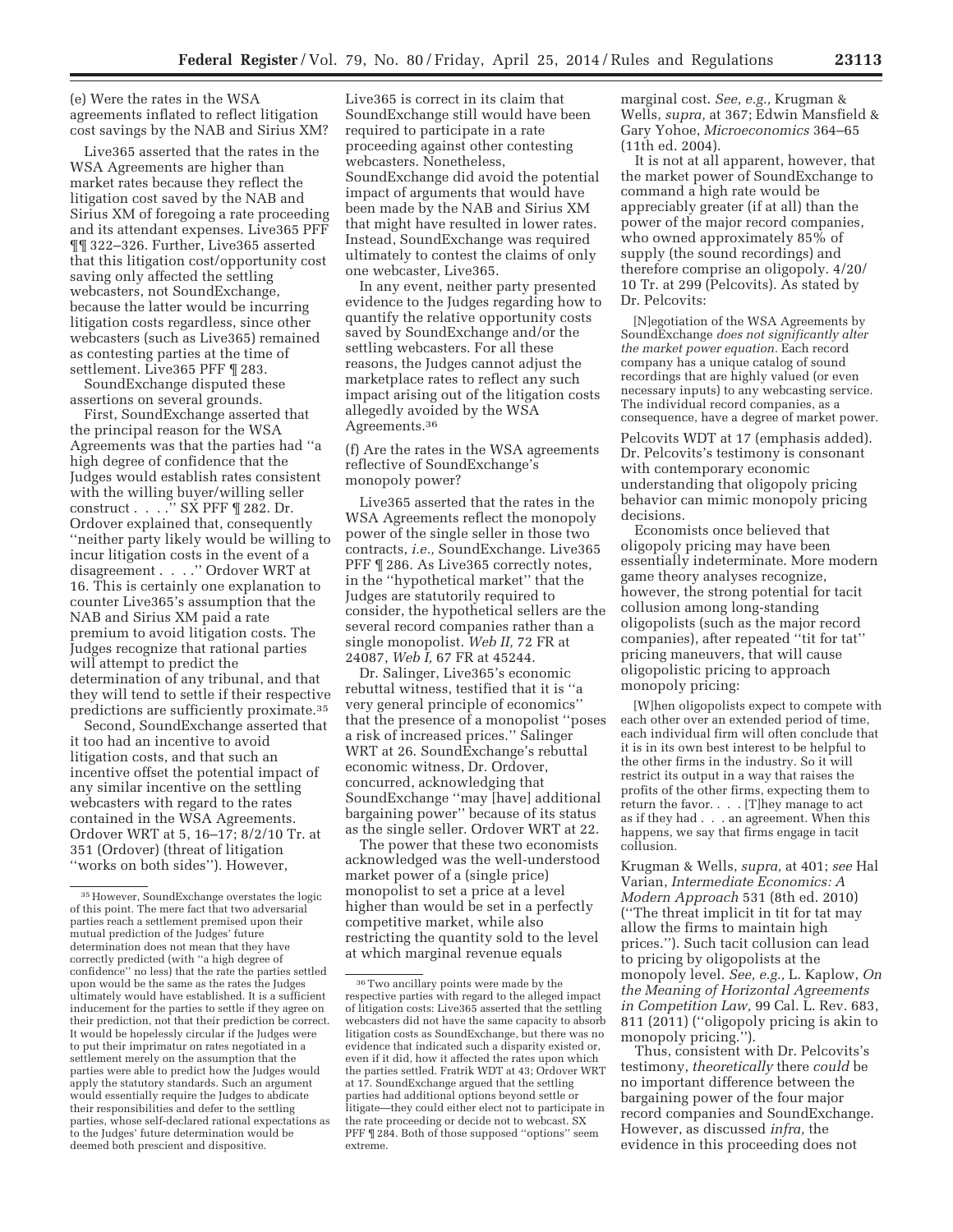indicate that the rates in the WSA Agreements were so high as to enable SoundExchange to extract monopoly rents from webcasters.37

(i) The NAB's Countervailing Market Power

As Dr. Ordover noted, the NAB, which negotiated on behalf of a group of broadcasters, enjoyed a degree of bargaining power on the buyers' side during its negotiations with SoundExchange. Ordover WRT at 23; *see also* 7/28/10 Tr. at 129–30 (Salinger) (acknowledging balance of power in this context). This power arose from the fact that, at the time of the WSA Agreement negotiations, the NAB broadcasters had accounted for over 50% of the royalty payments to SoundExchange in the immediately preceding calendar year. Ordover WRT at 23; Live365 Trial Ex. 25. As Dr. Ordover testified, ''[s]uch added market power on the buyer side tends to mitigate, if not fully offset, additional leverage that SoundExchange might bring to the negotiations.'' Ordover WRT at 23; *Web II,* 72 FR at 24091 (''[T]he question of competition is not confined to an examination of the seller's side of the market alone. Rather, it is concerned with whether market prices can be unduly influenced by sellers' power or buyers' power in the market.'')

(ii) The Availability of a Rate Setting Proceeding

The monopoly power of SoundExchange was compromised by the fact that the NAB or any webcasters negotiating with SoundExchange could

have chosen instead to be subject to the rates to be set by the Judges. Ordover WRT at 23. Dr. Ordover explained that ''[a]t some point, buyers such as the NAB members would simply elect to seek rates established by the Judges which would be free of any potential cartel effects—rather than voluntarily agree to pay above-market rates.'' Ordover WRT at 23; *see* Salinger WRT at 27 (buyers can resort to the court if the collective seeks to charge more than each individual member could charge).

(iii) The Evidence Did Not Demonstrate That the Individual Record Companies Necessarily Would Have Negotiated a Lower Rate Than SoundExchange

As Dr. Ordover explained, the nature of the market indicated that SoundExchange might have been in a position to negotiate rates that were actually lower than the rates the record companies would have negotiated individually. More particularly, the existence, *vel non,* of SoundExchange's power to set higher prices ''depends partially on the assumption one makes about whether a webcaster requires access to the repertoire of all four major record companies in order to operate an economically viable business, or only to a subset.'' Ordover WRT at 23–24.

As Dr. Ordover further explained, if the repertoires of all four major record companies were each required by webcasters (*i.e.,* if the repertoires were necessary complements) and webcasters were required to negotiate with each record company individually, then each record company would have an incentive to charge a monopoly price to maximize its profits without concern for the impact on the market writ large. That is, while these higher prices would constitute profits for the record company receiving them, they would constitute higher monopoly costs (incurred four times—paid by webcasters to each of the four record companies). The webcasters would pass on the higher costs to listeners, thus reducing the quantity of sound recordings made available to end users. Ordover WRT at 25–26.

By contrast, SoundExchange, as a collective, would internalize the impact of the complementary nature of the repertoires on industry revenue and thus seek to maximize that overall revenue. This would result in lower overall rates compared to the situation in which the individual record companies negotiated separately. Ordover WRT at 27.

Of course, this argument would be valid only if the repertoires of the several record companies indeed were complements rather than substitutes. If it was sufficient for webcasters to obtain only the licenses for one (or less than all four) of the major record companies, then separate negotiations with individual record companies (absent collusion, tacit or otherwise) could lead to competitively lower royalty rates.

The parties presented no evidence from which the Judges could conclude that the repertoires of the respective record companies were complements or substitutes, or, perhaps, complementary to some degree and substitutional to some degree.38 Thus, the Judges cannot conclude that SoundExchange necessarily wielded a level of pricing power sufficient to affect the use of the WSA Agreements as benchmarks.<sup>39</sup>

# (g) Conclusion Regarding the WSA Agreements

On balance, the Judges conclude that the arguments made by Live365 as to why the WSA Agreements cannot serve as benchmarks are not persuasive. Therefore, the Judges conclude that the evidence permits these two agreements to serve as benchmarks in this proceeding.

(2) SoundExchange's Second Proposed Benchmark: The Adjusted Interactive Subscription Service Rate

In addition to its WSA Agreements benchmark, SoundExchange relied on Dr. Pelcovits's analysis of another purported benchmark—the market for interactive webcasting of digital

39The Judges reject an additional argument made by SoundExchange that the WSA Agreements could be construed as competitive by comparing the prices negotiated by the major record companies in their agreements with ''custom radio services'' to the lower prices in the WSA Agreements. Pelcovits WDT at 19. The Judges agree with Dr. Salinger's critique that a comparison of rates for ''custom radio services'' and noninteractive webcasters is not an ''apples-to-apples'' comparison, because ''custom radio'' adds additional value in terms of substitutability for the purchase of music and adds a level of control for the listener. Salinger WRT at 26. Further, even Dr. Pelcovits acknowledges that custom radio service involves a ''degree of interactivity . . . and therefore is not necessarily comparable to noninteractive webcasting.'' Pelcovits WDT at 32. Thus, this issue posits at least two potential explanatory variables that could explain why the record companies negotiated higher rates for custom radio than SoundExchange negotiated for noninteractive services in the WSA Agreements: (i) The monopoly or oligopoly character of the seller(s); and (ii) the differentiated nature of the two services. Absent any empirical or other evidence that indicates how each of these explanatory variables relates to the pricing differential, SoundExchange's attempt to rely on the pricing differential as probative of a more competitive rate must fail.

<sup>37</sup>An oligopolistic marketplace rate that did approximate the monopoly rate *could* be inconsistent with the rate standard set forth in 17 U.S.C. 114(f)(2)(B), as that standard has been construed by the D.C. Circuit and the Librarian of Congress. The D.C. Circuit has held that this statutory section does not oblige the Judges to set rates by assuming a market that achieves ''metaphysical perfection and competitiveness.'' *Intercollegiate Broadcast System, Inc.* v. *Copyright Royalty Board,* 574 F.3d 748, 757 (D.C. Cir. 2009). Rather, as the Librarian of Congress held in *Web I,*  the ''willing seller/willing buyer'' standard calls for rates that would have been set in a ''*competitive*  marketplace.'' 67 FR at 45244–45 (emphasis added). *See also Web II,* 67 FR at 24091–93 (explaining that *Web I* required an ''*effectively* competitive market'' rather than a ''*perfectly* competitive market.'' (emphasis added)). Between the extremes of a market with ''metaphysically perfect competition'' and a monopoly (or collusive oligopoly) market devoid of competition there exists ''[in] the real world . . . a mind-boggling array of different markets,'' Krugman & Wells, *supra,* at 356, all of which possess varying characteristics of a ''competitive marketplace.'' As explained in the text, *infra,* in this proceeding the evidence demonstrates that sufficient competitive factors existed to permit the WSA Agreements to serve as useful benchmarks, and does not demonstrate that the rates in the WSA Agreements approximated monopoly rates.

<sup>38</sup> In *Web II,* the Judges found that there was testimony sufficient to indicate that the several repertoires were substitutes rather than complements. 72 FR at 24093. The contesting parties in this proceeding did not provide the Judges with evidence sufficient to make a factual finding as to this issue.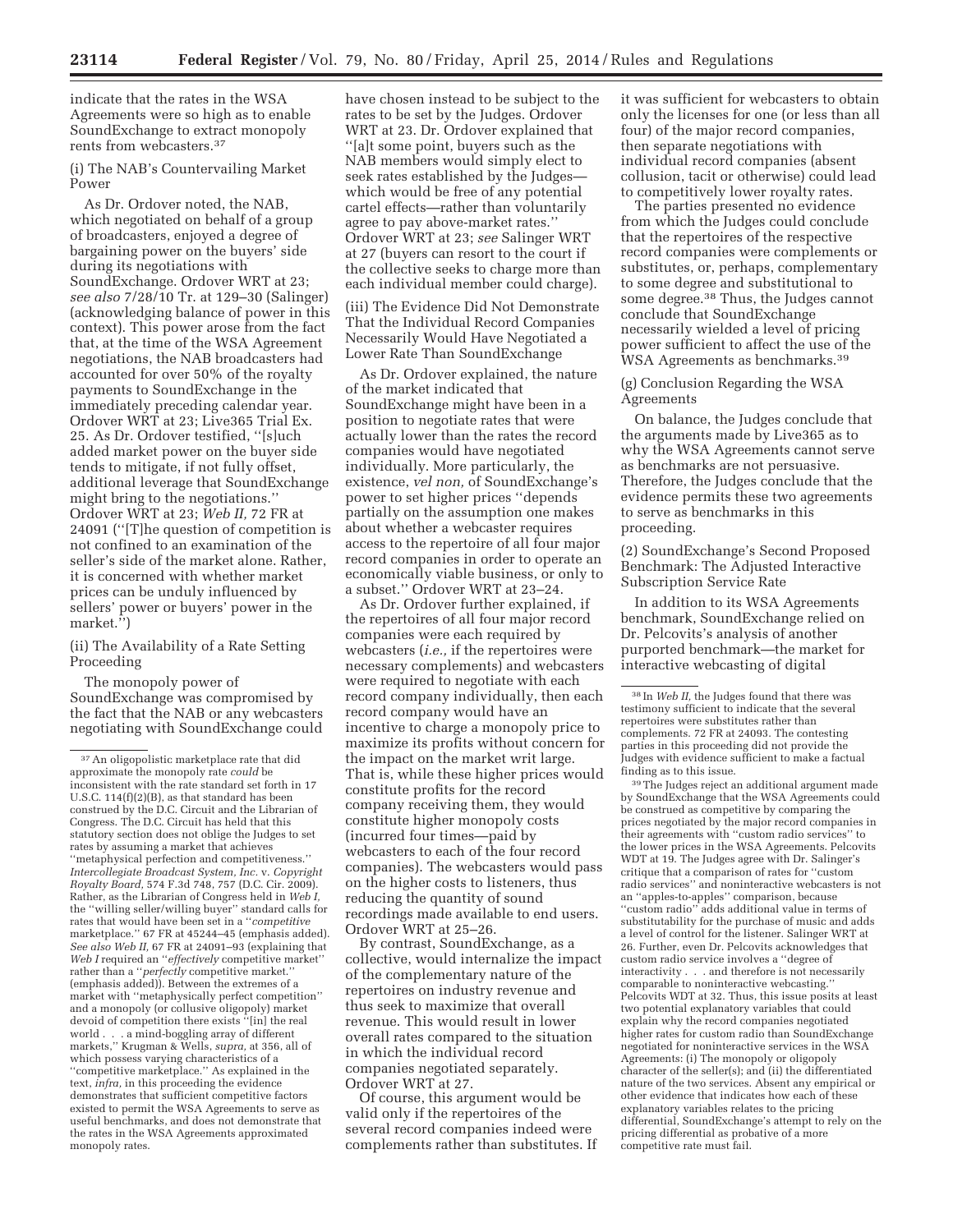performances of sound recordings. According to Dr. Pelcovits, that interactive market is comparable to the noninteractive market at issue in this proceeding for the following reasons:

• Both markets have similar buyers;

• Both markets have similar sellers;

• Both markets utilize a blanket license in sound recordings;

• Both markets are input markets;

• Both markets have a demand schedule for these inputs that is derived from the demand of ultimate consumers; and

• Both markets deliver the sound recordings via the Internet. Pelcovits WDT at 3; 4/19/10 Tr. at 126 (Pelcovits).

In the interactive market, the rates for sound recordings are not subject to the statutory license. Rather, in the interactive market, the rates for sound recordings are set through marketplace negotiations between the owners of the sound recordings, as sellers/licensors, and the individual interactive webcasters, as buyers/licensees.

The major difference between the two markets is the role of the ultimate consumer in selecting the sound recordings for listening. In the interactive market (as the adjective connotes), the ultimate consumer essentially decides which sound recordings he or she will receive.40 By contrast, in the noninteractive market (as the adjective again connotes), the consumer plays a more passive role, and the webcaster offers the consumer music that the webcaster anticipates the listener might enjoy (much like radio). *Compare* 17 U.S.C. 114(j)(6) with 17 U.S.C. 114(j)(7).

Thus, it is necessary to isolate the value of such consumer choice, *i.e.,* the utility of interactivity, and subtract that value from any estimate of the value of sound recordings in the interactive market, in order to make that value more comparable to the value in the noninteractive market.

Dr. Pelcovits attempted to make such an adjustment in his analysis (as well as other adjustments discussed *infra*),

which resulted in his proposed perperformance rate of \$0.0036 per play for a statutory noninteractive webcaster.

The Judges conclude, as the Judges concluded in *Web II,* that such an adjusted benchmark constitutes the type of benchmark that the Act permits (but does not require) the Judges to consider. However, the fact that this is an appropriate type of benchmark to be considered does not necessarily mean that any particular application of the benchmark will be of assistance in a given proceeding. Rather, the Judges must consider the application of such a benchmark, and decide whether to adopt or reject it *in toto* or whether it is necessary to adjust the proposed benchmark.

As explained *infra,* the Judges have concluded that the interactive benchmark proposed by Dr. Pelcovits on behalf of SoundExchange is of assistance in establishing a zone of reasonableness in this proceeding, but only after making certain significant adjustments to that proposed benchmark.

(a) The Methodology Utilized by Dr. Pelcovits in His Interactive Benchmark Analysis

Dr. Pelcovits opined that ''the interactive, on-demand music services [are] the best benchmark to use for the purpose of setting rates for statutory webcasting services in this proceeding.'' Pelcovits WDT at 23. Dr. Pelcovits testified, ''it is reasonable to predict that the ratio of per-subscriber royalty fees to consumer subscription prices will be essentially the same in both the benchmark and target markets.'' Pelcovits WDT at 23; *see* 4/20/10 Tr. at 277–78 (Pelcovits). The theory upon which Dr. Pelcovits relied to make this prediction was premised on the economic concept of ''derived demand.'' As Dr. Pelcovits testified, ''webcasters demand or have a need for the music performance because that's what their customers demand.'' 4/19/10 Tr. at 132 (Pelcovits); Pelcovits WDT at 23 (''I believe it is reasonable to predict that the ratio of per-subscriber royalty fees to consumer subscription prices will be essentially the same in both the benchmark and target markets.'').

However, in order to use the rates in this interactive benchmark market to develop rates in the target market, Dr. Pelcovits also concluded that he was required to make adjustments ''to account for the differences between the benchmark and target markets.'' Pelcovits WDT at 22; 4/29/10 Tr. at 127 (Pelcovits). Specifically, Dr. Pelcovits adjusted (i) the interactive benchmark rates to take into account the fact that

there are more plays per subscriber in the noninteractive market; and (ii) the subscription prices in the interactive market to remove the value of interactivity. Pelcovits WDT at 23.

(i) The Marketplace Agreements Considered by Dr. Pelcovits

Dr. Pelcovits obtained 214 agreements between certain interactive webcasters and the four major record companies, *viz.,* Universal Music Group, Sony Music Entertainment, Warner Music Group, and EMI, that spanned the period from approximately 2004 through 2009, with an emphasis on contracts that were created in the most recent three years. Pelcovits WDT, App IV. Under the terms of these agreements, Dr. Pelcovits found that the interactive webcasters generally ''pay royalties on the basis of the greatest of three measures: A per-play rate; a percentage of gross revenue rate; and a persubscriber fee.'' Pelcovits WDT at 29; 4/29/10 Tr. at 129–30 (Pelcovits).

Dr. Pelcovits had available for consideration, *inter alia,* two types of interactive webcasting models: (i) Subscription on-demand interactive streaming services and (ii) advertisingsupported (nonsubscription) on-demand streaming services.<sup>41</sup> SoundExchange explained the difference between these models in the following manner, through the testimony of its industry witness:

• Subscription on-demand interactive streaming.

This type of webcasting allows a paying subscriber to request the exact song he or she wishes to hear. McCrady WDT at 12. In addition, most of these services allow their subscribers to conditionally download requested songs to their personal computer and sometimes to a portable storage device, such as an iPod. *Id.* These downloads remain available for listening at any time by a subscriber, provided that the subscription remains active. *Id.* 

• Advertising-supported (nonsubscription) on-demand interactive streaming.

This type of webcasting is the same as subscription on-demand interactive

<sup>40</sup>The ability of the ultimate consumer to choose to listen to specific sound recordings renders that decision analogous to the decision to purchase music digitally or otherwise. Thus, as noted in the legislative history of the Digital Performance Right in Sound Recordings Act, that statute permits the owners of sound recordings to bargain directly with each interactive webcaster over the price of each transmission, in the same manner as if the parties were negotiating the price of a digital download for outright purchase. *See* H.R. Rep. No. 104–274 at 14 (1995) (''Of all the new forms of digital transmission services, interactive services are most likely to have a significant impact on traditional record sales, and therefore pose the greatest threat to the livelihoods of those whose income depends upon revenues derived from traditional record sales.'').

<sup>41</sup> Dr. Pelcovits also reviewed agreements between ''custom radio'' services and the four major record companies, agreements that, according to SoundExchange's witnesses, occupy a functional gray area between interactive and noninteractive services. *See* McCrady WDT at 16. Dr. Pelcovits made note of such agreements in his testimony, including a particular reference to the agreement between WMG and one such custom radio service, Slacker Premium. As discussed *infra,* Dr. Pelcovits needed data regarding the number of plays by Slacker Premium to serve as a proxy for the number of plays by noninteractive webcasters, because such data was not available for clearly noninteractive services. Pelcovits WDT at 32.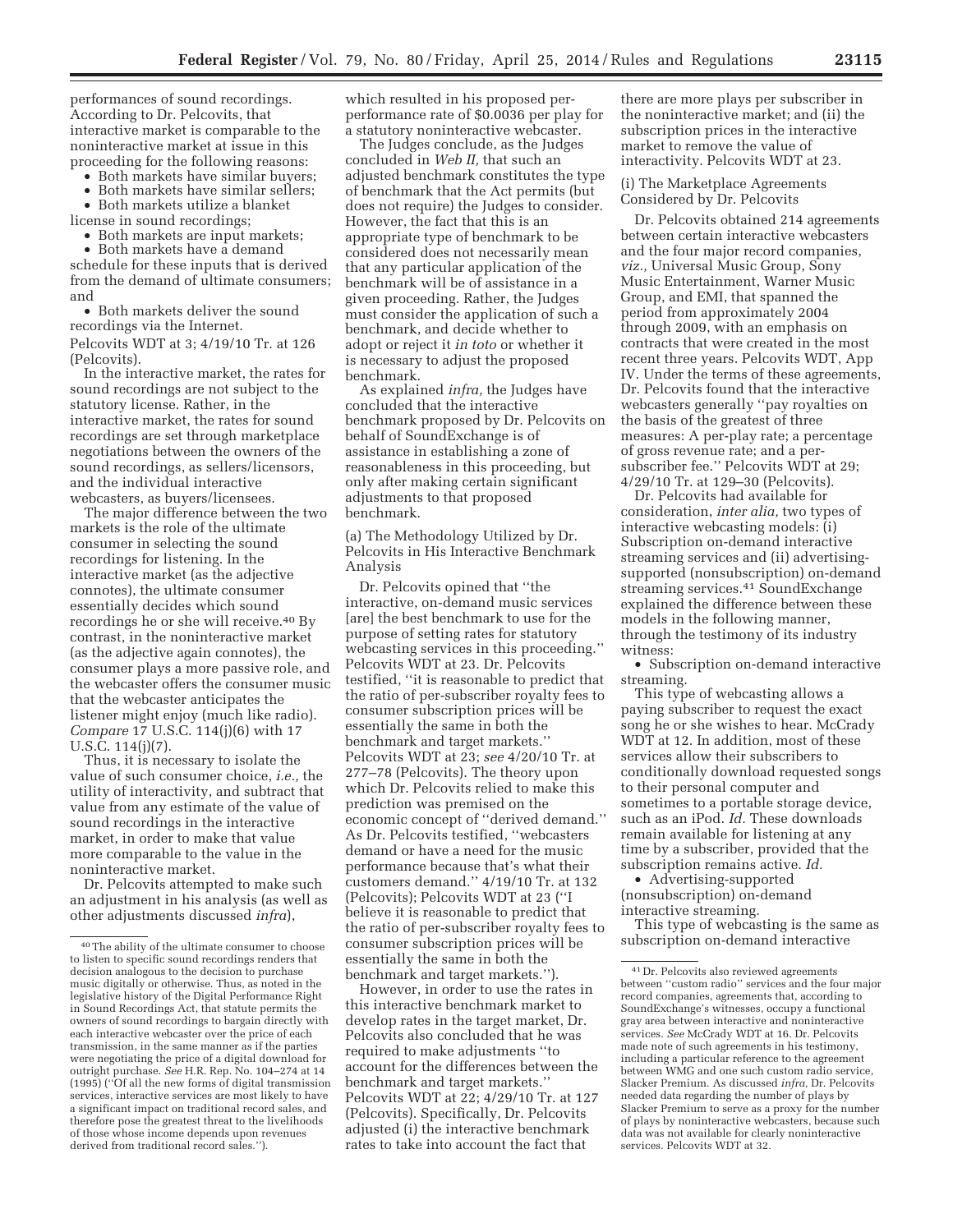streaming except the listener does not subscribe and receives *gratis* the songs he or she wishes to hear. The webcaster sells advertising on the site and the listener hears the advertising as well as the specific songs requested. Mr. McCrady described these interactive webcasting services that derive their revenue from advertising alone and not from subscriptions to be ''experimental'' and not yet ''mature.'' 4/22/10 Tr. at 663 (McCrady); McCrady WDT at 15.

Dr. Pelcovits ultimately elected to ignore the advertising-supported (nonsubscription) on-demand interactive streaming in his analysis because, in his opinion, ''it is more straightforward to infer differences in consumer willingness-to-pay (and by extension how much the webcaster would be willing to pay for the license) from observed prices for subscription services.'' Pelcovits WDT at 24.

(ii) Dr. Pelcovits's Calculation of the Per-Play Rate in the Benchmark Interactive Subscription Market

Dr. Pelcovits proceeded to calculate the ''effective per play rate'' paid under the contracts between the benchmark interactive services and the four major record companies. To do so, he obtained data from the major record companies that revealed:

• The revenue reported by the interactive subscription services to the major record companies; and

• The number of unique plays those services reported to the major record companies.

Pelcovits WDT at 30; 4/29/10 Tr. at 128 (Pelcovits). The revenue data that Dr. Pelcovits analyzed represented not merely revenue paid under the perperformance rate structure in the interactive contracts, but rather all revenue, regardless of whether that revenue had been paid pursuant to one of the other structures contained in those contracts. Pelcovits WDT at 30.

As noted at the outset of this determination, given Dr. Pelcovits's assumption that only a per-performance (*i.e.,* per play) royalty rate structure would pass muster with the Judges, he only proposed a per-play royalty rate. Accordingly, Dr. Pelcovits determined an ''effective'' per-play royalty rate by combining the revenue reported and paid pursuant to the percentage-ofrevenue structure and the per-play structure for the purposes of his analysis. Pelcovits WDT at 30.

The data reviewed by Dr. Pelcovits also showed that the percentage of plays on the interactive services attributable to the four major record companies was approximately 85%. 4/20/10 Tr. at 299 (Pelcovits). Thus, by considering only

the data from the four major record companies, Dr. Pelcovits did not consider 15% of the sellers in his benchmark market.

With regard to the number of plays per subscriber for his benchmark market, Dr. Pelcovits counted ''the total number of unique plays of recorded music owned (or distributed) by the four major record companies reported by the interactive webcasting service(s).'' Pelcovits WDT at 30; 4/19/10 Tr. at 130– 31 (Pelcovits). Dr. Pelcovits calculated the average number of monthly plays by these interactive subscription services to be 287.37 per subscriber. Pelcovits WDT at 31. To derive the effective per-play rate in the interactive market, Dr. Pelcovits then divided the total revenue collected by the record companies by 287.37, *i.e.,* the total number of unique plays. This division resulted in an effective per-play rate for the benchmark interactive subscription service market of \$0.02194 per play. *Id.* 

(iii) Dr. Pelcovits's Adjustments to the \$0.02194 Per-Play Rate in the Benchmark Interactive Subscription Market

Dr. Pelcovits believed that it was necessary to make certain adjustments to the interactive benchmark streaming per-play rate before it could be applied to the noninteractive streaming market. In particular, Dr. Pelcovits adjusted for:

• The higher usage intensity (number of plays per month) by subscribers of noninteractive services compared to subscribers of interactive services; and

• The value that consumers place on the greater interactivity offered by the ondemand services compared to statutory services that do not offer that function.

Pelcovits WDT at 3, 31.42

(a) The Adjustment for Usage Intensity/ Number of Monthly Plays

Dr. Pelcovits's first adjustment sought to account for the fact that there were a greater number of plays by subscribers of noninteractive services than by subscribers on interactive statutory services. Pelcovits WDT at 31; *see*  4/19/10 Tr. at 139–41 (Pelcovits).

While, as noted *supra,* Dr. Pelcovits was able to obtain data regarding the number of interactive plays, he admitted to difficulty in calculating the number of noninteractive plays. As Dr. Pelcovits candidly acknowledged, the noninteractive services ''do not report

the number of subscribers in public documents or in data provided to the record companies or SoundExchange.'' Pelcovits WDT at 31.

In light of these difficulties, Dr. Pelcovits turned to data provided to the record companies for the subscription custom radio service Slacker Premium. Pelcovits WDT at 32. Although Slacker Premium is not a noninteractive service, because it allows for a degree of user customization, Dr. Pelcovits claimed that most of the music transmitted through the service is ''pushed to the consumer,'' rather than being truly ondemand. Pelcovits WDT at 32. Therefore, he concluded that the data on plays-per-subscriber for this one service would serve as a good proxy for playsper-subscriber for statutory subscription services.43 Pelcovits WDT at 32; 4/19/10 Tr. at 141–42 (Pelcovits). Although the unavailability of data for the number of plays of unambiguously noninteractive services reduces the usefulness of Dr. Pelcovits's proposed benchmark, it does not invalidate his methodology and results.44

Using the Slacker Premium data, Dr. Pelcovits determined that the average monthly plays per subscriber for a purely noninteractive service was 563.36. Pelcovits WDT at 32. Dividing the plays per subscriber for interactive services (287.37) by the plays per subscriber for statutory services (563.36) resulted in a per-play adjustment of 0.5101. Pelcovits WDT at 33.

#### (b) The Interactivity Adjustment

Dr. Pelcovits also made an adjustment to account for the difference in the relative value of a service that is interactive to one that is not. Dr. Pelcovits began his calculation of the interactivity adjustment by comparing the subscription rates for selected benchmark interactive services with the subscription rates for certain audio streaming services that he identified as ''arguably'' noninteractive services. Pelcovits WDT at 24; Live365 Trial Ex. 5 at 31–32.

Inasmuch as that ''value added'' feature (by definition) is not available for the noninteractive services, Dr.

<sup>42</sup> Dr. Pelcovits made a third adjustment in an attempt to account for the substitutional effect of the two types of services on CD and permanent download sales. Pelcovits WDT at 35–36. As explained *infra,* the Judges find that this adjustment is subsumed within his willing seller/willing buyer analysis.

<sup>43</sup> Dr. Pelcovits established his own definition of ''statutory services'' as ''services that offer no interactivity or limited interactivity,'' but he cautioned that he was not making a ''legal judgment'' as to whether his self-defined ''statutory services'' would qualify legally as noninteractive statutory services. Pelcovits WDT at 24–25 and n.22.

<sup>44</sup>Based on other data produced by Live365 during discovery, Dr. Pelcovits testified that he was able to confirm that the number of plays per subscriber that he calculated for Slacker Premium represented a reasonable estimate of the plays per subscriber for the statutory webcasting market. Pelcovits WDT at 32 n.27.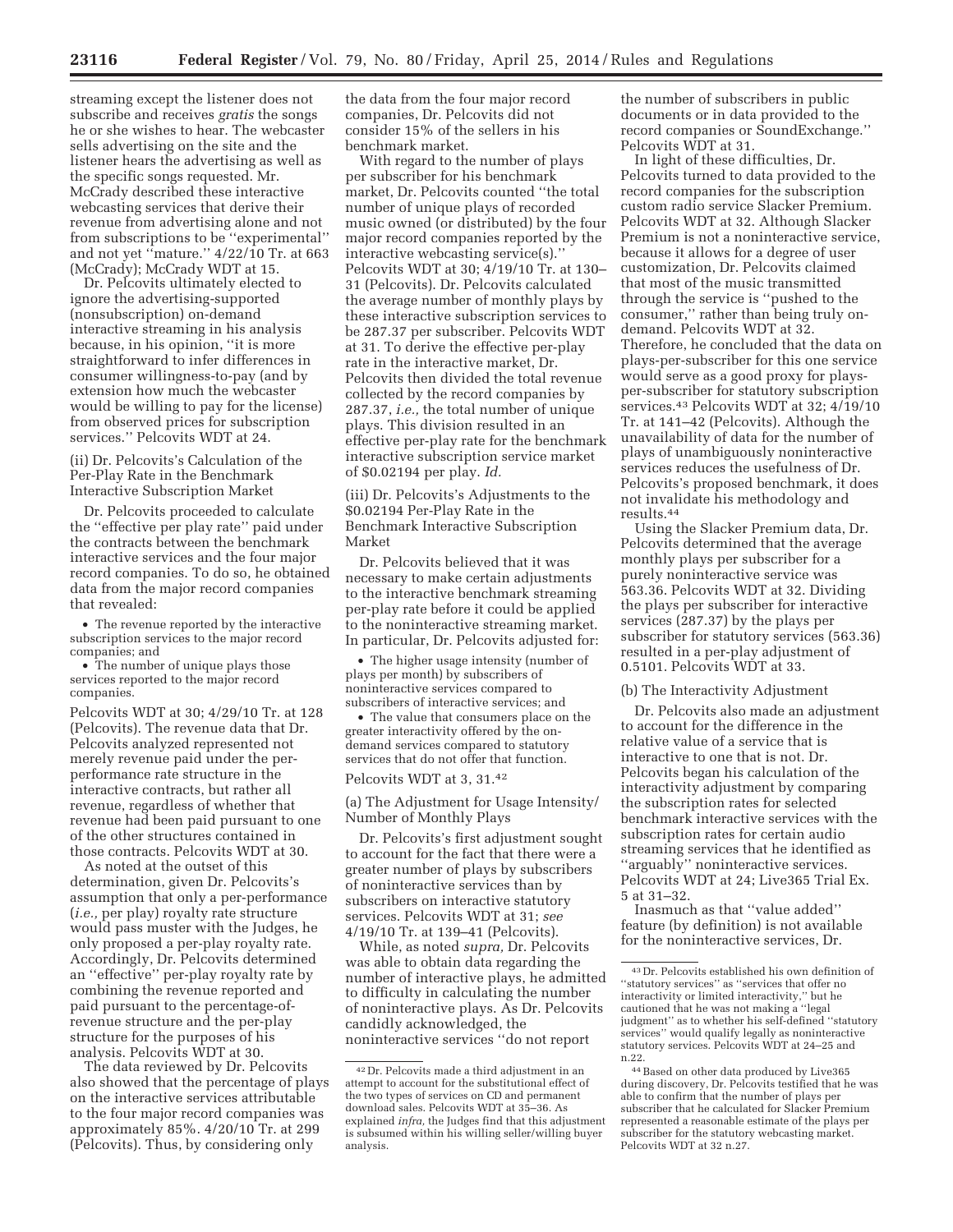Pelcovits calculated the value of the interactivity feature in order to subtract it from his proposed benchmark service. Dr. Pelcovits calculated the purported value added by interactivity in two ways. 4/19/10 Tr. at 133–34 (Pelcovits); Live365 Trial Ex. 5 at 37–40.

First, Dr. Pelcovits compared the retail subscription prices for the interactive and noninteractive streaming services that he analyzed. Pelcovits WDT at 24; Live365 Trial Ex. 5 at 39– 40. More particularly, he supervised the collection of information regarding 41 audio streaming services out of the agreements that SoundExchange had provided to him. Pelcovits WDT at 24; 4/19/10 Tr. at 134–35 (Pelcovits). However, Dr. Pelcovits excluded from his analysis 23 of those 41 services (56% of the total) because they were not subscription services. The remaining 18 services that he included in his analysis were paid subscription services. Pelcovits WDT at 24. Of these 18 subscription services, 11 were in the benchmark interactive market, and 7, according to Dr. Pelcovits, ''arguably qualify as statutory services.'' Pelcovits WDT at 24–25. Dr. Pelcovits found that the average monthly subscription price for the 7 noninteractive services that he defined as ''statutory'' was \$4.13. Pelcovits WDT at 25.

With regard to the 11 interactive subscription services, Dr. Pelcovits calculated the average subscription price in two different ways. Pelcovits WDT at 25.

• First, Dr. Pelcovits calculated the average monthly subscription prices for the 11 interactive services—an average of \$13.70.

• Second, Dr. Pelcovits re-calculated the average monthly subscription prices of 2 of these 11 interactive services to adjust them downward to reflect additional value these 2 services provided in the form of a fixed monthly number of permanent downloads at no additional cost to the subscriber.45 This calculation resulted in a lower average monthly subscription price of \$13.30.

Pelcovits WDT at 25; 4/19/10 Tr. at 135– 36 (Pelcovits).

To make his interactivity adjustment, Dr. Pelcovits then subtracted the average (mean) subscription price of his 7 statutory noninteractive services (\$4.13) from the average (mean) subscription

price of his 11 benchmark interactive services. Because he calculated two different averages for the 11 benchmark interactive services (one ignoring the bundled free downloads and the other adjusting for the bundled free downloads, as noted *supra*), Dr. Pelcovits performed two different interactive services (one ignoring t<br>bundled free downloads and the ot<br>adjusting for the bundled free<br>downloads, as noted *supra*), Dr.<br>Pelcovits performed two different<br>subtractions (\$13.70 – \$4.13; and bundled free downloads and the othe<br>adjusting for the bundled free<br>downloads, as noted *supra*), Dr.<br>Pelcovits performed two different<br>subtractions (\$13.70  $-$  \$4.13; and<br>\$13.30  $-$  \$4.13). These calculations resulted in interactivity adjustment factors of:

0.301 (using the unadjusted subscription prices for the interactive services); and

0.311 (using the subscription prices for the interactive services adjusted for the bundled downloads offered by two of the benchmark interactive services).

Pelcovits WDT at 26; 4/19/10 Tr. at 136– 37 (Pelcovits).46

As an alternative measure of the value of interactivity (to be subtracted from the benchmark value), Dr. Pelcovits performed a hedonic regression. Pelcovits WDT at 26; Live365 Trial Ex. 5 at 38–39. As Dr. Pelcovits accurately summarized, a hedonic regression is a statistical technique that can be applied ''to measure the value of different characteristics of a heterogeneous product.'' Pelcovits WDT at 26. *See also*  Salinger WRT at 18 (''Hedonic regression is a statistical analysis of prices that seeks to explain prices as a function of product features.'').

This hedonic regression was used ''to isolate the value of interactivity to consumers of on-line music services'' by measuring ''the value of different characteristics of a heterogeneous product,'' which in this case is subscription audio streaming services. Pelcovits WDT at 26; 4/19/10 Tr. at 137 (Pelcovits). In his hedonic regression, Dr. Pelcovits analyzed a number of variables across the same 18 subscription-streaming services he had considered in his ''mean comparison'' interactivity adjustment, and applied those variables to the subscription price. Pelcovits WDT at 26–27. Among the variables that Dr. Pelcovits included in his hedonic regression were: (i) The presence of interactivity; (ii) the availability of a mobile application for the service; and, (iii) and the ability to conditionally download tracks to a portable device (expressed as ''Tethered

Downloads'' in the regression table). Pelcovits WDT at 27; *see also* Live365 Trial Ex. 5 at 39.

Dr. Pelcovits's hedonic regression analysis resulted in an interactivity coefficient indicating that ''interactivity is worth \$8.52 per month to the typical subscriber.'' Pelcovits WDT at 28; 4/19/ 10 Tr. at 137–39 (Pelcovits). Dr. Pelcovits then applied this \$8.52 value for interactivity to the \$13.30 mean value for the 11 interactive on-demand services he had analyzed (*see supra*). By this comparison, the interactivity feature comprised 64.1% of the entire value of the price paid by consumers for subscriptions to interactive webcasting subscriptions  $(\$8.52/\$13.30 = 64.1\%)$ . *Id.* Alternatively stated, the value of a noninteractive subscription would create an alternative interactivity adjustment factor of 35.9% (*i.e.,* 100%  $-64.1\%$ ).

Based on the above techniques, Dr. Pelcovits derived three potential interactivity adjustment factors. Pelcovits WDT at 28. That range is shown in the following table.

| Source                                                                                                             | Interactivity<br>adjustment |
|--------------------------------------------------------------------------------------------------------------------|-----------------------------|
| Comparison of Mean Sub-<br>scription Rates-<br><b>Unadjusted Subscription</b><br>Prices<br>Comparison of Mean Sub- | 0.301                       |
| scription Rates-Adjusted<br>Subscription Prices                                                                    | 0.311                       |
| Regression of Subscription<br>Prices                                                                               | (1.35)                      |

# Pelcovits WDT at 29.

(iv) Dr. Pelcovits's Derivation of Recommended Rates Based on the Foregoing Adjusted Benchmark Analysis

Dr. Pelcovits then multiplied the unadjusted per-play rate he had calculated in the benchmark market by the two adjustment factors. That is, he multiplied the unadjusted per-play rate by: (i) The per-play adjustment (that had accounted for the greater number of plays in the statutory noninteractive market) and (ii) the interactivity adjustment rate (calculated three different ways—two ''mean'' comparisons and one hedonic regression). Through this multiplication, Dr. Pelcovits derived the following range of recommended statutory perplay license fees:

<sup>45</sup>These ''permanent'' downloads are distinguished from the ''conditional'' downloads referred to by Mr. McCrady and discussed *supra,*  because the listener cannot retain the ''conditional'' downloads after his or her subscription has expired. McCrady WDT at 12.

<sup>46</sup> ''Interactivity adjustment factor'' is simply the ratio of the mean noninteractive subscription price (\$4.13) to the mean interactive subscription price, as calculated in two different ways (\$13.70 or \$13.30). Thus, the math is as follows: \$4.13/\$13.70  $= 0.301$  and \$4.13/\$13.30  $= 0.311$ .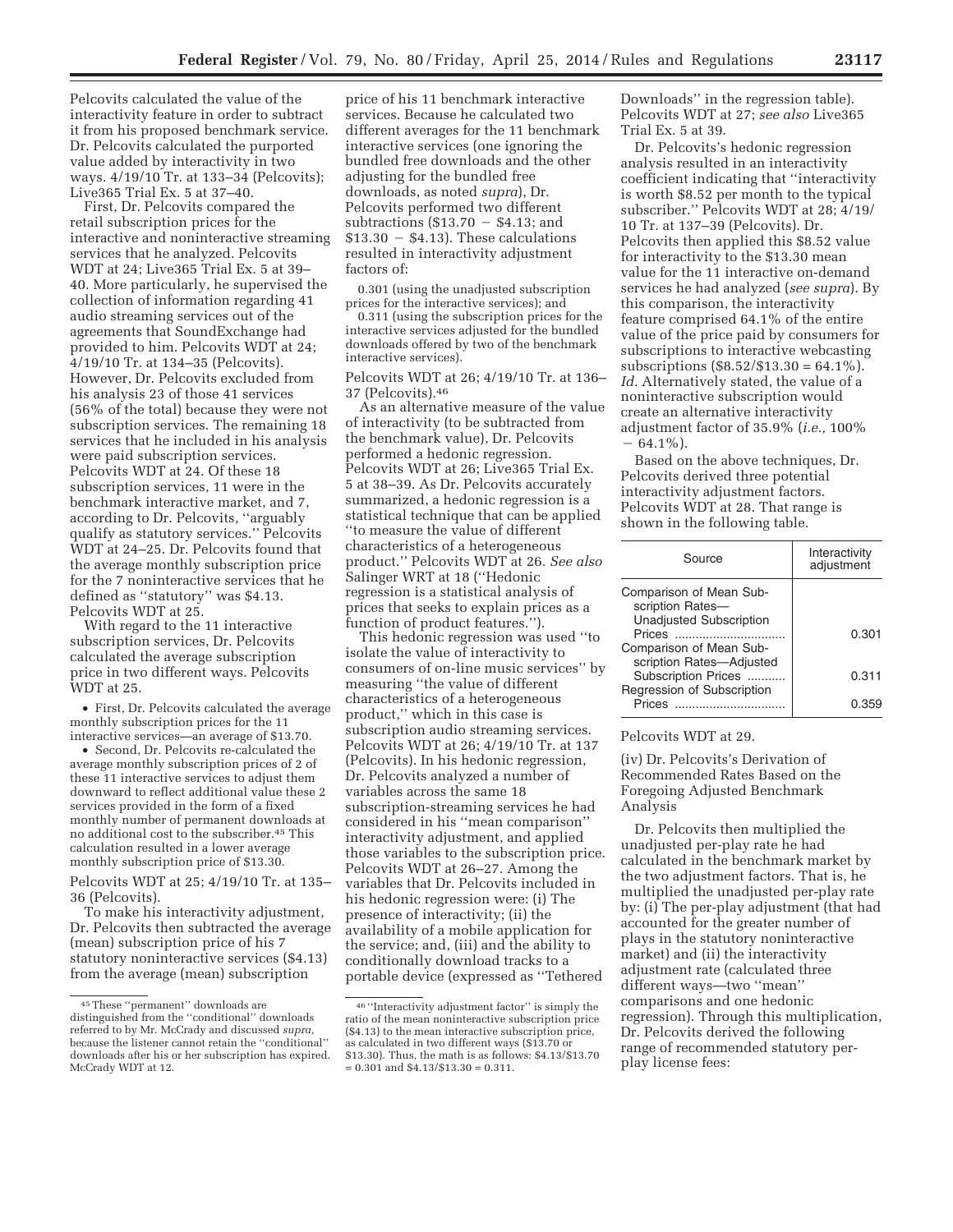| Recommended source of interactivity adjustment                                                                                                                | Proposed<br>statutory<br>per-play<br>rate<br>(rounded) |
|---------------------------------------------------------------------------------------------------------------------------------------------------------------|--------------------------------------------------------|
| Comparison of Mean Subscription Rates—Unadjusted Subscription Prices (\$0.02194 $\times$ 0.51 $\times$ 0.301) (benchmark per play rate) $\times$              | \$0.0034                                               |
| Comparison of Mean Subscription Rates—Adjusted Subscription Prices (\$0.02194 $\times$ 0.51 $\times$ 0.311) (benchmark per play rate) $\times$ (#             | 0.0035                                                 |
| Regression of Subscription Prices (\$0.02194 $\times$ 0.51 $\times$ 0.359) (benchmark per play rate) $\times$ (# of plays adj.) $\times$ (interactivity adj.) | 0.0040                                                 |

Pelcovits WDT at 33; *see* 4/19/10 Tr. at 142–45 (Pelcovits) (explaining step-bystep calculations to derive recommended statutory per-play royalty fee).

Dr. Pelcovits then calculated the simple average of the above three recommended rates—\$0.0036 per play (rounded). Pelcovits WDT at 33; 4/19/10 Tr. at 145 (Pelcovits).

(b) Review of Dr. Pelcovits's Interactive Benchmark Analysis

(i) The Overemphasis on Subscription Revenues and the Failure To Account for Advertising Revenues

Dr. Pelcovits's interactive benchmark analysis is of some, albeit limited, assistance in determining the royalty rate in the noninteractive market. His analysis was based upon the subscription revenues of noninteractive webcasters, without accounting for their advertising revenues. In fact, ''the reality of a lot of the services is that they have a mix of subscribers and nonsubscribers.'' 7/28/10 Tr. at 55 (Salinger); *see also* 4/20/10 Tr. at 312– 13 (Pelcovits) (acknowledging that most listening to noninteractive webcasting is by non-subscribers).

Moreover, as noted *supra,* Dr. Pelcovits possessed data regarding advertising revenue for both the benchmark market and the statutory market, yet he chose not to focus on such data, asserting that it failed to reflect the willingness of consumers to pay for the services.47 Pelcovits WDT at 24.

The Judges conclude that the interactive benchmark model as developed by Dr. Pelcovits is compromised, and its usefulness reduced, by its failure to take into account the advertising revenue received in both the interactive benchmark market and the statutory noninteractive market.

(ii) SoundExchange's Failure To Incorporate Independent Label Contract Rates in its Benchmark Analysis

Dr. Pelcovits relied upon the contracts between the major record companies and 18 webcasters in performing his interactive benchmark comparison. However, he completely excluded from his rate analysis the rates charged by the independent record companies in his benchmark interactive market and in the noninteractive market that is the subject of this proceeding. This is an important omission, because, as noted by Live365's rebuttal economic witness, Dr. Michael Salinger, approximately 40% of the music streamed on noninteractive webcasts is owned and licensed by independent labels. Salinger WRT at 15. On the other hand, Dr. Salinger did not provide any empirical support for the conclusion that inclusion of the rates charged by independent labels would have resulted in different rates. SX RFF at ¶¶ 101–103.

Thus, the issue becomes one of allocation of the burden of going forward with evidence on this point. The Judges conclude that since SoundExchange had collected information on 214 agreements between webcasters and record companies, including independents, it was in the best position to go forward with evidence indicating the impact, *vel non,*  of the rates charged by the independent labels. By failing to do so, SoundExchange compromised the probative value of its benchmark analysis. Accordingly, the Judges conclude that the absence of any evidence as to the impact of the rates charged by the independent labels, either within the model itself or as an adjustment, diminishes the value of that interactive benchmark analysis.

(iii) SoundExchange's Failure To Adjust for the Downward Trend in Rates in the Interactive Benchmark Market

The effective play rate in the interactive benchmark market calculated by Dr. Pelcovits covered an 18-month period from 2007 through 2009. 4/20/10 Tr. at 309–10 (Pelcovits). Dr. Pelcovits relied upon the average

rate in that 18-month period. However, he did not account for the fact that the rate had been declining during this period, from \$0.02610 in 2007 down to \$0.01917 in 2009. By relying upon the average during the period, \$0.02194, and not weighting more heavily in that average the more recent periods, Dr. Pelcovits's model failed to account for the temporal decline of rates during his period of analysis. Salinger WRT at 16– 17; Live365 Reb. Ex. 1; 7/28/10 Tr. at 127–28 (Salinger).48 Thus, the Judges conclude that the interactive benchmark rate analysis is compromised by the failure to adequately weight this downward trend in rates.

However, as Dr. Salinger acknowledged, this concern could have been addressed by multiplying Dr. Pelcovits's recommended \$0.0036 rate by the ratio of the low 2009 rate to the average rate over the 18-month period, *i.e.,* by multiplying that rate by .01917/ .02194 (or .8737). 7/28/10 Tr. at 128–29 (Salinger). SoundExchange performed this calculation and noted that the rate established by its interactive benchmark analysis decreased to \$0.0031, still above its proposed rates for the term of the license. SX PFF ¶ 210.

(iv) The Limited Data Regarding Noninteractive Plays

Dr. Pelcovits candidly admitted that he was unable to obtain data regarding the number of monthly noninteractive plays, because such data was not available. Pelcovits WDT at 31–32. Although he attempted to use a different source as a proxy for such data—the monthly plays by the Slacker Premium service that allegedly had some noninteractive features—the probative value of his analysis was diminished by this lack of sufficient data.

<sup>47</sup> Dr. Pelcovits's decision to ignore advertising revenues in his analysis implicitly constituted an *a priori* rejection of the noninteractive webcaster business model that seeks revenue primarily through advertising rather than from subscriptions.

<sup>48</sup>*See* note 24 *supra,* regarding the more serious problem with attempts to predict future industry trends.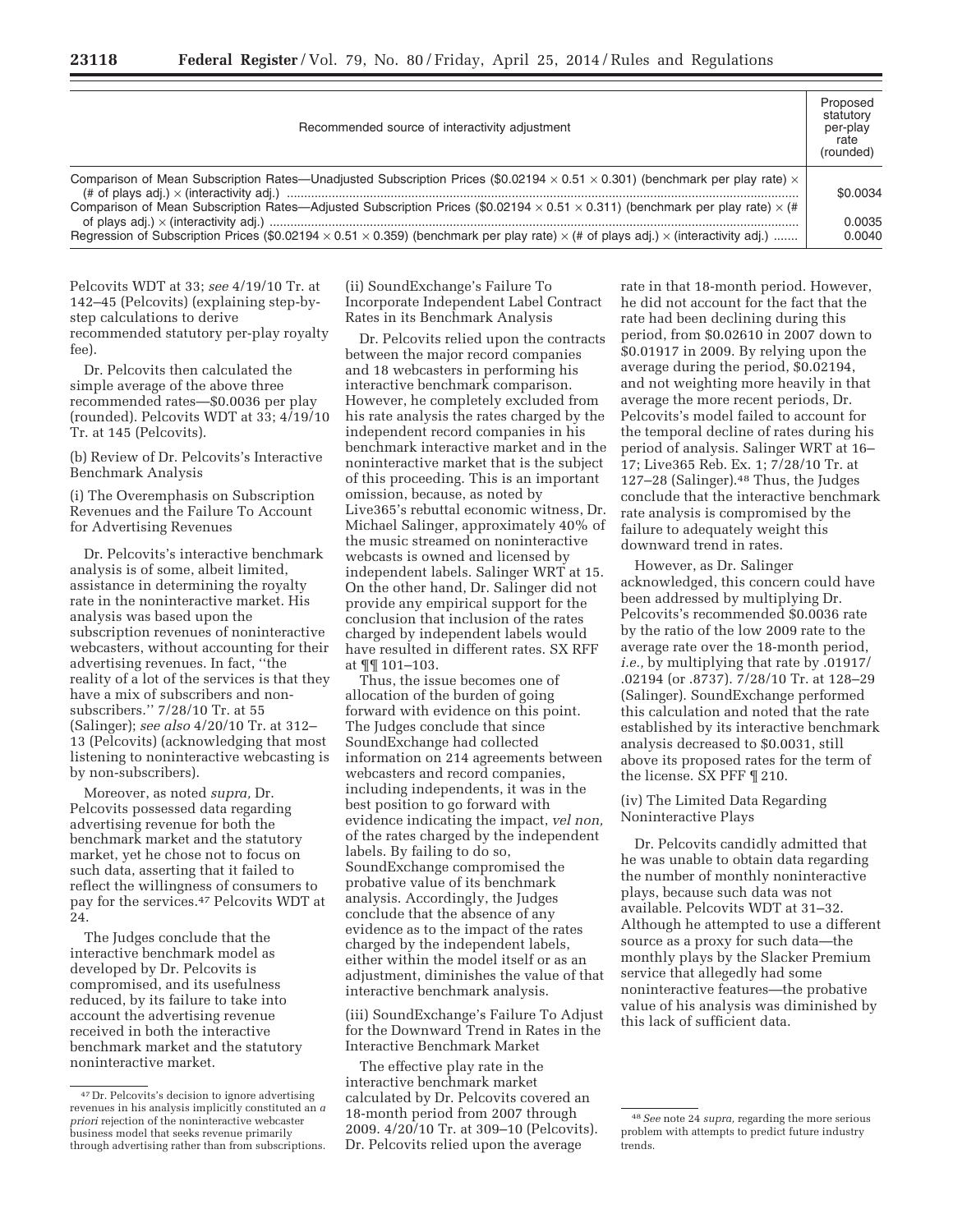(c) Problems With Dr. Pelcovits's Hedonic Regression Used as an Alternative To Measure the Value of Interactivity To Be Subtracted From Interactive Benchmark Value

Dr. Salinger set forth the same valid overarching criticism of Dr. Pelcovits's hedonic regression adjustment as he had asserted with regard to Dr. Pelcovits's adjustment based on the ratios of royalties to mean subscription rates in the two markets. That is, Dr. Salinger opined ''*any* estimate of a reasonable royalty rate . . . suffers from the fundamental flaw that noninteractive Internet radio is primarily an advertising-supported business, not a subscription business.'' Salinger WRT at 18 (emphasis added).

On a more granular level, Dr. Salinger further questioned the results of Dr. Pelcovits's hedonic regression. First, Dr. Salinger disagreed with Dr. Pelcovits's use of ''dummy variables'' (*i.e.,* ''fixed effects variables'') in the hedonic regression. Second, Dr. Salinger questioned the significance of the results given what Dr. Salinger testified was the relatively broad confidence interval bracketing the estimated interactivity coefficient in the hedonic regression. Salinger WRT at 20, 21 n.31 and Exhibit 6; 7/28/10 Tr. at 66–69 (Salinger).

With regard to the first issue, Dr. Salinger noted, and Dr. Pelcovits did not disagree, that dummy variables ''are indicator variables that capture unobserved characteristics whose value does not change over time.'' Salinger WRT at 21; *see also* Pelcovits WDT at 28.

In the present case, Dr. Pelcovits included fixed effects/dummy variables for six separate interactive services one each offered by Classical Archives, Digitally Imported, Pasito Tunes, and Altnet (formerly Kazaa), respectively, and two offered by iMesh.com. In his Written Direct Testimony, Dr. Pelcovits did not comment upon the impact of these fixed effects/dummy variables. However, he also ran his regression *without* these fixed effects/dummy variables. This alternative regression increased the value of interactivity from \$8.52 to \$10.55 per subscriber per month. Salinger WRT at 20.

This higher value for the interactivity feature, when *subtracted* from the overall value of an interactive service as computed by Dr. Pelcovits, ''caus[ed] the estimated royalty rate to decline . from \$0.0036 to \$0.0023." Salinger WRT at 20 (emphasis added). SoundExchange did not contest the probative value of this criticism, but rather acknowledged: ''Dr. Pelcovits also

ran regressions without the fixed effects variables, and those results were produced to Live365.'' SX PFF ¶ 215. The Judges are mindful that this essentially undisputed revised value— \$0.0023—is highly proximate to the rates established in the WSA Agreements.49

Dr. Salinger's second specific criticism of Dr. Pelcovits's hedonic regression, identified above, concerns the breadth of the confidence interval within which lies Dr. Pelcovits's estimated interactivity coefficient. Specifically, Dr. Pelcovits did not provide any ''confidence interval'' around his result. Salinger WRT at 21– 22 and n.31. Dr. Salinger calculated that, at a 95% confidence interval, Dr. Pelcovits's regression results would have a range that would be far less (on the low end of the range) than the rate that Live365 proposed and far higher (on the high end of the range) than the rates that SoundExchange proposed. *Id.* 

3. The ''Affordability'' of the Proposed Interactive Benchmark Rates

Live365 asserted that SoundExchange's interactive benchmark rate was too high. Specifically, Live365 asserted that this interactive benchmark rate could not be utilized because numerous webcasters would be unable to afford the \$0.0036 rate derived from that analysis. Live365 PFF ¶¶ 216–222. Although Live365 characterizes this alleged unaffordability as a ''reality check,'' it is no such thing. A single price established in any market by its very nature inevitably will restrict some purchasers who are unable or unwilling to pay the market price. (In common parlance, they may be said to have been ''priced out of the market.'') The rate of \$0.0036 may be too high for other reasons (and indeed it is), but the fact that any particular number of webcasters might not profit under that rate, or that others would either shut down or never enter the market, is not evidence that the rate deviates from the market rate. The essence of a single market price is that it rations goods and services; by definition, a nondiscriminatory price system therefore excludes buyers who cannot or will not pay the market price (and excludes sellers who cannot or will not accept the market price).

4. Judges' Conclusions Regarding the Commercial Webcasters Rates

To summarize the Judges' conclusions as discussed above: 50

• The Judges will set a per-performance rate, in light of the fact that neither of the contesting parties proposed a percentage-ofrevenue based rate or any other rate structure.

• The Judges shall not utilize the Live365 Model to establish either the rate for commercial webcasters or the zone of reasonableness within which an appropriate rate would lie.

• The Judges shall utilize the rates set forth in the WSA Agreements between SoundExchange and the NAB and Sirius XM, respectively, to establish an approximate zone of reasonableness for the statutory rates to be determined in this proceeding.

• The Judges shall utilize the SoundExchange interactive benchmark analysis, adjusted to reflect the undisputed impact of the fixed effects/dummy variables, to establish an approximate zone of reasonableness for the statutory rates to be determined in this proceeding.

The Judges are also mindful of the procedural context of this determination, as summarized at the outset of this decision, *supra.* Rates were set for noninteractive commercial webcasting almost three years ago, on March 9, 2011, for the 2011–2015 rate period. No participant sought a rehearing or appealed those rates to the D.C. Circuit.

Further, after the D.C. Circuit vacated the March 9, 2011, determination and the case was remanded to the Judges, neither Live365 nor SoundExchange requested any new proceeding in connection with any aspect of the prior determination. Indeed, Live365 did not respond to the Judges' request for

<sup>49</sup> Dr. Pelcovits also acknowledged that his hedonic regression did not necessarily isolate product characteristics (such as interactivity in the present proceeding) from supply and demand effects on prices (subscription rates in the present proceeding). 4/20/10 Tr. at 373–76.

<sup>50</sup> In considering the Live365 proposal, the willing buyer/willing seller standard in the Act encompasses consideration of economic, competitive, and programming information presented by the parties, including (i) the promotional or substitution effects of the use of webcasting services by the public on the sales of phonorecords or other effects of the use of webcasting that may interfere with or enhance the sound recording copyright owner's other streams of revenue from its sound recordings; and (ii) the relative contributions made by the copyright owner and the webcasting service with respect to creativity, technology, capital investment, cost and risk in bringing the copyrighted work and the service to the public. *See* 17 U.S.C. 114(f)(2)(B)(i) and (ii). The adoption of an adjusted benchmark approach to determine the rates leads this panel to agree with *Web II* and *Web I* that such statutory considerations implicitly have been factored into the negotiated prices utilized in the benchmark agreements. *Web II,* 72 FR at 24095; *Web I,* 67 FR at 45244. Therefore, the Judges have implicitly incorporated such considerations in the evaluation of the benchmark proposals submitted by SoundExchange. Accordingly, the Judges conclude that SoundExchange's separate analyses discussing these statutory factors, *see* SoundExchange PFF, Point IX, are subsumed in its willing buyer/willing seller analyses.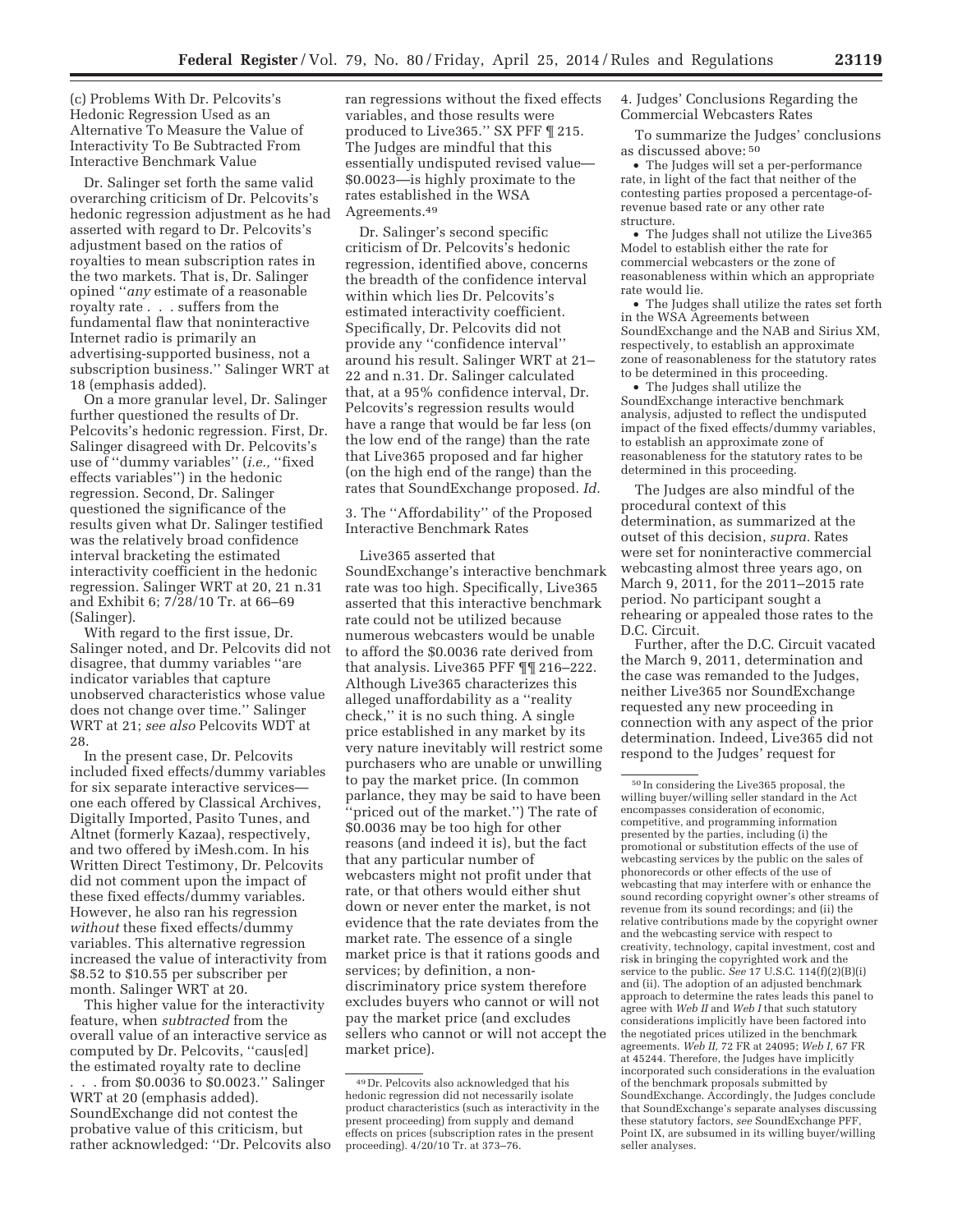suggestions as to how to proceed with the remand, and SoundExchange responded only with regard to the minimum fee issue that had been challenged on appeal by IBS, stating that the prior determination in that regard should be reaffirmed.

Thus, it is clear that the contesting parties had accepted the rates as established in the March 9, 2011, determination. The Judges are reluctant to upset settled expectations by retroactively altering rates that have been established for several years, and that licensees have already paid in some years, provided that those rates fall within the zone of reasonableness that the Judges determine in this proceeding.

The present *de novo* determination is substantively distinct in a number of respects from the prior determination, but the analysis leads to an approximate

''zone of reasonableness'' within which an appropriate rate for commercial webcasters can be established that includes the rates established in the March 9, 2011 determination.

Specifically, the Judges find that the approximate zone of reasonableness for the rates for commercial webcasters for the 2011–2015 rate period is as follows:

| Year | Lower bound | Upper bound |
|------|-------------|-------------|
|      |             |             |

The Judges recognize that the rates set previously for the 2011–2015 term fall within this zone of reasonableness,<sup>51</sup> and hereby adopt them.

Accordingly, with regard to the license for commercial webcasters, the Judges set the following per-play rates for the five-year period that began in 2011:

| Year | Rate     |
|------|----------|
|      | \$0.0019 |
|      | \$0.0021 |
|      | \$0.0021 |
|      | \$0.0023 |
|      | \$0.0023 |

# **V. Rates For Noncommercial Webcasters**

*A. Noncommercial Educational Webcasters* 

On August 13, 2009, SoundExchange and CBI submitted a joint motion under 17 U.S.C. 801(b)(7)(A) regarding a partial settlement ''for certain internet transmissions by college radio stations and other noncommercial educational webcasters'' (CBI/SoundExchange Agreement). The parties sought to make the agreed rates and terms applicable to noncommercial educational webcasters for the period 2011 through 2015.52 *Joint Motion to Adopt Partial* 

*Settlement,* at 1 (Aug. 13, 2009). CBI and SoundExchange reached the CBI/ SoundExchange Agreement under authorization granted by the 2009 WSA. The Copyright Office published the terms of the settlement in the **Federal Register**. *See* 74 FR 40616 (Aug. 12, 2009). By virtue of that publication, the CBI/SoundExchange Agreement is ''available, as an option, to any . . . noncommercial webcaster meeting the eligibility conditions of such agreement.'' 17 U.S.C. 114(f)(5)(B).

On April 1, 2010, the Judges published the CBI/SoundExchange Agreement, with minor changes,<sup>53</sup> under the authority of section 801(b)(7)(A) of the Act. *See* 75 FR 16377 (Apr. 1, 2010) (including CBI/ SoundExchange Agreement and NAB/ SoundExchange Agreement). With respect to rates, the Agreement imposes an annual, nonrefundable minimum fee of \$500 for each station or individual

*Digital Performance Right in Sound Recordings and Ephemeral Recordings, Proposed rule,* 75 FR 16377, 16383 (Apr. 1, 2010); *see* 5/5/10 Tr. at 5– 51 (Hearing on Joint Motion to Adopt Partial Settlement).

With the concurrence of SoundExchange's counsel, *see* 5/5/10 Tr. at 46–47, 50–51 (Hearing on Joint Motion to Adopt Partial Settlement), the Judges find the language confusing and unnecessary and decline to adopt it.

channel, including each of its individual side channels. *Id.* at 16384. Under the Agreement, those noncommercial educational webcasters whose monthly ATH exceed 159,140, pay additional fees on a perperformance basis. The CBI/ SoundExchange Agreement also provides for an optional \$100 proxy fee that noncommercial educational webcasters may pay in lieu of submitting reports of use of sound recordings. The agreement also contains a number of payment terms.

Section 801(b)(7)(A) of the Act provides that, after providing notice and opportunity for affected parties to comment, the Judges shall adopt a settlement agreement among some or all of the participants in a proceeding as a basis for statutory rates and terms, unless a participant in the proceeding objects and the Judges find that the agreement does not provide a reasonable basis for setting rates and terms. The Judges received 24 comments from terrestrial radio stations favoring adoption of the CBI/SoundExchange Agreement.54 IBS opposed adoption of the CBI/SoundExchange Agreement. The Judges held a hearing on those objections on May 5, 2010.55

55The Judges deferred a decision whether to adopt the settlement until IBS had an opportunity to present its witness testimony as part of its direct and rebuttal cases.

 $^{51}\rm{However,}$  the zone of reasonableness in this determination is significantly tighter than the zone established in the vacated determination. Specifically, the zone in the vacated determination was bracketed by a low per-play rate of \$0.0019 and a high rate of \$0.0036. 76 FR at 13036.

<sup>52</sup>The proposed regulatory language in the CBI/ SoundExchange agreement originally included the following sentences in 37 CFR 380.20(b) that created confusion as to whether SoundExchange and CBI were asking the Judges to adopt the agreement as an option for noncommercial educational webcasters or whether the agreement would be binding on all noncommercial educational webcasters:

However, if a Noncommercial Educational Webcaster is also eligible for any other rates and terms for its Eligible Transmissions during the period January 1, 2011, through December 31, 2015, it may by written notice to the Collective in a form to be provided by the Collective, elect to be subject to such other rates and terms rather than the rates and terms specified in this subpart. If a single educational institution has more than one station making Eligible Transmissions, each such station may determine individually whether it elects to be subject to this subpart.

<sup>53</sup>The Judges modified a reference to earlier regulations to bring it up to date. Deeming it inappropriate to the purpose of CRB regulations, the Judges declined to adopt language regarding compliance or noncompliance with the Agreement and reservation of rights. *See* note 52 *supra,* and accompanying text.

<sup>54</sup>Many of these comments asserted that the rate structure was compatible with their stations' respective budget constraints, *see, e.g., Comment of Bill Keith for WSDP Radio, Plymouth-Canton Community Schools* (Apr. 20, 2010) (''The monetary amount was reasonable and most college or high school stations can live with the amounts charged for webcasting''), and several expressed satisfaction with the \$100 proxy fee in lieu of reports of use. *See, e.g., Comments of Christopher Thuringer for WRFL, University of Kentucky* (Apr. 20, 2010); *Comments of David Black, General Manager, WSUM–FM* (Apr. 19, 2010).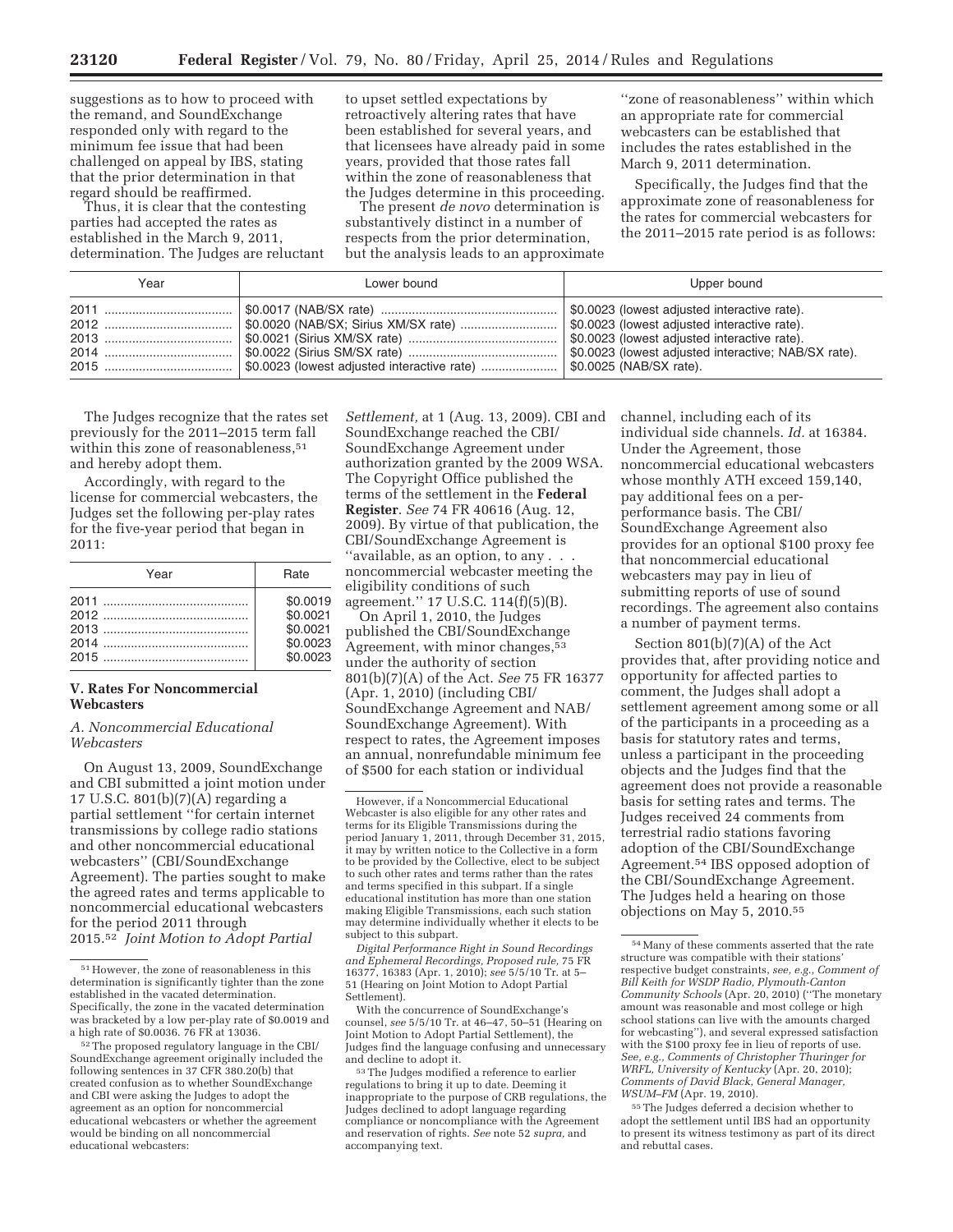The rationale for the IBS objection to adoption of the settlement described in the CBI/SoundExchange Agreement has remained elusive throughout the proceeding. In its initial comments, IBS expressed its concern that adoption of the agreement would create an ''impression'' that the Judges had ''prejudged the outcome of the adjudicatory hearing,'' notwithstanding IBS's acknowledgement that ''the proposed rates and terms . . . are nonexclusive, *i.e.,* [the Agreement] provides for other parties' agreeing with SX to different rates and terms.'' *Comments of IBS* (Apr. 22, 2010).

During the May 5, 2010, hearing, IBS argued that by moving for adoption of their settlement agreement, CBI and SoundExchange were ''attempt[ing] to freeze IBS out of statutory rights to a decision from the Board on the record.'' 5/5/10 Tr. at 52 (Hearing on Joint Motion to Adopt Partial Settlement). IBS also raised for the first time specific exceptions to the \$500 minimum fee and \$100 proxy fee that are part of the CBI/SoundExchange Agreement. *Id.* at 62–64.

In closing argument, IBS reiterated its objection to adoption of the CBI/ SoundExchange Agreement. When pressed by the Judges to articulate specific objections, IBS counsel stated that IBS objected to the agreement to the extent it applied to IBS's smaller members.56 By this, the Judges understand counsel to be expressing concern that adoption of the agreement would prevent IBS from pursuing its

[THE JUDGES]: But I'm asking you why are you still objecting to the adoption of a \$500 minimum fee for noncommercial educational webcasters when you have proposed new fees for two new types of services and have not proposed a fee for something called a noncommercial educational webcaster?

MR. MALONE: Well, our—

[THE JUDGES]: Where is your dog in that fight? I don't see it.

MR. MALONE: All right. The dog in that fight is—and, again, excluding indirect effects that I understand to be the context of your question. We have no objection to the terms that are there as long as they don't apply to our small stations.

[THE JUDGES]: So you're just objecting to it on the theory that you just hope that what's ever in there doesn't somehow get applied to your case, even though you're asking for two completely different services?

MR. MALONE: That's essentially correct, Your Honor.

9/30/10 Tr. at 660–61 (IBS Closing Argument).

rate proposal (for ''small'' and ''very small'' noncommercial webcasters) in the proceeding.

The Judges find that IBS did not interpose a proper objection under section 801(b)(7)(A)(ii) of the Act that would require the Judges to weigh the reasonableness of the CBI/ SoundExchange Agreement. IBS's objection is premised on the erroneous assumption that adoption of the agreement would prevent IBS from pursuing its rate proposal. IBS's proposal relates to different categories of webcasters from those covered by the CBI/SoundExchange Agreement. While the latter covers noncommercial educational webcasters, the IBS proposal covers noncommercial webcasters (whether or not they qualify as ''educational'') that fall within its definitions of ''small'' and ''very small.'' Adoption of the one does not preclude (and has not precluded) consideration of the other.

In addition, even if the Judges were to consider IBS's objection to be proper, IBS failed to present any evidence to support a conclusion that the CBI/ SoundExchange Agreement does not form a reasonable basis for setting rates and terms for noncommercial educational webcasters. IBS's counsel made dire predictions that the rate structure adopted in the agreement would prevent many IBS members from performing webcasting services. *See, e.g.,* 5/5/10 Tr. at 62–64 (Hearing on Joint Motion to Adopt Partial Settlement). IBS did not offer testimony from any adversely affected member, however, in spite of the Judges' invitation to do so. *Id.* at 81–82. By contrast, 24 noncommercial webcasters filed comments with the Judges stating that they support the rates and terms of the CBI/SoundExchange Agreement, which they found reasonable and affordable. The Judges find those comments to be both credible and persuasive.

Finding neither a proper nor a credible objection to the CBI/ SoundExchange Agreement, nor other grounds requiring rejection, the Judges adopt the agreement (with the modification described *supra* at note 52) as the basis for rates and terms for noncommercial educational webcasters for the period 2011–2015.

#### *B. Other Noncommercial Webcasters*

1. Rate Proposals of the Participants

For noncommercial webcasters, SoundExchange proposes a royalty of \$500 per station or channel (including any side channel maintained by a broadcaster that is a licensee, if not

covered by SoundExchange's proposed settlement with CBI) for each calendar year or part of a calendar year during which the webcaster is a licensee under sections 114 and 112 of the Act. The licensee would pay the royalty in the form of a \$500 per station or channel annual minimum fee, with no cap. The \$500 fee would constitute the minimum fee under both 17 U.S.C. 112(e)(4) and 114(f)(2)(B), and would permit the noncommercial webcaster to perform sound recordings up to a limit of 159,140 ATH per month. If a station or channel were to exceed the ATH limit in any month, then the noncommercial webcaster would pay at the commercial usage rates for any overage. *Second Revised Proposed Rates and Terms of SoundExchange,* at 3–4 (July 23, 2010). SoundExchange's proposal would cover all noncommercial webcasters that are not covered by the CBI/SoundExchange Agreement (*i.e.,* noncommercial educational webcasters).

The IBS rate proposal is more difficult to discern. *See, e.g.,* 4/22/10 Tr. at 774– 93 (Kass). 57 IBS proposes to create two new categories of noncommercial webcasters: Small noncommercial webcasters (defined as noncommercial webcasters with usage up to 15,914 ATH per month) and very small noncommercial webcasters (defined as noncommercial webcasters with usage up to 6,365 ATH per month). *Amplification of IBS's Restated Rate Proposal,* at 1 (July 28, 2010). Under the IBS proposal, small noncommercial webcasters would pay a flat annual fee of \$50, which would also constitute the minimum fee. Very small noncommercial webcasters would pay a flat annual fee of \$20, which would constitute the minimum fee. *Id.* at 2. Noncommercial webcasters that exceed

<sup>56</sup> [THE JUDGES]: You're not proposing a rate for noncommercial educational webcasters. Only CBI and SoundExchange are.

MR. MALONE: Right.

<sup>[</sup>THE JUDGES]: So why are you objecting to the adoption of that if you have a—two separate categories that you want adopted?

MR. MALONE: Well, the judges can certainly say that—I mean, there's nothing incompatible with them. The—

<sup>57</sup> IBS did not file a formal rate proposal with the Judges prior to the evidentiary hearing. Instead, IBS included a vague request in the written direct testimony of one of its three witnesses, Frederick J. Kass, Jr., IBS's chief operating officer. Kass WDT at 1, 9 (''IBS Members should only pay for their direct use of the statutory license by the IBS Member. There should be no minimum fee greater than that which would reasonably approximate the annual direct use of the statutory license, not to exceed \$25.00 annually.''). Capt. Kass's written testimony also included as an exhibit a joint petition to adopt an agreement negotiated between the RIAA, IBS, and the Harvard Radio Broadcasting, Co. that was submitted to the Copyright Office on August 26, 2004. That agreement contained rates that diverged from those Capt. Kass proposed in his testimony. This discrepancy led to a convoluted discussion during Capt. Kass's live testimony as the Judges strived to determine precisely what rate structure IBS was seeking. 4/22/10 Tr. at 774–93 (Kass). After the hearing, IBS submitted a ''Restatement of IBS's Rate Proposal'' on May 21, 2010, and an ''Amplification of IBS's Restated Rate Proposal'' on July 28, 2010. The proposal summarized in text is from IBS's July 28, 2010, submission.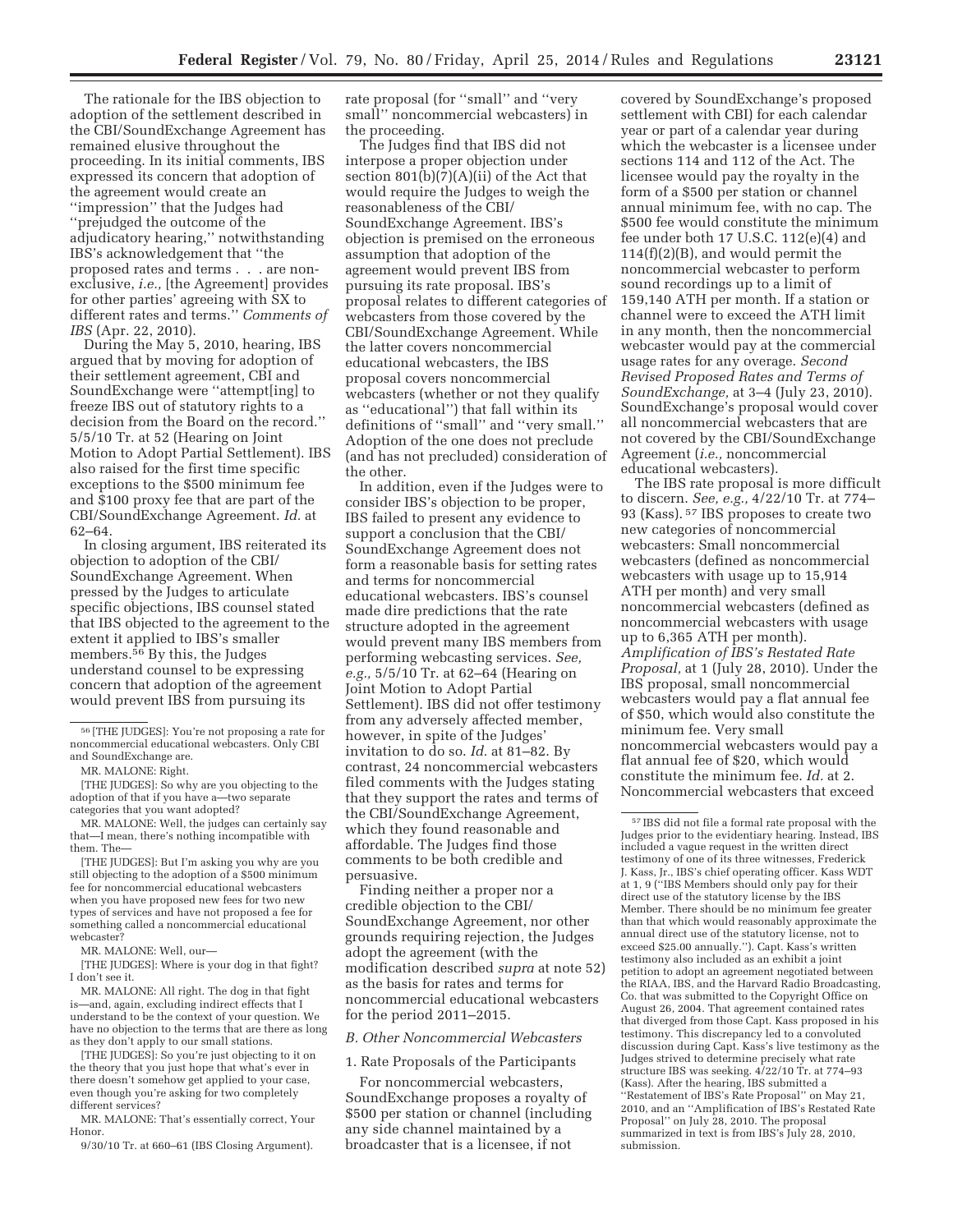15,914 ATH would be subject to the noncommercial webcasting rates proposed by SoundExchange, including SoundExchange's proposed per performance rates for transmissions in excess of 159,140 ATH per month. *Id.*  IBS also expressly adopted SoundExchange's proposal with regard to ephemeral recordings under section 112. *Id.* 

IBS also proposed that noncommercial webcasters transmitting more than 15,914 ATH but no more than 55,000 ATH per month, be permitted to pay a \$100 annual proxy fee in lieu of submitting reports of use. *Id.* at 3. IBS proposed that noncommercial webcasters transmitting fewer than 15,914 ATH per month be exempted from making reports of use. *Id.* While couched as part of IBS's rate proposal, this is a proposed term that the Judges will consider in the discussion of terms, *infra,* part VI.

As an alternative to the foregoing proposal, IBS stated that it was ''prepared to offer to SoundExchange'' an annual \$10,000 payment to cover IBS members that are small noncommercial webcasters. *Id.* The \$10,000 payment was apparently an estimate based on IBS's proposed rates for ''small'' and ''very small'' noncommercial webcasters; to the extent that participation by IBS members were to exceed \$10,000, ''there would be a true up within 15 days of the end of the year.'' *Id.*58

2. Evaluation of the Rate Proposals and Determination of Rates

Section 114(f)(2)(B) of the Act directs the Judges to ''distinguish among the different types of . . . services then in operation'' in applying the willing buyer/willing seller standard to determine rates and terms. *Id.* The recognition of different services is to be ''based on criteria including, but not limited to, the quantity and nature of the use of sound recordings and the degree to which use of the service may substitute for or may promote the purchase of phonorecords by consumers.'' *Id.* 

In *Web II,* the Judges found that noncommercial webcasters constituted a different type of service that should be subject to a different rate from commercial webcasters.

Based on the available evidence, we find that, up to a point, certain ''noncommercial'' webcasters may constitute a distinct segment

of the noninteractive webcasting market that in a willing buyer/willing seller hypothetical marketplace would produce different, lower rates than . . . for Commercial Webcasters. A segmented marketplace may have multiple equilibrium prices because it has multiple demand curves for the same commodity relative to a single supply curve . . . . The multiple demand curves represent distinct classes of buyers and each demand curve exhibits a different price elasticity of demand. By definition, if the commodity in question derives its demand from its ultimate use, then the marketplace can remain segmented only if buyers are unable to transfer the commodity easily among ultimate uses. Put another way, each type of ultimate use must be different.

*Web II,* 72 FR at 24097. As a safeguard to ensure that the distinct segment of the market occupied by noncommercial webcasters did not encroach on the segment occupied by commercial webcasters, the Judges capped eligibility for the noncommercial rate at 159,140 ATH per month. *Id.* at 24097, 24099– 100.

In this proceeding both SoundExchange and IBS have proposed rates for noncommercial webcasters that differ from the rates for commercial webcasters, implicitly endorsing the commercial/noncommercial distinction adopted by the Judges in *Web II.* For noncommercial webcasters that do not exceed the 159,140 ATH monthly thresholds, these participants have proposed the continuation of what is economically a zero rate for the sound recordings (together with a \$500 minimum fee).

The Judges conclude that it is appropriate to continue this commercial/noncommercial distinction because there is a good economic foundation for maintaining this dichotomy. More specifically, a ''noncommercial'' webcaster by definition is not participating fully in the private market. Although the costs associated with the production and delivery of a sound recording remain the same regardless of whether it is played by a commercial or noncommercial webcaster, apparently the noncommercial webcaster receives little or no customer or advertiser revenue. (Revenue must be received from some source though, in order to pay the minimum fee.)

The zero per-performance fee has an economic basis because it reflects: (i) The paucity of revenue earned by a noncommercial webcaster; and (ii) the essentially zero marginal cost to the licensors of supplying an additional copy of a sound recording. The \$500 annual minimum fee per channel or station defrays a portion of the

transaction costs incurred in administering the license.59

Where SoundExchange and IBS part company is with IBS's proposal to make further distinctions among noncommercial webcasters based on the quantity of sound recordings they transmit under the statutory license (as measured by ATH).

Section 114(f)(2)(B) expressly mentions the quantity of use of sound recordings as an element that may be considered in recognizing different types of services. If a participant in a rate proceeding were to present evidence that, in a hypothetical marketplace, a willing buyer and a willing seller would negotiate a different rate for noncommercial webcasters at a given ATH level than they would for all other noncommercial webcasters, that would argue in favor of recognizing noncommercial webcasters at that ATH level as a distinct type of service. IBS, however, did not present any such evidence.

IBS presented testimony from three witnesses as part of its direct case.<sup>60</sup> Mr. John Murphy, general manager of WHUS at the University of Connecticut, Mr. Benjamin Shaiken, a student at the University of Connecticut and operations manager of WHUS, and Captain Kass, each testified about the distinctions between college (and, to a lesser extent, high school) radio stations and commercial radio stations. 4/21/10 Tr. at 570–73 (Murphy); Murphy WDT ¶ 4; 4/21/10 Tr. at 615 (Shaiken); Shaiken WDT ¶ 6; 4/22/10 Tr. at 761, 765 (Kass); Kass WDT ¶ 6. This is beside the point. There is no dispute between SoundExchange and IBS as to whether there should be different rates for commercial and noncommercial webcasters. Both participants accept the commercial/noncommercial distinction that was part of the Judges' determination in *Web II,* and the Judges adopt it in this proceeding. The issue at hand is whether there should be a

60The Judges declined to admit the testimony of IBS's sole rebuttal witness, Frederick Kass, after it became apparent that his Written Rebuttal Testimony was not submitted in accordance with the Judges' rules (it was not verified in accordance with 37 CFR 350.4(d)) and Capt. Kass was unfamiliar with its contents. 7/29/10 Tr. at 292–96 (Kass). IBS sought reconsideration of the decision, which the Judges denied. *Order Denying IBS's Motion for Reconsideration of the Rulings Excluding Its Rebuttal Case* (Aug. 18, 2010). Even if Capt. Kass's testimony had been admitted, it could not have made up for the deficiencies of IBS's direct case, as such testimony would have been outside the scope of rebuttal testimony.

<sup>58</sup> It is unclear whether IBS intended this proposed payment as part of the rates proposed to the Judges for adoption, or as an offer to SoundExchange. Given the Judges' rejection of IBS's proposed rate structure, it is not necessary to resolve this ambiguity.

<sup>59</sup>Of course, this rate structure does not permit the licensors to recoup from the noncommercial webcasters any portion of the long-term (nonmarginal) costs incurred in the creation and production of sound recordings.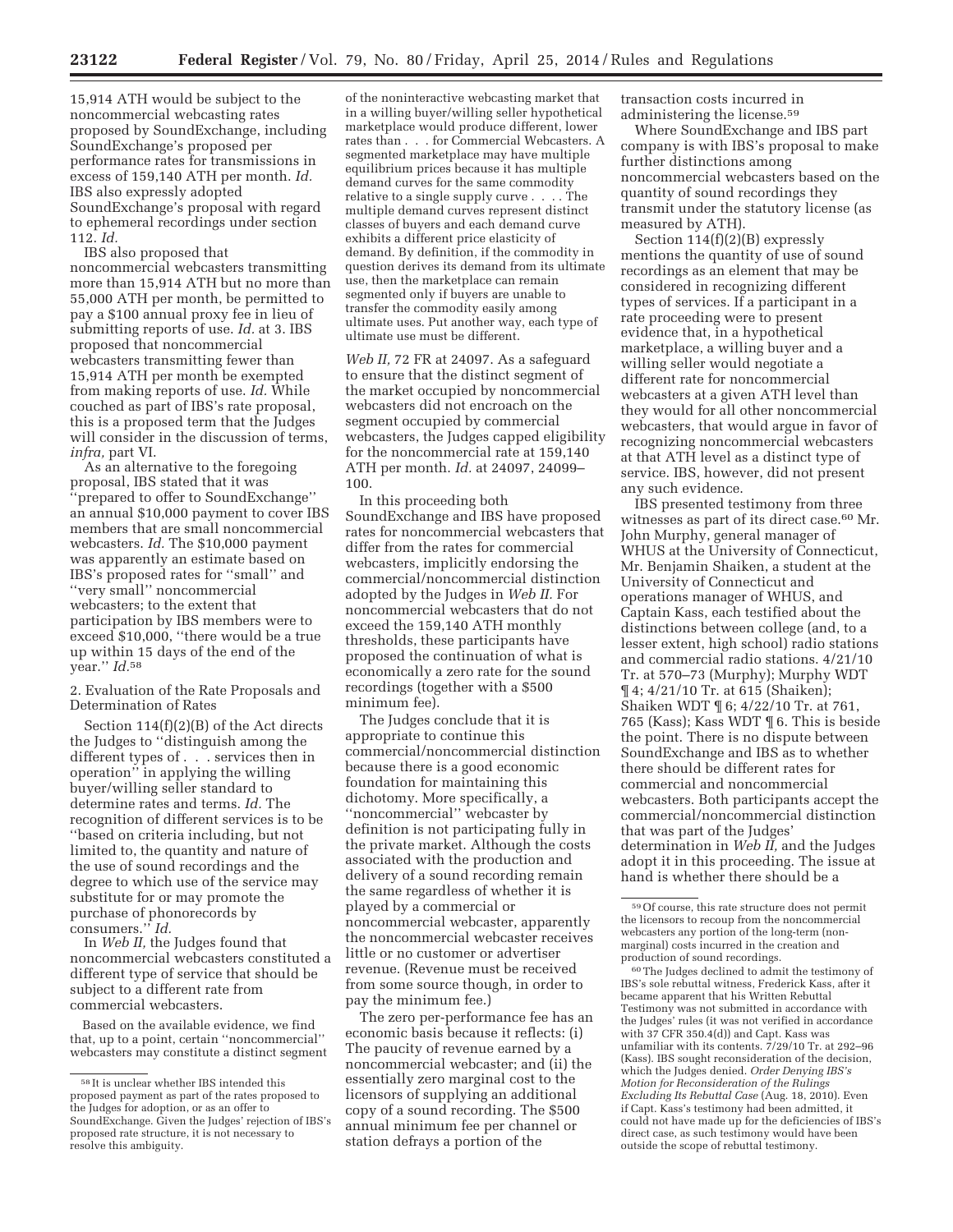distinction among different groups within the category of noncommercial webcasters.

IBS's primary contention to support a different rate for ''small'' and ''very small'' noncommercial webcasters was that entities falling into those categories are unable to pay the \$500 minimum fee proposed by SoundExchange. This argument fails for several reasons.

First and foremost, there is no record evidence to support the contention that noncommercial webcasters who transmit less than 15,914 ATH per month are unable to pay a \$500 minimum royalty. IBS did not offer testimony from any entity that demonstrably qualified as a ''small'' or ''very small'' noncommercial webcaster.61 Conclusory statements by counsel that a \$500 minimum royalty is unaffordable for smaller noncommercial webcasters are not evidence. *See, e.g.,* 5/ 5/10 Tr. at 62–64 (Hearing on Joint Motion to Adopt Partial Settlement); IBS PFF at ¶¶ 9–10; IBS PCL at ¶ 4. Further, these assertions are undercut by testimony that some of these same entities pay IBS close to \$500 annually for membership dues and fees for attending conferences. *See* 4/22/10 Tr. at 803–05 (Kass). The only testimony that mentions any specifics about the finances of smaller webcasters is a reference by Captain Kass to a survey that showed that IBS members had an average annual operating budget of \$9,000. Kass WDT at ¶ 9. The survey, which was conducted more than ten years ago, 4/22/10 Tr. at 835 (Kass), was not offered into evidence. Without documentary evidence that would allow the Judges to assess the validity of the survey, Capt. Kass's reference to it cannot be accepted as evidence. *See* 37 CFR 351.10(e). Even if the Judges could accept such a reference as evidence, it would not advance IBS's case. On its face, an assertion that the average operating budget for IBS members is \$9,000 does not establish that its members lack the wherewithal to pay a \$500 minimum royalty.

There also is no evidence in the record to establish any correlation between the quantity of sound recordings being transmitted by a

noncommercial webcaster and the size of that webcaster's operating budget (and, thus, its ability to pay a \$500 annual minimum fee).

In addition, the evidence strongly suggests that the ATH cutoffs that IBS proposed for ''small'' and ''very small'' noncommercial webcasters are arbitrary. It appears that IBS chose ATH levels that represent 10% and 4%, respectively, of the ATH cutoff for noncommercial webcasters employed in *Web II* and SoundExchange's rate proposal. *Id.* at 787, 791; IBS PFF at ¶ 10; IBS PCL at ¶ 1. Nothing in the record substantiates these ATH levels as definitive or conclusive of a webcaster's ability to pay a \$500 minimum royalty.

Finally, even if there were a sufficient basis in the record to conclude that ''small'' and ''very small'' noncommercial webcasters are unable to pay a \$500 minimum fee, that, in itself, does not demonstrate that a willing seller in a hypothetical marketplace would be prepared to negotiate a different, lower rate with them. That proposition is particularly dubious in this proceeding given the evidence in the record (discussed *infra*) that SoundExchange's average annual administrative cost exceeds \$500 per station or side channel. The record does not support a conclusion that, in a hypothetical marketplace, a willing seller would agree to a price that is substantially below its administrative costs.

As to the statutory criterion of the ''nature of the use of sound recordings'' for distinguishing between types of services, there is no evidence in the record establishing that the use of sound recordings by ''small'' and ''very small'' noncommercial webcasters differs qualitatively from that of other noncommercial webcasters. 9/30/10 Tr. at 647–51 (IBS Closing Argument) (conceding the point).

For the foregoing reasons, the Judges find that IBS has failed to establish a basis for its proposal to recognize ''small'' and ''very small'' noncommercial webcasters as types of services that are distinct from noncommercial webcasters generally. The remainder of the IBS rate proposal (for noncommercial webcasters that exceed 15,914 ATH per month) is identical to the SoundExchange rate proposal. As noted *supra,* IBS proposed an additional term for a subset of noncommercial webcasters. This is discussed *infra,* part VI. The Judges, therefore, reject the IBS proposal for "small" and "very small" noncommercial webcasters and proceed to evaluate the SoundExchange rate proposal for noncommercial webcasters.

SoundExchange contends that its rate proposal (i) most closely approximates the rate that a willing buyer and willing seller would negotiate in a hypothetical market, (ii) is demonstrably affordable to a broad range of noncommercial webcasters, and (iii) is objectively reasonable given the average administrative cost per service or channel. The Judges agree.

The CBI/SoundExchange Agreement (*see* III.B.2.A, *supra*) is persuasive evidence that SoundExchange's proposal satisfies the willing buyer/ willing seller standard. That negotiated agreement employs the same minimum per-channel fee without a cap, as well as the 159,140 ATH limitation. The fact that 24 noncommercial webcasters filed comments supporting the agreement corroborates that conclusion.

SoundExchange points out that it was established in *Web II* that 363 noncommercial webcasters paid royalties in 2009 similar to SoundExchange's current rate proposal, with 305 of those webcasters paying only the \$500 minimum fee. *Web II (Determination on Remand),* 75 FR at 56874. Taken together with IBS's failure to present even a morsel of contrary evidence, the Judges find this fact to be strong evidence that noncommercial webcasters are able and willing to pay the proposed fees.62

The Judges find no support in the text or legislative history of the Act for the proposition that rates adopted under section 114(f)(2) must be tailored to benefit small businesses. The statute is quite clear that the Judges' task is to determine rates that ''most clearly represent the rates and terms that would have been negotiated in the marketplace between a willing buyer and a willing seller.'' 17 U.S.C. 114(f)(2)(B).

IBS has also failed to establish that the RFA applies to this proceeding. The RFA defines a "rule" (that triggers review under the Act) as "any rule for which the agency publishes a general notice of proposed rulemaking pursuant to'' the APA. 5 U.S.C. 601(2). Determinations of the Judges in rate proceedings are not subject to the notice and comment rulemaking process under the APA. Moreover, the RFA's definition of ''rule'' specifically excludes ''a rule of particular applicability relating to rates.'' *Id.* 

Nor has IBS established that any of its members (or any entities falling within its proposed definitions of ''small'' and ''very small'' noncommercial webcasters) are ''small entities'' as defined in 5 U.S.C. 601(6). IBS did not introduce any evidence concerning any webcaster other than WHUS, and never even identified its own members in this proceeding.

In any event, the Judges did consider the circumstances of noncommercial webcasters in Continued

<sup>61</sup>The two IBS witnesses who were actually engaged in webcasting were both affiliated with WHUS at the University of Connecticut, Storrs. There is no record evidence regarding the quantity of sound recordings transmitted by WHUS. Two facts in the record—WHUS's 2009 annual revenues of more than \$500,000, and their annual profits of more than \$87,000, 4/21/10 Tr. at 583–86 (Murphy)—suggest that WHUS is not a ''small'' or ''very small'' webcaster as those terms are conventionally understood. *See also id.* at 590 (''WHUS is probably one of the most financially well-off stations in the entire IBS system'').

<sup>62</sup> In its proposed findings, IBS introduced two new related arguments: (i) ''Congress in Section 114(f)(2) intended that the minimum rate be tailored to the type of service in accord with the general public policy favoring small businesses,'' and (ii) the Judges are required under the Regulatory Flexibility Act (RFA), 5 U.S.C. 601(6), to determine whether the \$500 fee unnecessarily burdens IBS's members. IBS PFF (Reformatted) at ¶¶ 10–13. Both contentions are without merit.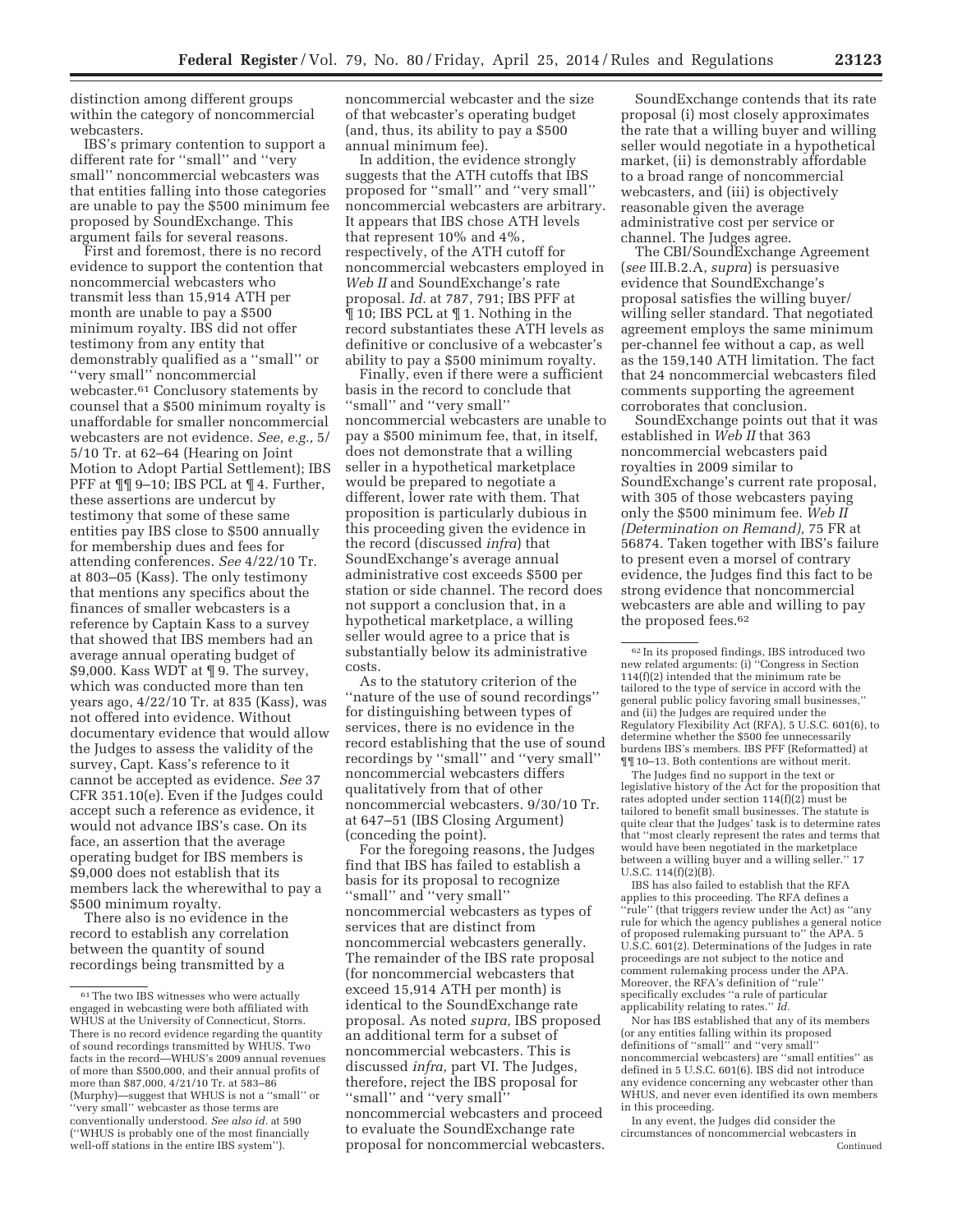Finally, the testimony of Ms. Barrie Kessler, SoundExchange's Chief Operating Officer, demonstrates that the \$500 annual minimum fee is reasonable. Ms. Kessler estimated SoundExchange's annual administrative cost per station or channel to be approximately \$825 on average. Kessler WDT at 25. IBS offered no persuasive evidence to dispute this estimate. As the Judges have noted in previous proceedings, it is reasonable and appropriate for the minimum fee to at least cover SoundExchange's administrative cost. *See, e.g., Web II (Determination on Remand),* 75 FR at 56873–74. With the average administrative cost exceeding \$800, the Judges find a \$500 minimum fee to be eminently reasonable and appropriate.

In conclusion, the Judges find that the evidence in this proceeding strongly supports SoundExchange's rate proposal for noncommercial webcasters. The Judges adopt that proposal for the 2011– 2015 rate period.

## **VI. Terms**

As part of every rate determination, the Judges adjust the regulatory language that effects the rate changes. These implementing terms are published in title 37 of the Code of Federal Regulations. The Judges are obliged to adopt agreed terms if, after published notice, no party prospectively bound by the terms objects. *See* 17 U.S.C. 801(b)(7)(A). For the Judges to adopt a contested proposed term, the proponent must show support for its adoption by reference to the record of the proceeding.

In this proceeding, both SoundExchange and Live365 proposed changes to the existing regulatory language. Some of the terms proposed by SoundExchange are contained in the NAB/SoundExchange and CBI/ SoundExchange agreements adopted in this proceeding. The Judges will adopt any contested proposed terms only if the proponent meets its evidentiary burden.

#### *A. Uncontested Terms*

## 1. Collective

The Judges have concluded previously that designation of a single Collective is economically and administratively efficient. No party to this proceeding requested a different or additional Collective. SoundExchange seeks to continue as the sole Collective for royalties paid by commercial and noncommercial webcasters under the

licenses at issue in this proceeding for the period 2011–2015.

SoundExchange is a section 501(c)(6) nonprofit organization governed by a Board of Directors comprised of an equal number of artist representatives and copyright owners. *See* Kessler WDT at 2. Over the years of its service as the Collective, SoundExchange has gained knowledge and experience and has developed efficient systems for achieving the goals of the Collective at a reasonable cost to those entitled to the royalties. *See id.* at 4. In the absence of any request or suggestion to the contrary, the Judges designate SoundExchange as the Collective for the 2011–2015 license period.

2. Stipulated Terms and Technical and Conforming Changes

SoundExchange and Live365 stipulated to certain terms in the Proposed Regulations appearing as an attachment to the Second Revised Proposed Rates and Terms of SoundExchange, Inc., filed July 23, 2010. They stipulated that some of the current provisions of the webcasting terms remain unchanged, that some provisions be removed or changed because the terms were applicable only to the 2006–2010 license period, and that some provisions be changed to reflect the terms of the NAB/ SoundExchange and CBI/ SoundExchange agreements.

The Judges find that the stipulated terms constitute for the most part technical and non-controversial changes that will add to the clarity of the applicable regulations. The Judges, therefore, adopt the terms proposed jointly by SoundExchange and Live365. In addition, the Judges adopt what they deem to be technical and conforming changes to the regulations proposed by SoundExchange, and not opposed by any party, in Section IV of their Second Revised Rates and Terms, filed July 23, 2010.

3. Electronic Signature on Statement of Account

SoundExchange proposed eliminating the requirement of a handwritten signature on the statement of account found in section 380.4(f)(3). SX PFF at ¶ 576. According to SoundExchange, allowing electronic signatures would make it easier for licensees to submit their statements of account. *Id., citing*  Funn WRT at 3 n.1. Live365's proposed regulations would also eliminate the requirement for a handwritten signature on the statement of account. *See*  Attachment to PFF, Proposed Regulations, § 380.4(f)(3).

The Judges find that this uncontested term would improve the ease and efficiency with which statements of account may be processed electronically. In addition, they find the change to be consonant with the public policy preference expressed by Congress in adopting the E–SIGN Act, Public Law 106–229, 114 Stat. 464 (June 30, 2000), which established a general rule upholding the validity of electronic signatures in interstate and foreign commerce.

The Judges note that the terms they adopted with regard to other categories of licensees did not eliminate the extant requirement for a handwritten signature on statements of account. *See, e.g.,* 37 CFR 380.13(f)(3) (for Broadcasters); 380.23(f)(4) (for Noncommercial Educational Webcasters). The signatories to the Agreements incorporating the handwritten signature requirement did not participate in the hearing, however, and did not request a change in the signature requirement in this proceeding. Given the advance of technology, the Judges anticipate such requests in the forthcoming rulemaking proceeding. *See* note 66, *infra.* 

The adopted terms are included in the appended regulatory language.

# *B. Contested Terms for Commercial Webcasters*

#### 1. Terms Proposed by Live365

Live365 proposed changes to the definitions of two terms in section 380.2: ''performance'' and ''aggregate tuning hours.'' 63 Live365 PFF at ¶ 387 and PCL at ¶ 79. Specifically, Live365 proposed to modify the definition of ''performance'' to ''exclude[ ] any performances of sound recording that are not more than thirty (30) consecutive seconds.'' Live365 PFF at ¶ 387. Live365 suggested this modification would conform the definition of ''performance'' in section 380.2 to that of a ''performance'' or ''play'' defined in the four interactive service agreements reviewed by Dr. Pelcovits. *Id.* Live365 also contended that precedent has excluded partial performances from ''royalty-bearing'' performances, citing *Digital Performance Right in Sound Recordings and Ephemeral Recordings, Docket Nos.* 

establishing the \$500 fee, and found that the evidence supported their willingness and ability to pay it.

<sup>63</sup> In the proposed regulations attached to its proposed findings of fact, Live365 included an additional term: A proposed deadline for the completion and issuance of a report regarding an audit to verify royalty payments. *See* Attachment to Live365's Proposed Findings of Fact and Conclusions of Law, § 380.6(g). Live365 did not discuss this proposal in its proposed findings and conclusions, and Live365 presented no evidence to support the need for such a term. The Judges consider the proposal withdrawn.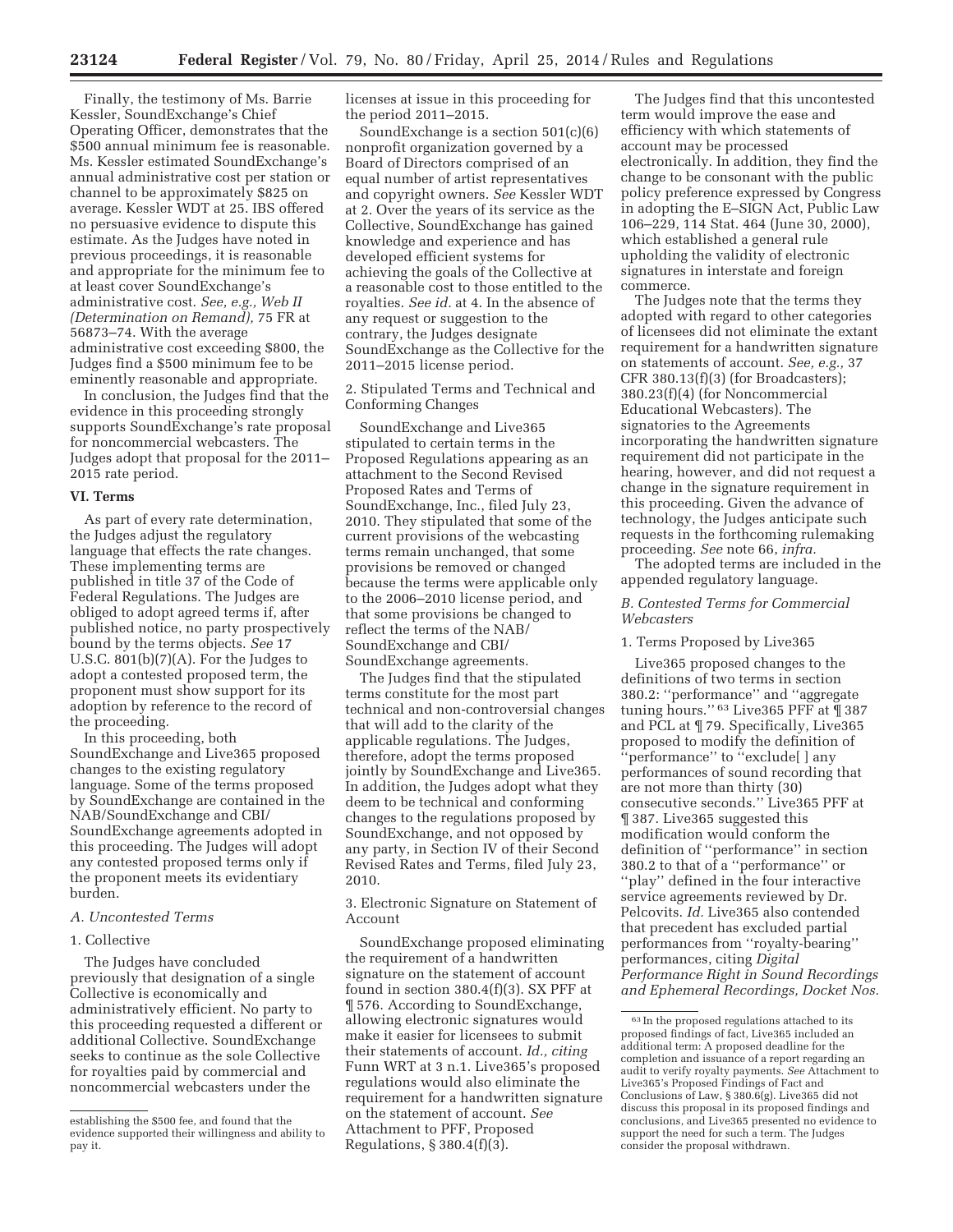*2002–1 CARP DTRA3 & 2001–2 CARP DTNSRA,* 68 FR 27506, 09 (May 20, 2003).

Live365's proposal regarding the definition of ''aggregate tuning hours'' sought to exclude programming that does not contain recorded music, *e.g.,*  talk, sports, and advertising not containing music. Live365 PCL at ¶ 79. Live365 asserted ''programming without sound recordings should not be subject to consideration in regulations dealing with a royalty to be paid for the use of sound recordings.'' *Id.* 

SoundExchange opposed both of the Live365 proposed modifications. SoundExchange contended that these proposed modifications would constitute new terms, not revisions to a rate proposal, which SoundExchange asserted may be revised, under section 351.4(b)(3), at any time up to and including submission of proposed findings of fact.64 SX Reply Findings of Fact at ¶ 223 (hereinafter, RFF).

SoundExchange asserted that Live365's citation to interactive service agreements without more did not provide sufficient analysis and was insufficient to show the need for or benefit of the requested redefinition of ''performance.'' *Id.* at ¶¶ 226–228. SoundExchange pointed to Live365's failure to consider the potential effect of its definition of ''performance'' on the per-performance rate presented by Drs. Pelcovits and Fratrik. *Id.* at ¶ 230. SoundExchange contended that if the Live365 performance exclusion proposal were adopted, SoundExchange would require an upward adjustment to the per-performance rate.65 *Id.* 

With regard to the request to redefine ''aggregate tuning hours,'' SoundExchange argued that Live365 failed to point to anything in the record explaining, much less supporting, the need for the proposed change. *Id.* at ¶¶ 231–232. Live365 offered no evidence or analysis regarding the development of a performance rate based on the current definition of ''aggregate tuning hours.'' The parties developed their evidence regarding the proposed performance royalty rates using the existing definition.

Live365 has not met its burden regarding adoption of these terms. The Judges, therefore, decline to adopt either of Live365's proposed definitions.

# 2. Terms Proposed by SoundExchange

SoundExchange proposed several terms relating to the Webcasters' royalties at issue in this proceeding.66 The terms proposed by SoundExchange follow.

#### a. Server Log Retention

SoundExchange urged the Judges expressly to include server logs as records to be retained pursuant to section 380.4(h). *See* Second Revised Rates and Terms of SoundExchange, Inc., Section III.A., Proposed Regulations, § 380.4(h) (July 23, 2010); Kessler Corrected WDT at 27. SoundExchange asserted that retention of these records is required under the current regulations, but requested this amendment because not all licensees retain server logs. SX PFF at ¶¶ 556–57; Kessler Corrected WDT at 27. SoundExchange asserted that ''[t]he evidence indicates marketplace acceptance of such a term,'' citing to the CBI/SoundExchange Agreement which contains an equivalent term. SX PFF at ¶ 555.

In its opposition to this term, Live365 noted that neither the NAB/ SoundExchange Agreement nor the Commercial Webcasters Agreement contained this term nor do any of the interactive service agreements submitted in this proceeding. Live365 RFF at ¶ 555. Live365 further argued that SoundExchange failed to establish that the benefits to SoundExchange of this term outweigh the burden on licensees to comply. *Id.* at ¶ 557.

The Judges find that SoundExchange has failed to meet its evidentiary burden. None of the interactive agreements in evidence is as specific as the regulation SoundExchange proposes. Live365 Exs. 17 and 18; McCrady WDT, Exs. 104–DR & 106–DR. Rather, the agreements require licensees only to retain records relating to their

obligations under the agreement and in terms no more specific than in the current regulation. *See, e.g.,* Live365 Exs. 17 at  $\P$  7(h) and Ex. 18 at  $\P$  7(h); McCrady WDT, Exs. 104–DR at ¶ 6(j) and 106–DR at ¶ 4(h). Since these agreements were negotiated in a setting free from the constraints of the regulatory scheme, they provide the best evidence of the agreement of a willing buyer and a willing seller in this respect.

SoundExchange's assertion that inclusion of this term in the CBI/ SoundExchange Agreement constitutes ''marketplace acceptance'' is overbroad. As SoundExchange acknowledged, the parties reached agreement under atypical marketplace conditions, overshadowed by the possibility of a regulatory proceeding. *See* 9/30/10 Tr. at 547–48 (SoundExchange Closing Argument). Furthermore, while the CBI/ SoundExchange Agreement contains the term, the NAB/SoundExchange and Sirius XM Agreements do not, thus undercutting the thrust of the SoundExchange argument.

SoundExchange failed to note, let alone balance, the burden on licensees against the likely benefits from the proposed change. The Judges are loathe to adopt a term without such evidence. The Judges decline to amend § 380.4(h) to specify server logs.

b. Standardized Forms for Statements of Account

SoundExchange proposed to require licensees to submit statements of account on a standardized form prescribed by SoundExchange. SoundExchange asserted that a standard form would simplify licensees' calculations of the royalties owed and facilitate SoundExchange's efficient collection of information from licensees. SX PFF at ¶¶ 572, 575. At the time of hearing in this proceeding, SoundExchange provided a template statement of account on its Web site. *Id.*  at ¶ 574. SoundExchange noted that noncommercial educational webcasters are required pursuant to their WSA agreement to use a form supplied by SoundExchange. McCrady WDT, Ex. 103–DP at section 4.4.1.

Live365 opposed adoption of this term because it would have general application, thus affecting parties that did not participate in this proceeding. Live365 asserted that a change with such an impact is addressed more appropriately in a rulemaking proceeding. Live365 RFF at ¶ 574.

The Judges do not find support in the record for adoption of a mandatory standardized statement of account. As Mr. Funn testified, the majority of

 $\ensuremath{^{64}}$  The Judges need not address this argument as they decline to adopt the proposal on other grounds.

<sup>65</sup>According to SoundExchange, the upward adjustment would result from a reduction in the number of plays in the calculation of a perperformance rate. SX RFF at ¶ 230.

<sup>66</sup>On October 21, 2013, during the pendency of this remand proceeding, SoundExchange filed a petition for rulemaking seeking changes to the CRB Notice and Recordkeeping regulations. In the petition, SoundExchange proposes changes to: (i) Standardize, consolidate, identify, and match reports to facilitate distribution of royalties; (ii) conform report formatting of electronic reports, including adoption of electronic signatures; (iii) require use of the International Standard Recording Code or another unambiguous identifier of tracks actually transmitted; (iv) require reports to include all performances transmitted by a licensee, even though some may not be subject to the statutory license; (v) address late or missing Reports of Use by shortening the reporting period, imposing late fees, and allowing proxy distributions; (vi) set time limits for submission of corrected or amended Reports of Use; (vii) require licensees to retain source documents for the data reported on the Reports of Use; and (viii) implement several regulatory changes denominated by SoundExchange as ''housekeeping.''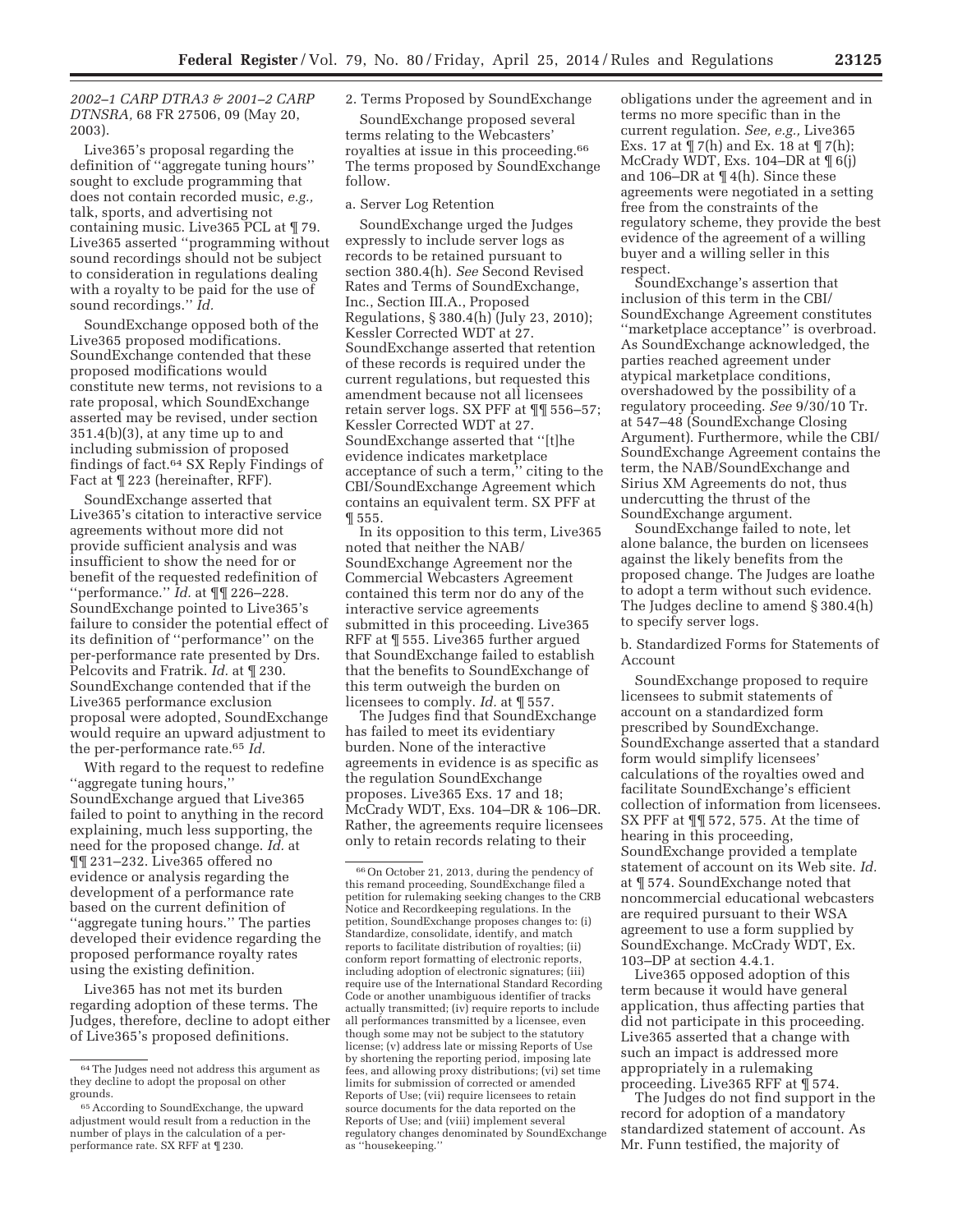webcasters currently use the template form made available on SoundExchange's Web site. Funn WRT

at 2; 8/2/10 Tr. at 492 (Funn) (''much more than half'' of webcasters currently use template). Mr. Funn provided no information quantifying the additional work for SoundExchange to process a nonconforming statement of account from the webcasters that choose not to use the template. Further, neither the NAB/SoundExchange Agreement nor the Sirius XM/SoundExchange Agreement contains this term. McCrady WDT, Exs. 101–DP and 102–DP.

Given the already widespread use of SoundExchange's template form, the lack of quantification in the record of the time savings to SoundExchange by having a standardized form, and SoundExchange's failure to include this term in the NAB/SoundExchange and Sirius XM/SoundExchange Agreements, the Judges find that the record does not support the adoption of this term.

c. Identification of Licensees and Late Fee for Reports of Use

SoundExchange requested that the Judges harmonize identification of licensees among the (i) notice of intent to use licenses under sections 112 and 114, (ii) statements of account, and (iii) reports of use, and to impose a late fee for reports of use. These two requests differ from the rest of the SoundExchange requests in that these are notice and recordkeeping terms.67 Ms. Kessler acknowledges, at least with respect to the late fees for reports of use, that they could be implemented either in the notice and recordkeeping regulations or in the license terms. *See*  Kessler WDT at 20–23, 27–28. The Judges decline to adopt SoundExchange's proposals regarding the harmonization of licensee identification and the imposition of a late fee for reports of use. The evidence does not compel amendment of the current recordkeeping regulations; rather, these issues are more appropriately addressed in a future rulemaking proceeding.

# (1) Identification of Licensees

SoundExchange asserted that harmonization of the identification of licensees can be accomplished by (i) requiring licensees to identify themselves on their statements of account and reports of use ''in exactly the same way [they are] identified on the corresponding notice of use . . . and that they cover the same scope of activity (*e.g.,* the same channels or stations),'' SX PFF at ¶ 568, Kessler WDT at 28; (ii) making the regulations clear that the ''Licensee'' is ''the *entity*  identified on the notice of use, statement of account, and report of use and that each Licensee must submit its own notice of use, statement of account, and report of use,'' *id.* (emphasis in original); and (iii) requiring licensees to use an account number issued by SoundExchange. *Id.* at ¶ 571. Ms. Kessler testified that these proposals would allow SoundExchange to match to the requisite notice of use, statement of account, and report of use to the correct licensee more quickly and efficiently. Kessler WDT at 29; 4/20/10 Tr. at 461 (Kessler). She also claimed that, for ''little or no evident cost'' to licensees, their accounting and reporting efforts would be simplified by use of an account number. Kessler WDT at 29. SoundExchange also asserted that these proposals are included in the NAB/SoundExchange and CBI/ SoundExchange Agreements. SX PFF at ¶ 569. In fact, neither Agreement requires use of an account number.

Live365 did not controvert SoundExchange's proposed findings of fact relating to the identification issue, nor did it stipulate to the proposed term. As the term is not agreed, the Judges treat it as a litigated term. SoundExchange's witness asserted, without evidence, that the cost to licensees of conforming their reports and using an assigned account number would be minimal. Kessler WDT at 29.

Conformity of reporting and use of an account number system, however, is not a feature of the WSA Agreements in evidence. McCrady WDT, Exs. 101–DP (NAB), 102–DP (Commercial Webcasters) and 103–DP (CBI). The CBI/ SoundExchange Agreement requires that statements of account list the licensee's name as it appears on the notice of use, *see* § 380.23(f)(1), but it does not impose that requirement on reports of use. *Compare* McCrady Ex. 103–DP, section 5.2.2 *with* § 380.23(g).

If adopted in this proceeding, therefore, SoundExchange's proposal would create an inconsistency within the webcasting regulations. The Judges decline to adopt this proposal, but find that the issue would be more appropriately addressed in a future rulemaking proceeding.

(2) Late Fee for Reports of Use

SoundExchange sought imposition of a late fee of 1.5% for reports of use. The regulations currently require a late fee for untimely payments and statements of account. *See* 37 CFR 380.4(c). In support of this request, Ms. Kessler testified that there was widespread noncompliance with reporting requirements. She cited failure to file reports of use as well as late or ''grossly inadequate'' reports. Kessler WDT at 28. Ms. Kessler testified that noncompliance with the report of use and payment requirements significantly hamper SoundExchange's ability to make timely royalty distributions. Kessler WDT at 28; 4/20/10 Tr. at 458 (Kessler). SoundExchange also points to the inclusion of a late fee for untimely reports of use in the NAB/ SoundExchange and CBI/ SoundExchange Agreements as further support for its request. SX PFF at ¶ 564.

Live365 questioned SoundExchange's characterization of a payment as being useless without a report of use given that both the NAB/SoundExchange and CBI/SoundExchange Agreements contain reporting waivers. Live365 RCL at ¶ 20.

The Judges are not persuaded that a late fee for reports of use is necessary. None of the interactive agreements in evidence contains such a term. Live365 Exs. 17, 18; McCrady WDT, Exs.104–DR and 106–DR. Only the NAB/ SoundExchange and CBI/ SoundExchange Agreements contain the late fee; the parties did not include a late fee in the Sirius XM/ SoundExchange Agreement.

SoundExchange failed to meet its burden with regard to this proposal; the Judges decline to adopt the proposed late fee terms.

# *C. Contested Terms for Noncommercial Webcasters*

IBS proposed two new terms. The first is an exemption from the recordkeeping reporting requirements, or a permissive proxy fee *in lieu* of reporting, for noncommercial webcasters whose usage exceeds 15,914 ATH per month, but is less than 55,000 ATH per month. The second term proposed by IBS is an express authorization that SoundExchange ''may elect to accept collective payments on behalf of small and very small noncommercial webcasters.'' IBS PFF at ¶ 26.

The Judges decline to adopt IBS's proposed subcategories of noncommercial webcasters, rendering

<sup>67</sup>*See* n.66, *supra.* SoundExchange requested these same, or similar, changes in an earlier rulemaking, in which the Judges imposed census reporting for all services except those broadcasters paying no more than the minimum fee. *See*  Comments of SoundExchange, Docket No. RM 2008–7, at 20–23 (Jan. 29, 2009). The requests were outside the scope of that rulemaking, which was to improve the reporting regulations in light of technological developments since promulgation of the interim regulation. The Judges deferred SoundExchange's requests for consideration in a future rulemaking. *See Notice and Recordkeeping for Use of Sound Recordings Under Statutory License (Final rule),* 74 FR 52418, 52422–23 (Oct. 13, 2009).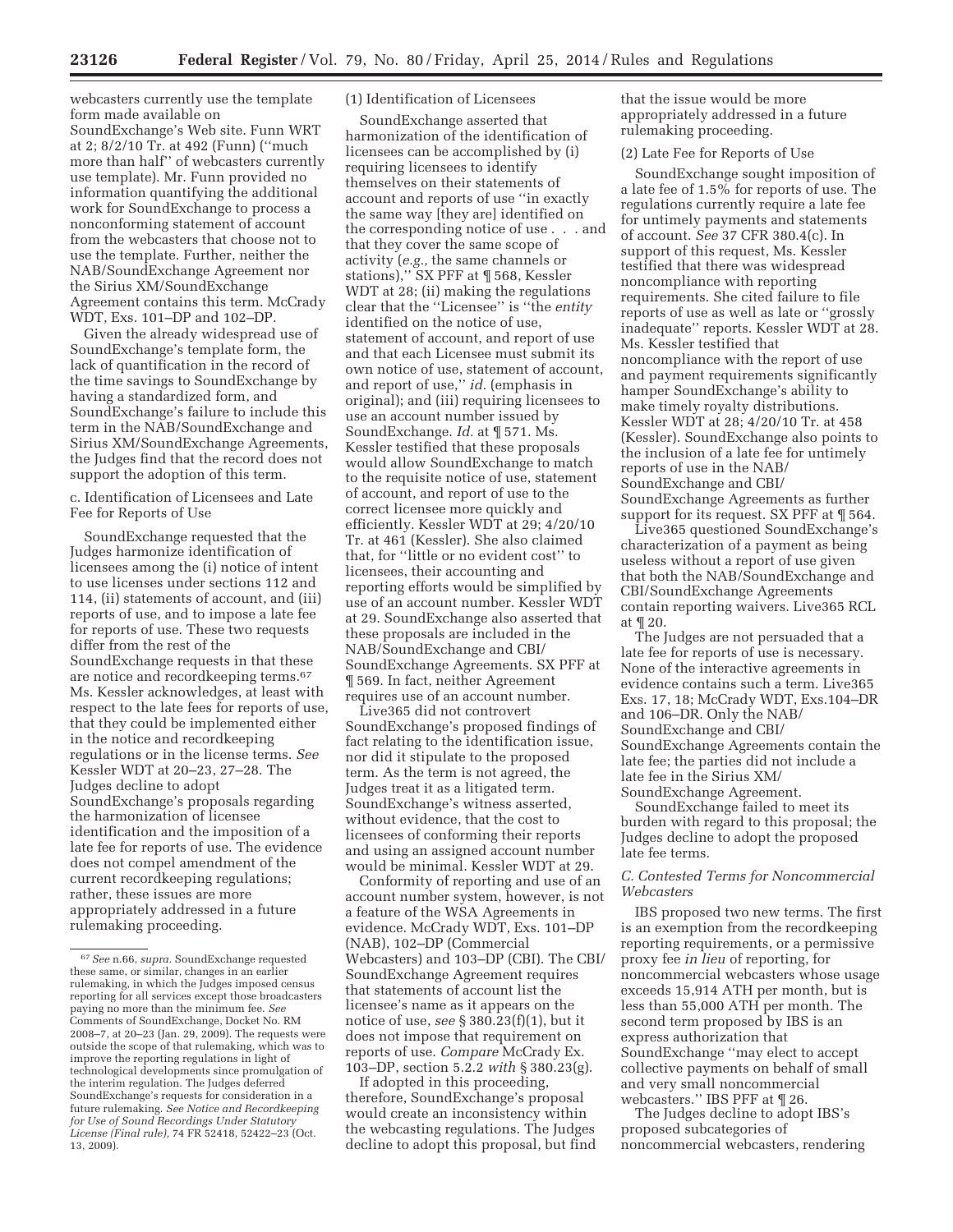moot their proposed exception from reporting for small and very small noncommercial webcasters. Their proposal to create an *ad hoc* subcategory of noncommercial webcasters whose usage falls between 15,914 and 55,000 ATH suffers from the same defects as their proposal to create formal categories for small and very small noncommercial webcasters. IBS presented no evidence to support differential treatment for webcasters falling in this *ad hoc* subcategory. While there was evidence regarding the appropriateness and desirability of a proxy fee for *educational*  noncommercial webcasters, there was no evidence presented by any party that the same is true for noncommercial webcasters other than educational webcasters (who may already take advantage of the CBI/SoundExchange Agreement).

The Judges decline to adopt IBS's second proposal. As the Judges do not recognize IBS's proposed subcategories, the second proposal is rendered moot.

#### **VII. Determination and Order**

Having fully considered the record, the Copyright Royalty Judges make the above Findings of Fact and Determination based on the record. The Judges issue the foregoing as a Final Determination. The Register of Copyrights may review the Judges' Final Determination for legal error in resolving a material issue of substantive copyright law. The Librarian shall cause the Judges' Final Determination, and any correction thereto by the Register, to be published in the **Federal Register** no later than the conclusion of the 60-day review period.

#### *So ordered.*

Dated: February 12, 2014.

**Suzanne M. Barnett,** 

*Chief Copyright Royalty Judge.* 

# **David R. Strickler,**

*Copyright Royalty Judge.* 

# **Jesse M. Feder,**

*Copyright Royalty Judge.* 

#### **List of Subjects in 37 CFR Part 380**

Copyright, Sound recordings.

#### **Final Regulations**

■ In consideration of the foregoing, the Copyright Royalty Judges revise part 380 of title 37 of the Code of Federal Regulations to read as follows:

# **PART 380—RATES AND TERMS FOR CERTAIN ELIGIBLE NONSUBSCRIPTION TRANSMISSIONS, NEW SUBSCRIPTION SERVICES AND THE MAKING OF EPHEMERAL REPRODUCTIONS**

# **Subpart A—Commercial Webcasters and Noncommercial Webcasters**

Sec.

#### 380.1 General. 380.2 Definitions.

- 
- 380.3 Royalty fees for the public performance of sound recordings and for ephemeral recordings.
- 380.4 Terms for making payment of royalty fees and statements of account.<br>380.5 Confidential Information.
- 380.5 Confidential Information.
- Verification of royalty payments.
- 380.7 Verification of royalty distributions.
- 380.8 Unclaimed funds.

# **Subpart B—Broadcasters**

Sec.

# 380.10 General.

Definitions.

- 380.12 Royalty fees for the public performance of sound recordings and for ephemeral recordings.
- 380.13 Terms for making payment of royalty fees and statements of account.
- 380.14 Confidential Information.
- 380.15 Verification of royalty payments.
- Verification of royalty distributions.
- 380.17 Unclaimed funds.

## **Subpart C—Noncommercial Educational Webcasters**

Sec.

# 380.20 General.<br>380.21 Definitio

- 380.21 Definitions.<br>380.22 Royalty fees
- Royalty fees for the public performance of sound recordings and for ephemeral recordings
- 380.23 Terms for making payment of royalty fees and statements of account.<br>380.24 Confidential Information.
- 380.24 Confidential Information.<br>380.25 Verification of royalty pay
- 380.25 Verification of royalty payments.<br>380.26 Verification of royalty distributio
- 380.26 Verification of royalty distributions.
- Unclaimed funds.

**Authority:** 17 U.S.C. 112(e), 114(f), 804(b)(3).

# **Subpart A—Commercial Webcasters and Noncommercial Webcasters**

# **§ 380.1 General.**

(a) *Scope.* This subpart establishes rates and terms of royalty payments for the public performance of sound recordings in certain digital transmissions by Licensees as set forth in this subpart in accordance with the provisions of 17 U.S.C. 114, and the making of Ephemeral Recordings by Licensees in accordance with the provisions of 17 U.S.C. 112(e), during the period January 1, 2011, through December 31, 2015.

(b) *Legal compliance.* Licensees relying upon the statutory licenses set forth in 17 U.S.C. 112(e) and 114 shall comply with the requirements of those

sections, the rates and terms of this subpart, and any other applicable regulations.

(c) *Relationship to voluntary agreements.* Notwithstanding the royalty rates and terms established in this subpart, the rates and terms of any license agreements entered into by Copyright Owners and Licensees shall apply in lieu of the rates and terms of this subpart to transmission within the scope of such agreements.

#### **§ 380.2 Definitions.**

For purposes of this subpart, the following definitions shall apply:

*Aggregate Tuning Hours* (ATH) means the total hours of programming that the Licensee has transmitted during the relevant period to all listeners within the United States from all channels and stations that provide audio programming consisting, in whole or in part, of eligible nonsubscription transmissions or noninteractive digital audio transmissions as part of a new subscription service, less the actual running time of any sound recordings for which the Licensee has obtained direct licenses apart from 17 U.S.C. 114(d)(2) or which do not require a license under United States copyright law. By way of example, if a service transmitted one hour of programming to 10 simultaneous listeners, the service's Aggregate Tuning Hours would equal 10. If 3 minutes of that hour consisted of transmission of a directly licensed recording, the service's Aggregate Tuning Hours would equal 9 hours and 30 minutes. As an additional example, if one listener listened to a service for 10 hours (and none of the recordings transmitted during that time was directly licensed), the service's Aggregate Tuning Hours would equal 10.

*Broadcaster* is a type of Licensee that owns and operates a terrestrial AM or FM radio station that is licensed by the Federal Communications Commission.

*Collective* is the collection and distribution organization that is designated by the Copyright Royalty Judges. For the 2011–2015 license period, the Collective is SoundExchange, Inc.

*Commercial Webcaster* is a Licensee, other than a Noncommercial Webcaster, that makes eligible digital audio transmissions.

*Copyright Owners* are sound recording copyright owners who are entitled to royalty payments made under this subpart pursuant to the statutory licenses under 17 U.S.C. 112(e) and 114.

*Ephemeral Recording* is a phonorecord created for the purpose of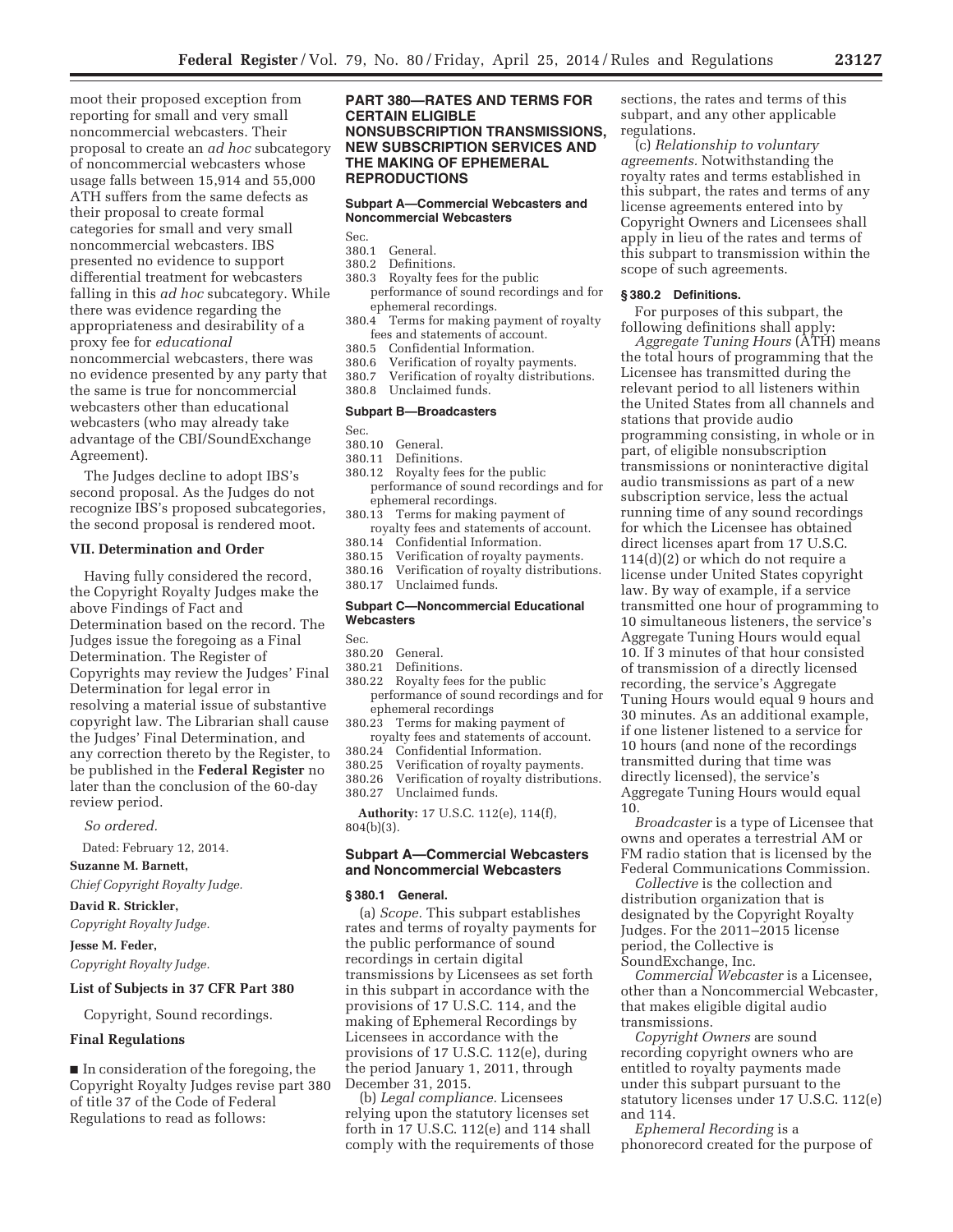facilitating a transmission of a public performance of a sound recording under a statutory license in accordance with 17 U.S.C. 114, and subject to the limitations specified in 17 U.S.C. 112(e).

*Licensee* is a person that has obtained a statutory license under 17 U.S.C. 114, and the implementing regulations, to make eligible nonsubscription transmissions, or noninteractive digital audio transmissions as part of a new subscription service (as defined in 17 U.S.C. 114(j)(8)) other than a Service as defined in § 383.2(h) of this chapter, or that has obtained a statutory license under 17 U.S.C. 112(e), and the implementing regulations, to make Ephemeral Recordings for use in facilitating such transmissions, but that is not—

(1) A Broadcaster as defined in § 380.11; or

(2) A Noncommercial Educational Webcaster as defined in § 380.21.

*Noncommercial Webcaster* is a Licensee that makes eligible digital audio transmissions and:

(1) Is exempt from taxation under section 501 of the Internal Revenue Code of 1986 (26 U.S.C. 501),

(2) Has applied in good faith to the Internal Revenue Service for exemption from taxation under section 501 of the Internal Revenue Code and has a commercially reasonable expectation that such exemption shall be granted, or

(3) Is operated by a State or possession or any governmental entity or subordinate thereof, or by the United States or District of Columbia, for exclusively public purposes.

*Performance* is each instance in which any portion of a sound recording is publicly performed to a listener by means of a digital audio transmission (*e.g.,* the delivery of any portion of a single track from a compact disc to one listener) but excluding the following:

(1) A performance of a sound recording that does not require a license (*e.g.,* a sound recording that is not copyrighted);

(2) A performance of a sound recording for which the service has previously obtained a license from the Copyright Owner of such sound recording; and

(3) An incidental performance that both:

(i) Makes no more than incidental use of sound recordings including, but not limited to, brief musical transitions in and out of commercials or program segments, brief performances during news, talk and sports programming, brief background performances during disk jockey announcements, brief performances during commercials of sixty seconds or less in duration, or

brief performances during sporting or other public events, and

(ii) Other than ambient music that is background at a public event, does not contain an entire sound recording and does not feature a particular sound recording of more than thirty seconds (as in the case of a sound recording used as a theme song).

*Performers* means the independent administrators identified in 17 U.S.C.  $114(g)(2)(B)$  and (C) and the parties identified in 17 U.S.C. 114(g)(2)(D).

*Qualified Auditor* is a Certified Public Accountant.

*Side Channel* is a channel on the Web site of a Broadcaster which channel transmits eligible transmissions that are not simultaneously transmitted over the air by the Broadcaster.

#### **§ 380.3 Royalty fees for the public performance of sound recordings and for ephemeral recordings.**

(a) *Royalty rates.* Royalty rates and fees for eligible digital transmissions of sound recordings made pursuant to 17 U.S.C. 114, and the making of ephemeral recordings pursuant to 17 U.S.C. 112(e) are as follows:

(1) *Commercial Webcasters.* For all digital audio transmissions, including simultaneous digital audio retransmissions of over-the-air AM or FM radio broadcasts, and related Ephemeral Recordings, a Commercial Webcaster will pay a royalty of: \$0.0019 per performance for 2011; \$0.0021 per performance for 2012; \$0.0021 per performance for 2013; \$0.0023 per performance for 2014; and \$0.0023 per performance for 2015.

(2) *Noncommercial Webcasters.* (i) For all digital audio transmissions totaling not more than 159,140 Aggregate Tuning Hours (ATH) in a month, including simultaneous digital audio retransmissions of over-the-air AM or FM radio broadcasts, and related Ephemeral Recordings, a Noncommercial Webcaster will pay an annual per channel or per station performance royalty of \$500 in 2011, 2012, 2013, 2014, and 2015.

(ii) For all digital audio transmissions totaling in excess of 159,140 Aggregate Tuning Hours (ATH) in a month, including simultaneous digital audio retransmissions of over-the-air AM or FM radio broadcasts, and related Ephemeral Recordings, a Noncommercial Webcaster will pay a royalty of: \$0.0019 per performance for 2011; \$0.0021 per performance for 2012; \$0.0021 per performance for 2013; \$0.0023 per performance for 2014; and \$0.0023 per performance for 2015.

(b) *Minimum fee*—(1) *Commercial Webcasters.* Each Commercial

Webcaster will pay an annual, nonrefundable minimum fee of \$500 for each calendar year or part of a calendar year of the period 2011–2015 during which it is a Licensee pursuant to 17 U.S.C. 112(e) or 114. This annual minimum fee is payable for each individual channel and each individual station maintained by Commercial Webcasters, and is also payable for each individual Side Channel maintained by Broadcasters who are Commercial Webcasters, provided that a Commercial Webcaster shall not be required to pay more than \$50,000 per calendar year in minimum fees in the aggregate (for 100 or more channels or stations). For each such Commercial Webcaster, the annual minimum fee described in this paragraph (b)(1) shall constitute the minimum fees due under both 17 U.S.C. 112(e)(4) and 114(f)(2)(B). Upon payment of the minimum fee, the Commercial Webcaster will receive a credit in the amount of the minimum fee against any additional royalty fees payable in the same calendar year.

(2) *Noncommercial Webcasters.* Each Noncommercial Webcaster will pay an annual, nonrefundable minimum fee of \$500 for each calendar year or part of a calendar year of the period 2011–2015 during which it is a Licensee pursuant to 17 U.S.C. 112(e) or 114. This annual minimum fee is payable for each individual channel and each individual station maintained by Noncommercial Webcasters, and is also payable for each individual Side Channel maintained by Broadcasters who are Noncommercial Webcasters. For each such Noncommercial Webcaster, the annual minimum fee described in this paragraph (b)(2) shall constitute the minimum fees due under both 17 U.S.C. 112(e)(4) and 114(f)(2)(B). Upon payment of the minimum fee, the Noncommercial Webcaster will receive a credit in the amount of the minimum fee against any additional royalty fees payable in the same calendar year.

(c) *Ephemeral recordings.* The royalty payable under 17 U.S.C. 112(e) for the making of all Ephemeral Recordings used by the Licensee solely to facilitate transmissions for which it pays royalties shall be included within, and constitute 5% of, the total royalties payable under 17 U.S.C. 112(e) and 114.

#### **§ 380.4 Terms for making payment of royalty fees and statements of account.**

(a) *Payment to the Collective.* A Licensee shall make the royalty payments due under § 380.3 to the Collective.

(b) *Designation of the Collective.* (1) Until such time as a new designation is made, SoundExchange, Inc., is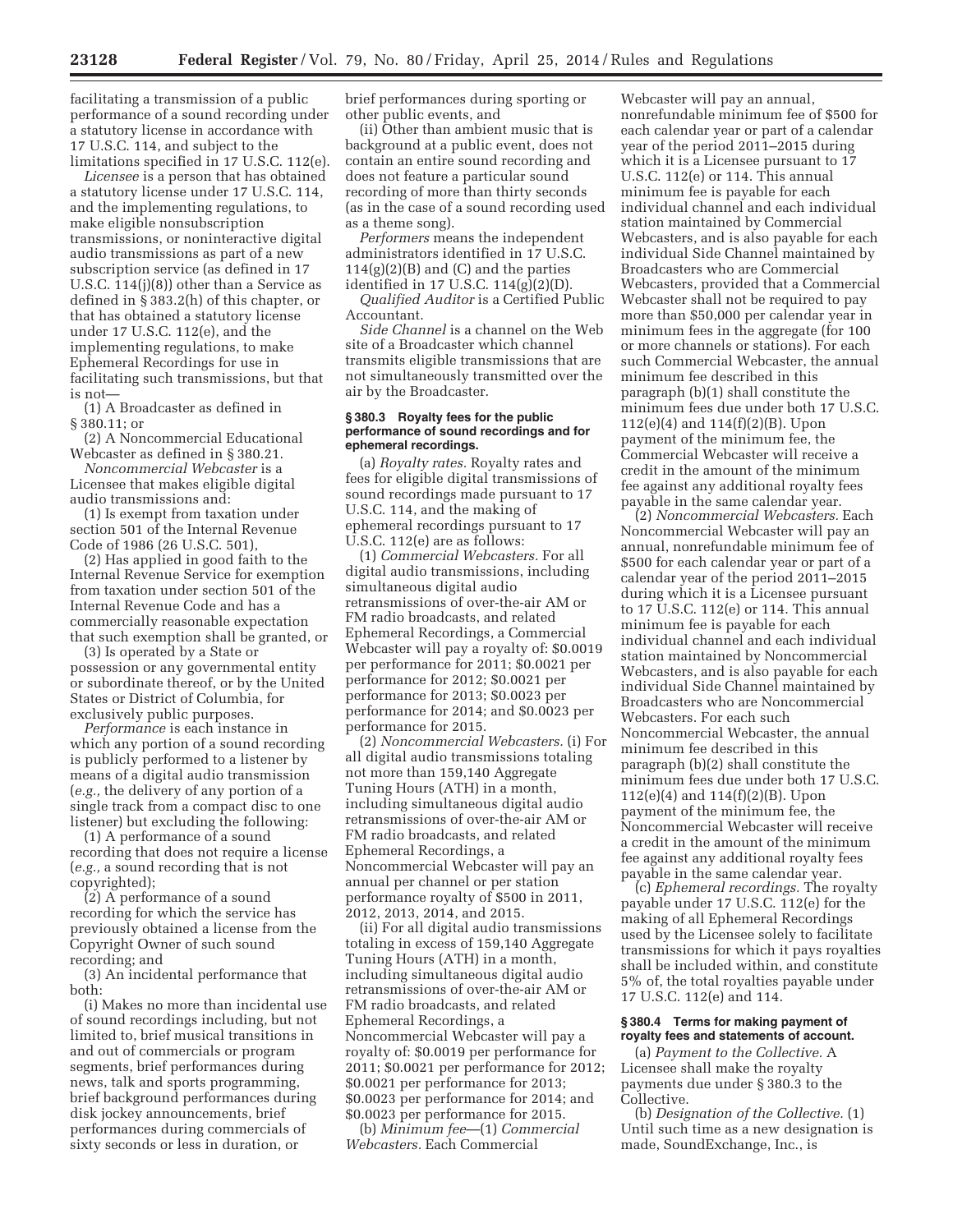designated as the Collective to receive statements of account and royalty payments from Licensees due under § 380.3 and to distribute such royalty payments to each Copyright Owner and Performer, or their designated agents, entitled to receive royalties under 17 U.S.C. 112(e) or 114(g).

(2) If SoundExchange, Inc. should dissolve or cease to be governed by a board consisting of equal numbers of representatives of Copyright Owners and Performers, then it shall be replaced by a successor Collective upon the fulfillment of the requirements set forth in paragraph (b)(2)(i) of this section.

(i) By a majority vote of the nine Copyright Owner representatives and the nine Performer representatives on the SoundExchange board as of the last day preceding the condition precedent in paragraph (b)(2) of this section, such representatives shall file a petition with the Copyright Royalty Judges designating a successor to collect and distribute royalty payments to Copyright Owners and Performers entitled to receive royalties under 17 U.S.C. 112(e) or 114(g) that have themselves authorized the Collective.

(ii) The Copyright Royalty Judges shall publish in the **Federal Register**  within 30 days of receipt of a petition filed under paragraph (b)(2)(i) of this section an order designating the Collective named in such petition.

(c) *Monthly payments.* A Licensee shall make any payments due under § 380.3 on a monthly basis on or before the 45th day after the end of each month for that month. All monthly payments shall be rounded to the nearest cent.

(d) *Minimum payments.* A Licensee shall make any minimum payment due under § 380.3(b) by January 31 of the applicable calendar year, except that payment for a Licensee that has not previously made eligible nonsubscription transmissions, noninteractive digital audio transmissions as part of a new subscription service or Ephemeral Recordings pursuant to the licenses in 17 U.S.C. 114 and/or 17 U.S.C. 112(e) shall be due by the 45th day after the end of the month in which the Licensee commences to do so.

(e) *Late payments and statements of account.* A Licensee shall pay a late fee of 1.5% per month, or the highest lawful rate, whichever is lower, for any payment and/or statement of account received by the Collective after the due date. Late fees shall accrue from the due date until payment and the related statement of account are received by the Collective.

(f) *Statements of account.* Any payment due under § 380.3 shall be accompanied by a corresponding statement of account. A statement of account shall contain the following information:

(1) Such information as is necessary to calculate the accompanying royalty payment;

(2) The name, address, business title, telephone number, facsimile number (if any), electronic mail address and other contact information of the person to be contacted for information or questions concerning the content of the statement of account;

(3) The signature of:

(i) The owner of the Licensee or a duly authorized agent of the owner, if the Licensee is not a partnership or corporation;

(ii) A partner or delegee, if the Licensee is a partnership; or

(iii) An officer of the corporation, if the Licensee is a corporation.

(4) The printed or typewritten name of the person signing the statement of account;

(5) The date of signature;

(6) If the Licensee is a partnership or corporation, the title or official position held in the partnership or corporation by the person signing the statement of account;

(7) A certification of the capacity of the person signing; and

(8) A statement to the following effect:

I, the undersigned owner or agent of the Licensee, or officer or partner, have examined this statement of account and hereby state that it is true, accurate, and complete to my knowledge after reasonable due diligence.

(g) *Distribution of royalties.* (1) The Collective shall promptly distribute royalties received from Licensees to Copyright Owners and Performers, or their designated agents, that are entitled to such royalties. The Collective shall only be responsible for making distributions to those Copyright Owners, Performers, or their designated agents who provide the Collective with such information as is necessary to identify the correct recipient. The Collective shall distribute royalties on a basis that values all performances by a Licensee equally based upon the information provided under the reports of use requirements for Licensees contained in § 370.4 of this chapter.

(2) If the Collective is unable to locate a Copyright Owner or Performer entitled to a distribution of royalties under paragraph (g)(1) of this section within 3 years from the date of payment by a Licensee, such royalties shall be handled in accordance with § 380.8.

(h) *Retention of records.* Books and records of a Licensee and of the

Collective relating to payments of and distributions of royalties shall be kept for a period of not less than the prior 3 calendar years.

#### **§ 380.5 Confidential Information.**

(a) *Definition.* For purposes of this subpart, ''Confidential Information'' shall include the statements of account and any information contained therein, including the amount of royalty payments, and any information pertaining to the statements of account reasonably designated as confidential by the Licensee submitting the statement.

(b) *Exclusion.* Confidential Information shall not include documents or information that at the time of delivery to the Collective are public knowledge. The party claiming the benefit of this provision shall have the burden of proving that the disclosed information was public knowledge.

(c) *Use of Confidential Information.* In no event shall the Collective use any Confidential Information for any purpose other than royalty collection and distribution and activities related directly thereto.

(d) *Disclosure of Confidential Information.* Access to Confidential Information shall be limited to:

(1) Those employees, agents, attorneys, consultants and independent contractors of the Collective, subject to an appropriate confidentiality agreement, who are engaged in the collection and distribution of royalty payments hereunder and activities related thereto, for the purpose of performing such duties during the ordinary course of their work and who require access to the Confidential Information;

(2) An independent and Qualified Auditor, subject to an appropriate confidentiality agreement, who is authorized to act on behalf of the Collective with respect to verification of a Licensee's statement of account pursuant to § 380.6 or on behalf of a Copyright Owner or Performer with respect to the verification of royalty distributions pursuant to § 380.7;

(3) Copyright Owners and Performers, including their designated agents, whose works have been used under the statutory licenses set forth in 17 U.S.C. 112(e) and 114 by the Licensee whose Confidential Information is being supplied, subject to an appropriate confidentiality agreement, and including those employees, agents, attorneys, consultants and independent contractors of such Copyright Owners and Performers and their designated agents, subject to an appropriate confidentiality agreement, for the purpose of performing their duties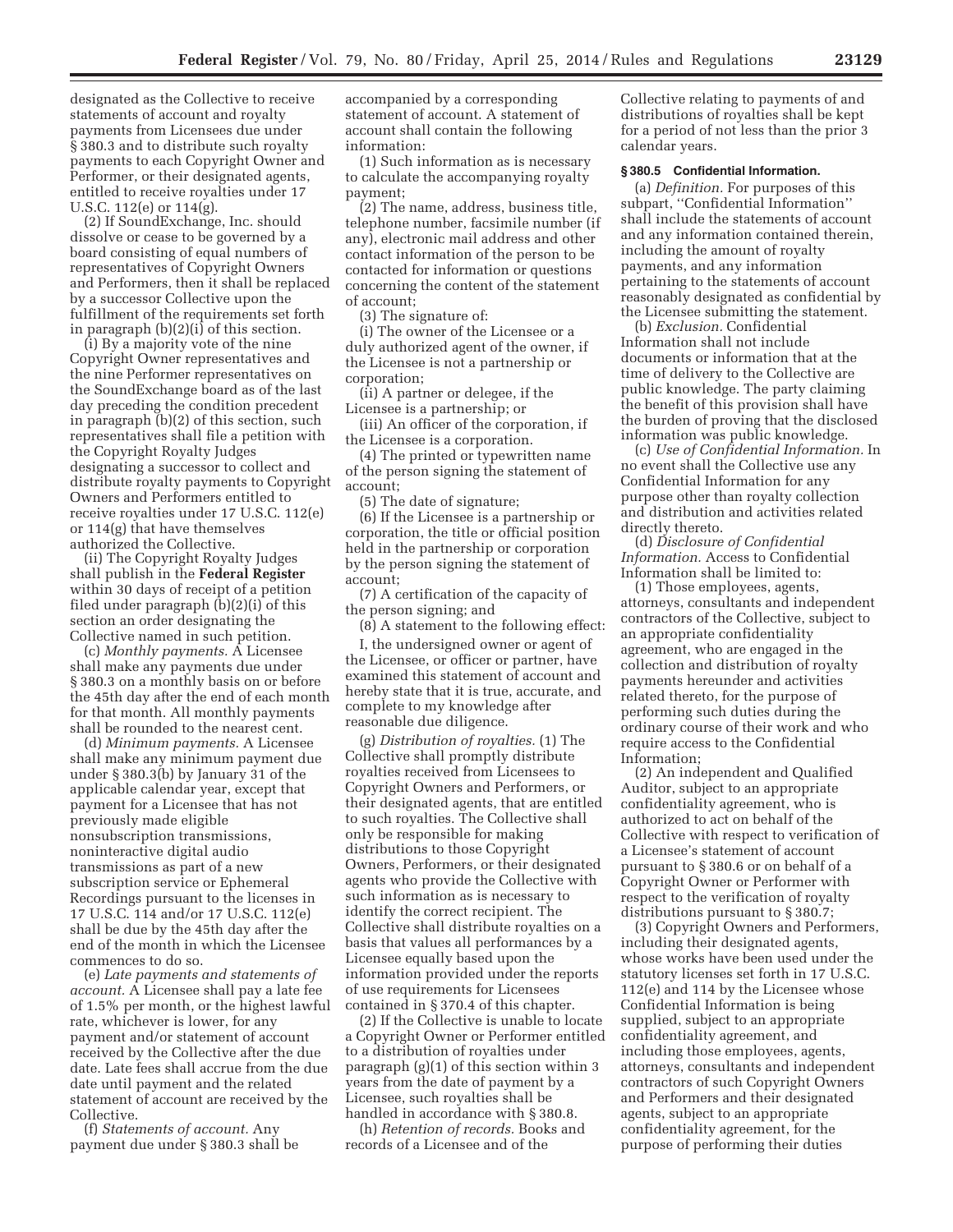during the ordinary course of their work and who require access to the Confidential Information; and

(4) In connection with future proceedings under 17 U.S.C. 112(e) and 114 before the Copyright Royalty Judges, and under an appropriate protective order, attorneys, consultants and other authorized agents of the parties to the proceedings or the courts.

(e) *Safeguarding of Confidential Information.* The Collective and any person identified in paragraph (d) of this section shall implement procedures to safeguard against unauthorized access to or dissemination of any Confidential Information using a reasonable standard of care, but no less than the same degree of security used to protect Confidential Information or similarly sensitive information belonging to the Collective or person.

# **§ 380.6 Verification of royalty payments.**

(a) *General.* This section prescribes procedures by which the Collective may verify the royalty payments made by a Licensee.

(b) *Frequency of verification.* The Collective may conduct a single audit of a Licensee, upon reasonable notice and during reasonable business hours, during any given calendar year, for any or all of the prior 3 calendar years, but no calendar year shall be subject to audit more than once.

(c) *Notice of intent to audit.* The Collective must file with the Copyright Royalty Judges a notice of intent to audit a particular Licensee, which shall, within 30 days of the filing of the notice, publish in the **Federal Register**  a notice announcing such filing. The notification of intent to audit shall be served at the same time on the Licensee to be audited. Any such audit shall be conducted by an independent and Qualified Auditor identified in the notice, and shall be binding on all parties.

(d) *Acquisition and retention of report.* The Licensee shall use commercially reasonable efforts to obtain or to provide access to any relevant books and records maintained by third parties for the purpose of the audit. The Collective shall retain the report of the verification for a period of not less than 3 years.

(e) *Acceptable verification procedure.*  An audit, including underlying paperwork, which was performed in the ordinary course of business according to generally accepted auditing standards by an independent and Qualified Auditor, shall serve as an acceptable verification procedure for all parties with respect to the information that is within the scope of the audit.

(f) *Consultation.* Before rendering a written report to the Collective, except where the auditor has a reasonable basis to suspect fraud and disclosure would, in the reasonable opinion of the auditor, prejudice the investigation of such suspected fraud, the auditor shall review the tentative written findings of the audit with the appropriate agent or employee of the Licensee being audited in order to remedy any factual errors and clarify any issues relating to the audit; Provided that an appropriate agent or employee of the Licensee reasonably cooperates with the auditor to remedy promptly any factual errors or clarify any issues raised by the audit.

(g) *Costs of the verification procedure.*  The Collective shall pay the cost of the verification procedure, unless it is finally determined that there was an underpayment of 10% or more, in which case the Licensee shall, in addition to paying the amount of any underpayment, bear the reasonable costs of the verification procedure.

#### **§ 380.7 Verification of royalty distributions.**

(a) *General.* This section prescribes procedures by which any Copyright Owner or Performer may verify the royalty distributions made by the Collective; provided, however, that nothing contained in this section shall apply to situations where a Copyright Owner or Performer and the Collective have agreed as to proper verification methods.

(b) *Frequency of verification.* A Copyright Owner or Performer may conduct a single audit of the Collective upon reasonable notice and during reasonable business hours, during any given calendar year, for any or all of the prior 3 calendar years, but no calendar year shall be subject to audit more than once.

(c) *Notice of intent to audit.* A Copyright Owner or Performer must file with the Copyright Royalty Judges a notice of intent to audit the Collective, which shall, within 30 days of the filing of the notice, publish in the **Federal Register** a notice announcing such filing. The notification of intent to audit shall be served at the same time on the Collective. Any audit shall be conducted by an independent and Qualified Auditor identified in the notice, and shall be binding on all Copyright Owners and Performers.

(d) *Acquisition and retention of report.* The Collective shall use commercially reasonable efforts to obtain or to provide access to any relevant books and records maintained by third parties for the purpose of the audit. The Copyright Owner or

Performer requesting the verification procedure shall retain the report of the verification for a period of not less than 3 years.

(e) *Acceptable verification procedure.*  An audit, including underlying paperwork, which was performed in the ordinary course of business according to generally accepted auditing standards by an independent and Qualified Auditor, shall serve as an acceptable verification procedure for all parties with respect to the information that is within the scope of the audit.

(f) *Consultation.* Before rendering a written report to a Copyright Owner or Performer, except where the auditor has a reasonable basis to suspect fraud and disclosure would, in the reasonable opinion of the auditor, prejudice the investigation of such suspected fraud, the auditor shall review the tentative written findings of the audit with the appropriate agent or employee of the Collective in order to remedy any factual errors and clarify any issues relating to the audit; Provided that the appropriate agent or employee of the Collective reasonably cooperates with the auditor to remedy promptly any factual errors or clarify any issues raised by the audit.

(g) *Costs of the verification procedure.*  The Copyright Owner or Performer requesting the verification procedure shall pay the cost of the procedure, unless it is finally determined that there was an underpayment of 10% or more, in which case the Collective shall, in addition to paying the amount of any underpayment, bear the reasonable costs of the verification procedure.

#### **§ 380.8 Unclaimed funds.**

If the Collective is unable to identify or locate a Copyright Owner or Performer who is entitled to receive a royalty distribution under this subpart, the Collective shall retain the required payment in a segregated trust account for a period of 3 years from the date of distribution. No claim to such distribution shall be valid after the expiration of the 3-year period. After expiration of this period, the Collective may apply the unclaimed funds to offset any costs deductible under 17 U.S.C.  $114(g)(3)$ . The foregoing shall apply notwithstanding the common law or statutes of any State.

#### **Subpart B—Broadcasters**

#### **§ 380.10 General.**

(a) *Scope.* This subpart establishes rates and terms of royalty payments for the public performance of sound recordings in certain digital transmissions made by Broadcasters as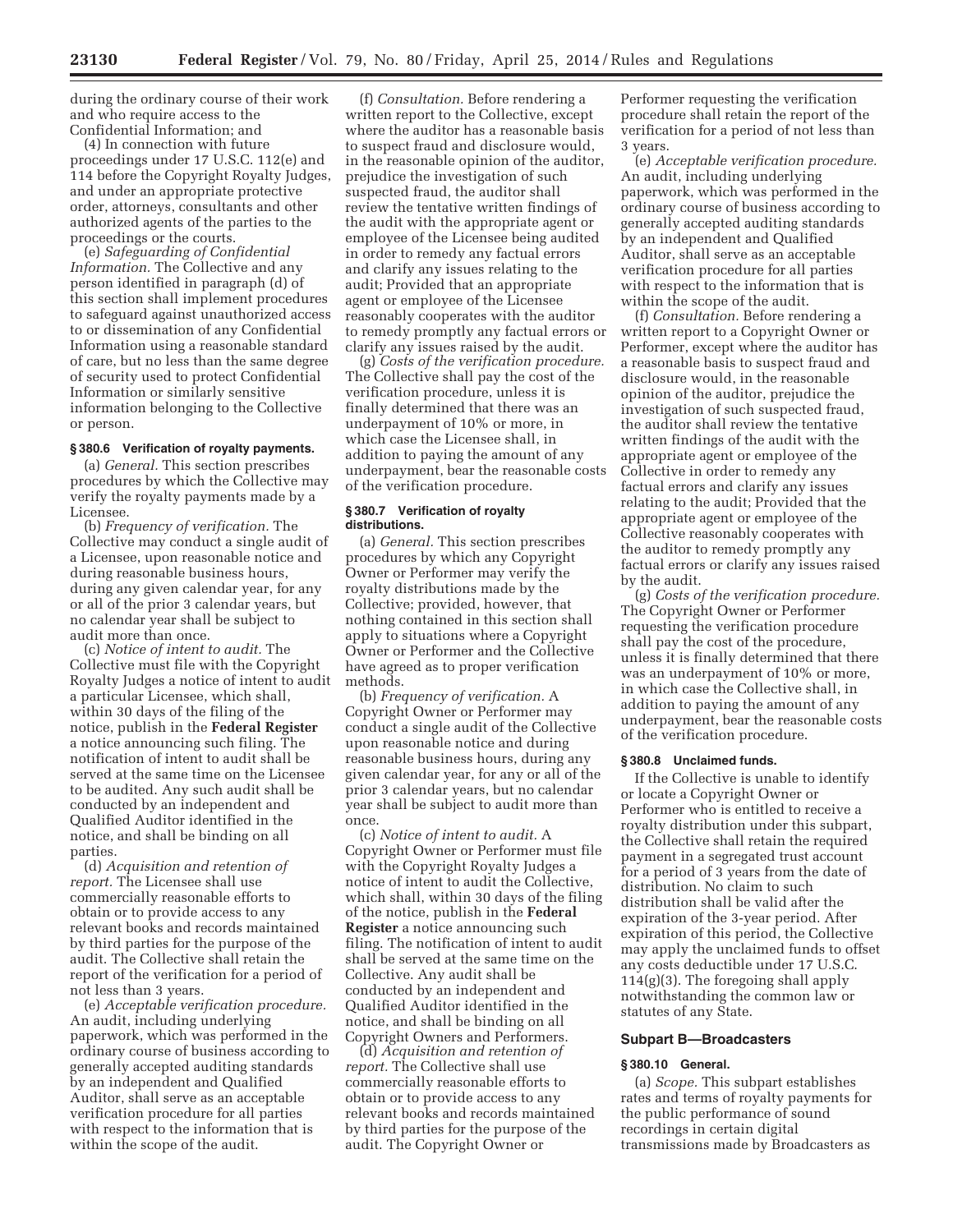set forth herein in accordance with the provisions of 17 U.S.C. 114, and the making of Ephemeral Recordings by Broadcasters as set forth herein in accordance with the provisions of 17 U.S.C. 112(e), during the period January 1, 2011, through December 31, 2015.

(b) *Legal compliance.* Broadcasters relying upon the statutory licenses set forth in 17 U.S.C. 112(e) and 114 shall comply with the requirements of those sections, the rates and terms of this subpart, and any other applicable regulations not inconsistent with the rates and terms set forth herein.

(c) *Relationship to voluntary agreements.* Notwithstanding the royalty rates and terms established in this subpart, the rates and terms of any license agreements entered into by Copyright Owners and digital audio services shall apply in lieu of the rates and terms of this subpart to transmission within the scope of such agreements.

#### **§ 380.11 Definitions.**

For purposes of this subpart, the following definitions shall apply:

*Aggregate Tuning Hours* means the total hours of programming that the Broadcaster has transmitted during the relevant period to all listeners within the United States from any channels and stations that provide audio programming consisting, in whole or in part, of Eligible Transmissions.

*Broadcaster* means an entity that:

(1) Has a substantial business owning and operating one or more terrestrial AM or FM radio stations that are licensed as such by the Federal Communications Commission;

(2) Has obtained a compulsory license under 17 U.S.C. 112(e) and 114 and the implementing regulations therefor to make Eligible Transmissions and related ephemeral recordings;

(3) Complies with all applicable provisions of Sections 112(e) and 114 and applicable regulations; and

(4) Is not a noncommercial webcaster as defined in 17 U.S.C. 114(f)(5)(E)(i).

*Broadcaster Webcasts* mean eligible nonsubscription transmissions made by a Broadcaster over the Internet that are not Broadcast Retransmissions.

*Broadcast Retransmissions* mean eligible nonsubscription transmissions made by a Broadcaster over the Internet that are retransmissions of terrestrial over-the-air broadcast programming transmitted by the Broadcaster through its AM or FM radio station, including ones with substitute advertisements or other programming occasionally substituted for programming for which requisite licenses or clearances to transmit over the Internet have not been

obtained. For the avoidance of doubt, a Broadcast Retransmission does not include programming that does not require a license under United States copyright law or that is transmitted on an Internet-only side channel.

*Collective* is the collection and distribution organization that is designated by the Copyright Royalty Judges. For the 2011–2015 license period, the Collective is SoundExchange, Inc.

*Copyright Owners* are sound recording copyright owners who are entitled to royalty payments made under this subpart pursuant to the statutory licenses under 17 U.S.C. 112(e) and 114(f).

*Eligible Transmission* shall mean either a Broadcaster Webcast or a Broadcast Retransmission.

*Ephemeral Recording* is a phonorecord created for the purpose of facilitating an Eligible Transmission of a public performance of a sound recording under a statutory license in accordance with 17 U.S.C. 114(f), and subject to the limitations specified in 17 U.S.C. 112(e).

*Performance* is each instance in which any portion of a sound recording is publicly performed to a listener by means of a digital audio transmission (*e.g.,* the delivery of any portion of a single track from a compact disc to one listener) but excluding the following:

(1) A performance of a sound recording that does not require a license (*e.g.,* a sound recording that is not copyrighted);

(2) A performance of a sound recording for which the Broadcaster has previously obtained a license from the Copyright Owner of such sound recording; and

(3) An incidental performance that both:

(i) Makes no more than incidental use of sound recordings including, but not limited to, brief musical transitions in and out of commercials or program segments, brief performances during news, talk and sports programming, brief background performances during disk jockey announcements, brief performances during commercials of sixty seconds or less in duration, or brief performances during sporting or other public events, and

(ii) Other than ambient music that is background at a public event, does not contain an entire sound recording and does not feature a particular sound recording of more than thirty seconds (as in the case of a sound recording used as a theme song).

*Performers* means the independent administrators identified in 17 U.S.C.  $114(g)(2)(B)$  and (C) and the parties identified in 17 U.S.C. 114(g)(2)(D). *Qualified Auditor* is a Certified Public Accountant.

*Small Broadcaster* is a Broadcaster that, for any of its channels and stations (determined as provided in § 380.12(c)) over which it transmits Broadcast Retransmissions, and for all of its channels and stations over which it transmits Broadcaster Webcasts in the aggregate, in any calendar year in which it is to be considered a Small Broadcaster, meets the following additional eligibility criteria:

(1) During the prior year it made Eligible Transmissions totaling less than 27,777 Aggregate Tuning Hours; and

(2) During the applicable year it reasonably expects to make Eligible Transmissions totaling less than 27,777 Aggregate Tuning Hours; provided that, one time during the period 2011–2015, a Broadcaster that qualified as a Small Broadcaster under the foregoing definition as of January 31 of one year, elected Small Broadcaster status for that year, and unexpectedly made Eligible Transmissions on one or more channels or stations in excess of 27,777 aggregate tuning hours during that year, may choose to be treated as a Small Broadcaster during the following year notwithstanding paragraph (1) of the definition of ''Small Broadcaster'' if it implements measures reasonably calculated to ensure that it will not make Eligible Transmissions exceeding 27,777 aggregate tuning hours during that following year. As to channels or stations over which a Broadcaster transmits Broadcast Retransmissions, the Broadcaster may elect Small Broadcaster status only with respect to any of its channels or stations that meet all of the foregoing criteria.

#### **§ 380.12 Royalty fees for the public performance of sound recordings and for ephemeral recordings.**

(a) *Royalty rates.* Royalties for Eligible Transmissions made pursuant to 17 U.S.C. 114, and the making of related ephemeral recordings pursuant to 17 U.S.C. 112(e), shall, except as provided in § 380.13(g)(3), be payable on a perperformance basis, as follows:

- (1) 2011: \$0.0017;
- (2) 2012: \$0.0020;
- (3) 2013: \$0.0022;
- (4) 2014: \$0.0023;
- (5) 2015: \$0.0025.

(b) *Ephemeral royalty.* The royalty payable under 17 U.S.C. 112(e) for any reproduction of a phonorecord made by a Broadcaster during this license period and used solely by the Broadcaster to facilitate transmissions for which it pays royalties as and when provided in this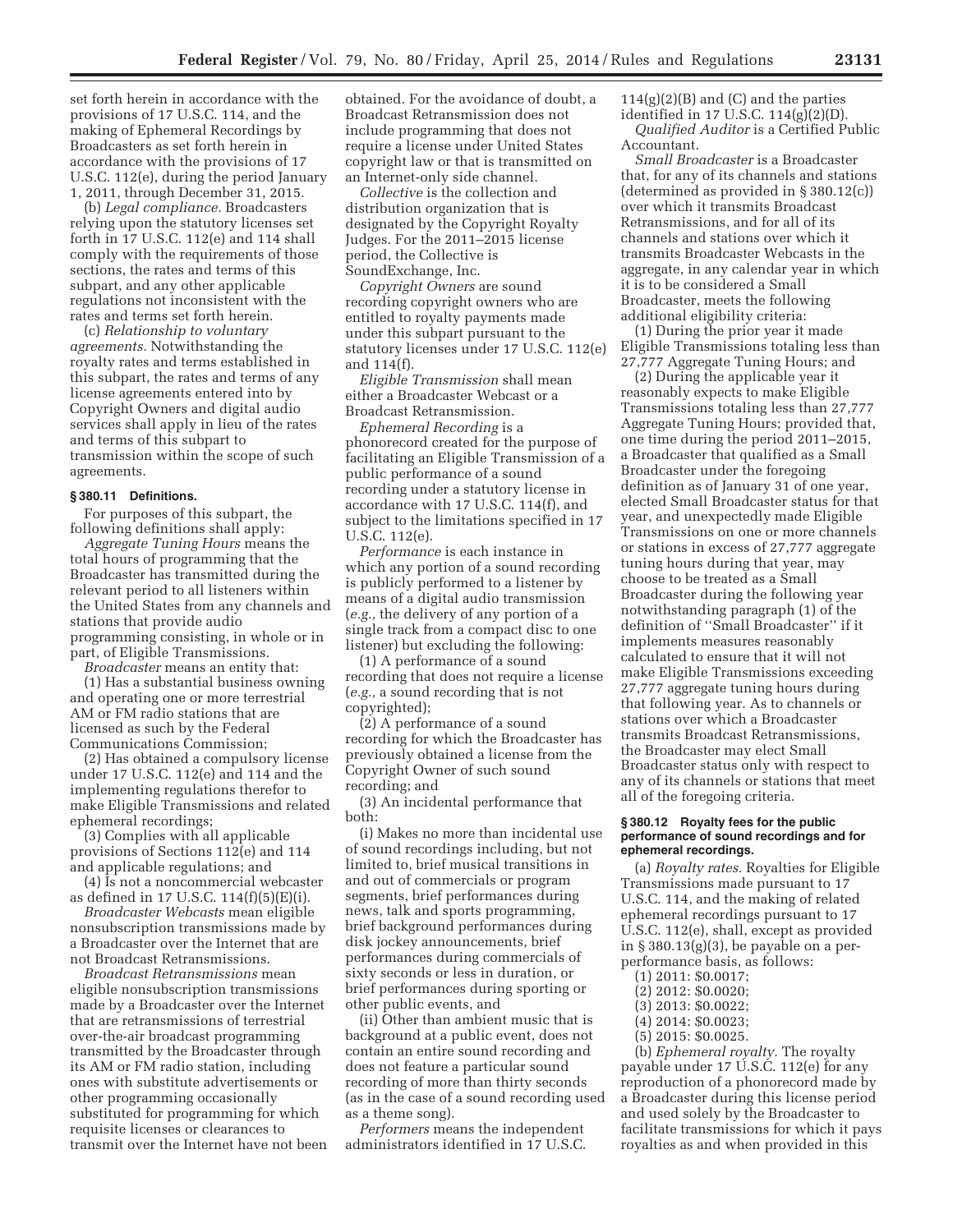section is deemed to be included within such royalty payments and to equal the percentage of such royalty payments determined by the Copyright Royalty Judges for other webcasting as set forth in § 380.3.

(c) *Minimum fee.* Each Broadcaster will pay an annual, nonrefundable minimum fee of \$500 for each of its individual channels, including each of its individual side channels, and each of its individual stations, through which (in each case) it makes Eligible Transmissions, for each calendar year or part of a calendar year during 2011– 2015 during which the Broadcaster is a licensee pursuant to licenses under 17 U.S.C. 112(e) and 114, provided that a Broadcaster shall not be required to pay more than \$50,000 in minimum fees in the aggregate (for 100 or more channels or stations). For the purpose of this subpart, each individual stream (*e.g.,*  HD radio side channels, different stations owned by a single licensee) will be treated separately and be subject to a separate minimum, except that identical streams for simulcast stations will be treated as a single stream if the streams are available at a single Uniform Resource Locator (URL) and performances from all such stations are aggregated for purposes of determining the number of payable performances hereunder. Upon payment of the minimum fee, the Broadcaster will receive a credit in the amount of the minimum fee against any additional royalties payable for the same calendar year for the same channel or station. In addition, an electing Small Broadcaster also shall pay a \$100 annual fee (the ''Proxy Fee'') to the Collective for the reporting waiver discussed in  $§ 380.13(g)(2).$ 

#### **§ 380.13 Terms for making payment of royalty fees and statements of account.**

(a) *Payment to the Collective.* A Broadcaster shall make the royalty payments due under § 380.12 to the Collective.

(b) *Designation of the Collective.* (1) Until such time as a new designation is made, SoundExchange, Inc., is designated as the Collective to receive statements of account and royalty payments from Broadcasters due under § 380.12 and to distribute such royalty payments to each Copyright Owner and Performer, or their designated agents, entitled to receive royalties under 17 U.S.C. 112(e) and 114(g).

(2) If SoundExchange, Inc. should dissolve or cease to be governed by a board consisting of equal numbers of representatives of Copyright Owners and Performers, then it shall be replaced by a successor Collective upon the

fulfillment of the requirements set forth in paragraph (b)(2)(i) of this section.

(i) By a majority vote of the nine Copyright Owner representatives and the nine Performer representatives on the SoundExchange board as of the last day preceding the condition precedent in paragraph (b)(2) of this section, such representatives shall file a petition with the Copyright Royalty Board designating a successor to collect and distribute royalty payments to Copyright Owners and Performers entitled to receive royalties under 17 U.S.C. 112(e) or 114(g) that have themselves authorized such Collective.

(ii) The Copyright Royalty Judges shall publish in the **Federal Register**  within 30 days of receipt of a petition filed under paragraph (b)(2)(i) of this section an order designating the Collective named in such petition.

(c) *Monthly payments and reporting.*  Broadcasters must make monthly payments where required by § 380.12, and provide statements of account and reports of use, for each month on the 45th day following the month in which the Eligible Transmissions subject to the payments, statements of account, and reports of use were made. All monthly payments shall be rounded to the nearest cent.

(d) *Minimum payments.* A Broadcaster shall make any minimum payment due under § 380.12(b) by January 31 of the applicable calendar year, except that payment by a Broadcaster that was not making Eligible Transmissions or Ephemeral Recordings pursuant to the licenses in 17 U.S.C. 114 and/or 17 U.S.C. 112(e) as of said date but begins doing so thereafter shall be due by the 45th day after the end of the month in which the Broadcaster commences to do so.

(e) *Late fees.* A Broadcaster shall pay a late fee for each instance in which any payment, any statement of account or any report of use is not received by the Collective in compliance with applicable regulations by the due date. The amount of the late fee shall be 1.5% of a late payment, or 1.5% of the payment associated with a late statement of account or report of use, per month, or the highest lawful rate, whichever is lower. The late fee shall accrue from the due date of the payment, statement of account or report of use until a fully compliant payment, statement of account or report of use is received by the Collective, provided that, in the case of a timely provided but noncompliant statement of account or report of use, the Collective has notified the Broadcaster within 90 days regarding any noncompliance that is reasonably evident to the Collective.

(f) *Statements of account.* Any payment due under § 380.12 shall be accompanied by a corresponding statement of account. A statement of account shall contain the following information:

(1) Such information as is necessary to calculate the accompanying royalty payment;

(2) The name, address, business title, telephone number, facsimile number (if any), electronic mail address (if any) and other contact information of the person to be contacted for information or questions concerning the content of the statement of account;

(3) The handwritten signature of:

(i) The owner of the Broadcaster or a duly authorized agent of the owner, if the Broadcaster is not a partnership or corporation;

(ii) A partner or delegee, if the Broadcaster is a partnership; or

(iii) An officer of the corporation, if the Broadcaster is a corporation.

(4) The printed or typewritten name of the person signing the statement of account;

(5) The date of signature;

(6) If the Broadcaster is a partnership or corporation, the title or official position held in the partnership or corporation by the person signing the statement of account;

(7) A certification of the capacity of the person signing; and

(8) A statement to the following effect:

I, the undersigned owner or agent of the Broadcaster, or officer or partner, have examined this statement of account and hereby state that it is true, accurate, and complete to my knowledge after reasonable due diligence.

(g) *Reporting by Broadcasters in General.* (1) Broadcasters other than electing Small Broadcasters covered by paragraph (g)(2) of this section shall submit reports of use on a perperformance basis in compliance with the regulations set forth in part 370 of this chapter, except that the following provisions shall apply notwithstanding the provisions of such part 370 of this chapter from time to time in effect:

(i) Broadcasters may pay for, and report usage in, a percentage of their programming hours on an Aggregate Tuning Hour basis as provided in paragraph (g)(3) of this section.

(ii) Broadcasters shall submit reports of use to the Collective on a monthly basis.

(iii) As provided in paragraph (d) of this section, Broadcasters shall submit reports of use by no later than the 45th day following the last day of the month to which they pertain.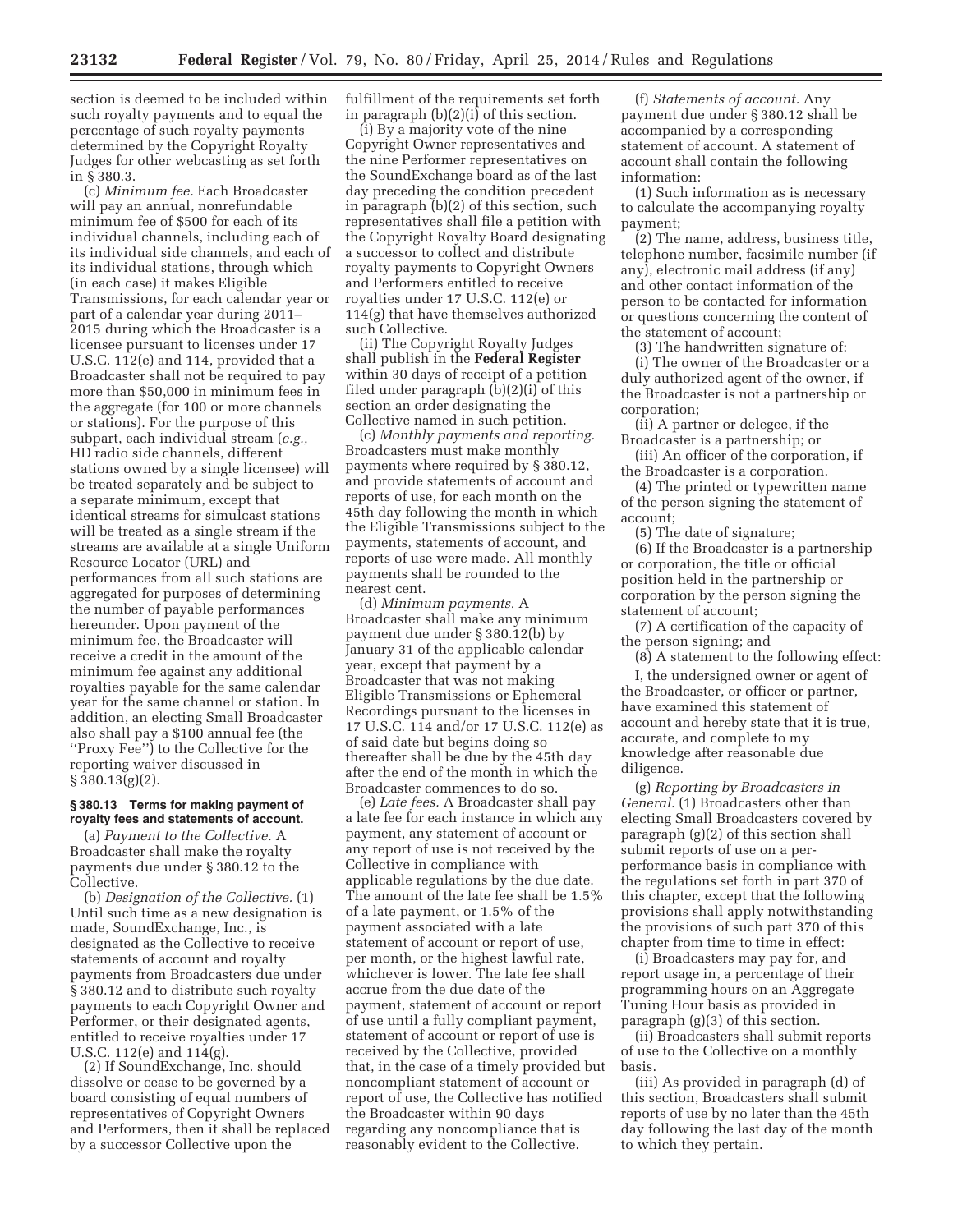(iv) Except as provided in paragraph (g)(3) of this section, Broadcasters shall submit reports of use to the Collective on a census reporting basis (*i.e.,* reports of use shall include every sound recording performed in the relevant month and the number of performances thereof).

(v) Broadcasters shall either submit a separate report of use for each of their stations, or a collective report of use covering all of their stations but identifying usage on a station-by-station basis;

(vi) Broadcasters shall transmit each report of use in a file the name of which includes:

(A) The name of the Broadcaster, exactly as it appears on its notice of use, and

(B) If the report covers a single station only, the call letters of the station.

(vii) Broadcasters shall submit reports of use with headers, as presently described in § 370.4(e)(7) of this chapter.

(viii) Broadcasters shall submit a separate statement of account corresponding to each of their reports of use, transmitted in a file the name of which includes:

(A) The name of the Broadcaster, exactly as it appears on its notice of use, and

(B) If the statement covers a single station only, the call letters of the station.

(2) On a transitional basis for a limited time in light of the unique business and operational circumstances currently existing with respect to Small Broadcasters and with the expectation that Small Broadcasters will be required, effective January 1, 2016, to report their actual usage in compliance with then-applicable regulations. Small Broadcasters that have made an election pursuant to paragraph (h) of this section for the relevant year shall not be required to provide reports of their use of sound recordings for Eligible Transmissions and related Ephemeral Recordings. The immediately preceding sentence applies even if the Small Broadcaster actually makes Eligible Transmissions for the year exceeding 27,777 Aggregate Tuning Hours, so long as it qualified as a Small Broadcaster at the time of its election for that year. In addition to minimum royalties hereunder, electing Small Broadcasters will pay to the Collective a \$100 Proxy Fee to defray costs associated with this reporting waiver, including development of proxy usage data.

(3) Broadcasters generally reporting pursuant to paragraph (g)(1) of this section may pay for, and report usage in, a percentage of their programming hours on an Aggregate Tuning Hours basis, if:

(i) Census reporting is not reasonably practical for the programming during those hours, and

(ii) If the total number of hours on a single report of use, provided pursuant to paragraph (g)(1) of this section, for which this type of reporting is used is below the maximum percentage set forth below for the relevant year:

(A) 2011: 16%;

- (B) 2012: 14%;
- (C) 2013: 12%;
- (D) 2014: 10%;
- (E) 2015: 8%.

(iii) To the extent that a Broadcaster chooses to report and pay for usage on an Aggregate Tuning Hours basis pursuant to paragraph (g)(3) of this section, the Broadcaster shall

(A) Report and pay based on the assumption that the number of sound recordings performed during the relevant programming hours is 12 per hour;

(B) Pay royalties (or recoup minimum fees) at the per-performance rates provided in § 380.12 on the basis of paragraph  $(g)(3)(iii)(A)$  of this section;

(C) Include Aggregate Tuning Hours in reports of use; and

(D) Include in reports of use complete playlist information for usage reported on the basis of Aggregate Tuning Hours.

(h) *Election of Small Broadcaster Status.* To be eligible for the reporting waiver for Small Broadcasters with respect to any particular channel in a given year, a Broadcaster must satisfy the definition set forth in § 380.11 and must submit to the Collective a completed and signed election form (available on the SoundExchange Web site at *http://www.soundexchange.com*) by no later than January 31 of the applicable year. Even if a Broadcaster has once elected to be treated as a Small Broadcaster, it must make a separate, timely election in each subsequent year in which it wishes to be treated as a Small Broadcaster.

(i) *Distribution of royalties.* (1) The Collective shall promptly distribute royalties received from Broadcasters to Copyright Owners and Performers, or their designated agents, that are entitled to such royalties. The Collective shall only be responsible for making distributions to those Copyright Owners, Performers, or their designated agents who provide the Collective with such information as is necessary to identify and pay the correct recipient. The Collective shall distribute royalties on a basis that values all performances by a Broadcaster equally based upon information provided under the report of use requirements for Broadcasters

contained in § 370.4 of this chapter and this subpart, except that in the case of electing Small Broadcasters, the Collective shall distribute royalties based on proxy usage data in accordance with a methodology adopted by the Collective's Board of Directors.

(2) If the Collective is unable to locate a Copyright Owner or Performer entitled to a distribution of royalties under paragraph (g)(1) of this section within 3 years from the date of payment by a Broadcaster, such distribution may be first applied to the costs directly attributable to the administration of that distribution. The foregoing shall apply notwithstanding the common law or statutes of any State.

(j) *Retention of records.* Books and records of a Broadcaster and of the Collective relating to payments of and distributions of royalties shall be kept for a period of not less than the prior 3 calendar years.

#### **§ 380.14 Confidential Information.**

(a) *Definition.* For purposes of this subpart, ''Confidential Information'' shall include the statements of account and any information contained therein, including the amount of royalty payments, and any information pertaining to the statements of account reasonably designated as confidential by the Broadcaster submitting the statement.

(b) *Exclusion.* Confidential Information shall not include documents or information that at the time of delivery to the Collective are public knowledge. The party claiming the benefit of this provision shall have the burden of proving that the disclosed information was public knowledge.

(c) *Use of Confidential Information.* In no event shall the Collective use any Confidential Information for any purpose other than royalty collection and distribution and activities related directly thereto.

(d) *Disclosure of Confidential Information.* Access to Confidential Information shall be limited to:

(1) Those employees, agents, attorneys, consultants and independent contractors of the Collective, subject to an appropriate confidentiality agreement, who are engaged in the collection and distribution of royalty payments hereunder and activities related thereto, for the purpose of performing such duties during the ordinary course of their work and who require access to the Confidential Information;

(2) An independent and Qualified Auditor, subject to an appropriate confidentiality agreement, who is authorized to act on behalf of the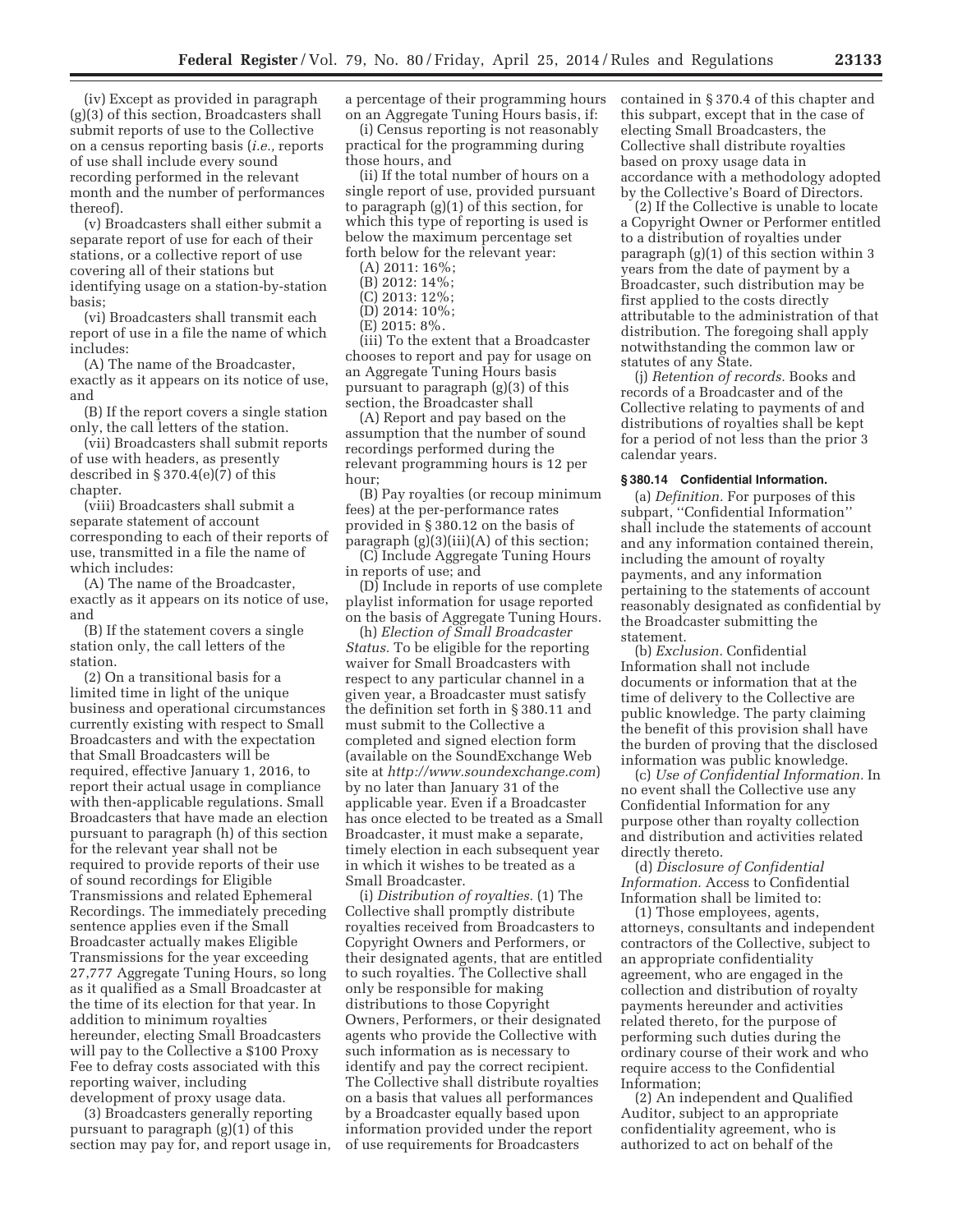Collective with respect to verification of a Broadcaster's statement of account pursuant to § 380.15 or on behalf of a Copyright Owner or Performer with respect to the verification of royalty distributions pursuant to § 380.16;

(3) Copyright Owners and Performers, including their designated agents, whose works have been used under the statutory licenses set forth in 17 U.S.C. 112(e) and 114(f) by the Broadcaster whose Confidential Information is being supplied, subject to an appropriate confidentiality agreement, and including those employees, agents, attorneys, consultants and independent contractors of such Copyright Owners and Performers and their designated agents, subject to an appropriate confidentiality agreement, for the purpose of performing their duties during the ordinary course of their work and who require access to the Confidential Information; and

(4) In connection with future proceedings under 17 U.S.C. 112(e) and 114(f) before the Copyright Royalty Judges, and under an appropriate protective order, attorneys, consultants and other authorized agents of the parties to the proceedings or the courts.

(e) *Safeguarding of Confidential Information.* The Collective and any person identified in paragraph (d) of this section shall implement procedures to safeguard against unauthorized access to or dissemination of any Confidential Information using a reasonable standard of care, but not less than the same degree of security used to protect Confidential Information or similarly sensitive information belonging to the Collective or person.

# **§ 380.15 Verification of royalty payments.**

(a) *General.* This section prescribes procedures by which the Collective may verify the royalty payments made by a Broadcaster.

(b) *Frequency of verification.* The Collective may conduct a single audit of a Broadcaster, upon reasonable notice and during reasonable business hours, during any given calendar year, for any or all of the prior 3 calendar years, but no calendar year shall be subject to audit more than once.

(c) *Notice of intent to audit.* The Collective must file with the Copyright Royalty Board a notice of intent to audit a particular Broadcaster, which shall, within 30 days of the filing of the notice, publish in the **Federal Register**  a notice announcing such filing. The notification of intent to audit shall be served at the same time on the Broadcaster to be audited. Any such audit shall be conducted by an independent and Qualified Auditor

identified in the notice, and shall be binding on all parties.

(d) *Acquisition and retention of report.* The Broadcaster shall use commercially reasonable efforts to obtain or to provide access to any relevant books and records maintained by third parties for the purpose of the audit. The Collective shall retain the report of the verification for a period of not less than 3 years.

(e) *Acceptable verification procedure.*  An audit, including underlying paperwork, which was performed in the ordinary course of business according to generally accepted auditing standards by an independent and Qualified Auditor, shall serve as an acceptable verification procedure for all parties with respect to the information that is within the scope of the audit.

(f) *Consultation.* Before rendering a written report to the Collective, except where the auditor has a reasonable basis to suspect fraud and disclosure would, in the reasonable opinion of the auditor, prejudice the investigation of such suspected fraud, the auditor shall review the tentative written findings of the audit with the appropriate agent or employee of the Broadcaster being audited in order to remedy any factual errors and clarify any issues relating to the audit; Provided that an appropriate agent or employee of the Broadcaster reasonably cooperates with the auditor to remedy promptly any factual error or clarify any issues raised by the audit.

(g) *Costs of the verification procedure.*  The Collective shall pay the cost of the verification procedure, unless it is finally determined that there was an underpayment of 10% or more, in which case the Broadcaster shall, in addition to paying the amount of any underpayment, bear the reasonable costs of the verification procedure.

#### **§ 380.16 Verification of royalty distributions.**

(a) *General.* This section prescribes procedures by which any Copyright Owner or Performer may verify the royalty distributions made by the Collective; provided, however, that nothing contained in this section shall apply to situations where a Copyright Owner or Performer and the Collective have agreed as to proper verification methods.

(b) *Frequency of verification.* A Copyright Owner or Performer may conduct a single audit of the Collective upon reasonable notice and during reasonable business hours, during any given calendar year, for any or all of the prior 3 calendar years, but no calendar year shall be subject to audit more than once.

(c) *Notice of intent to audit.* A Copyright Owner or Performer must file with the Copyright Royalty Board a notice of intent to audit the Collective, which shall, within 30 days of the filing of the notice, publish in the **Federal Register** a notice announcing such filing. The notification of intent to audit shall be served at the same time on the Collective. Any audit shall be conducted by an independent and Qualified Auditor identified in the notice, and shall be binding on all Copyright Owners and Performers.

(d) *Acquisition and retention of report.* The Collective shall use commercially reasonable efforts to obtain or to provide access to any relevant books and records maintained by third parties for the purpose of the audit. The Copyright Owner or Performer requesting the verification procedure shall retain the report of the verification for a period of not less than 3 years.

(e) *Acceptable verification procedure.*  An audit, including underlying paperwork, which was performed in the ordinary course of business according to generally accepted auditing standards by an independent and Qualified Auditor, shall serve as an acceptable verification procedure for all parties with respect to the information that is within the scope of the audit.

(f) *Consultation.* Before rendering a written report to a Copyright Owner or Performer, except where the auditor has a reasonable basis to suspect fraud and disclosure would, in the reasonable opinion of the auditor, prejudice the investigation of such suspected fraud, the auditor shall review the tentative written findings of the audit with the appropriate agent or employee of the Collective in order to remedy any factual errors and clarify any issues relating to the audit; Provided that the appropriate agent or employee of the Collective reasonably cooperates with the auditor to remedy promptly any factual errors or clarify any issues raised by the audit.

(g) *Costs of the verification procedure.*  The Copyright Owner or Performer requesting the verification procedure shall pay the cost of the procedure, unless it is finally determined that there was an underpayment of 10% or more, in which case the Collective shall, in addition to paying the amount of any underpayment, bear the reasonable costs of the verification procedure.

#### **§ 380.17 Unclaimed funds.**

If the Collective is unable to identify or locate a Copyright Owner or Performer who is entitled to receive a royalty distribution under this subpart,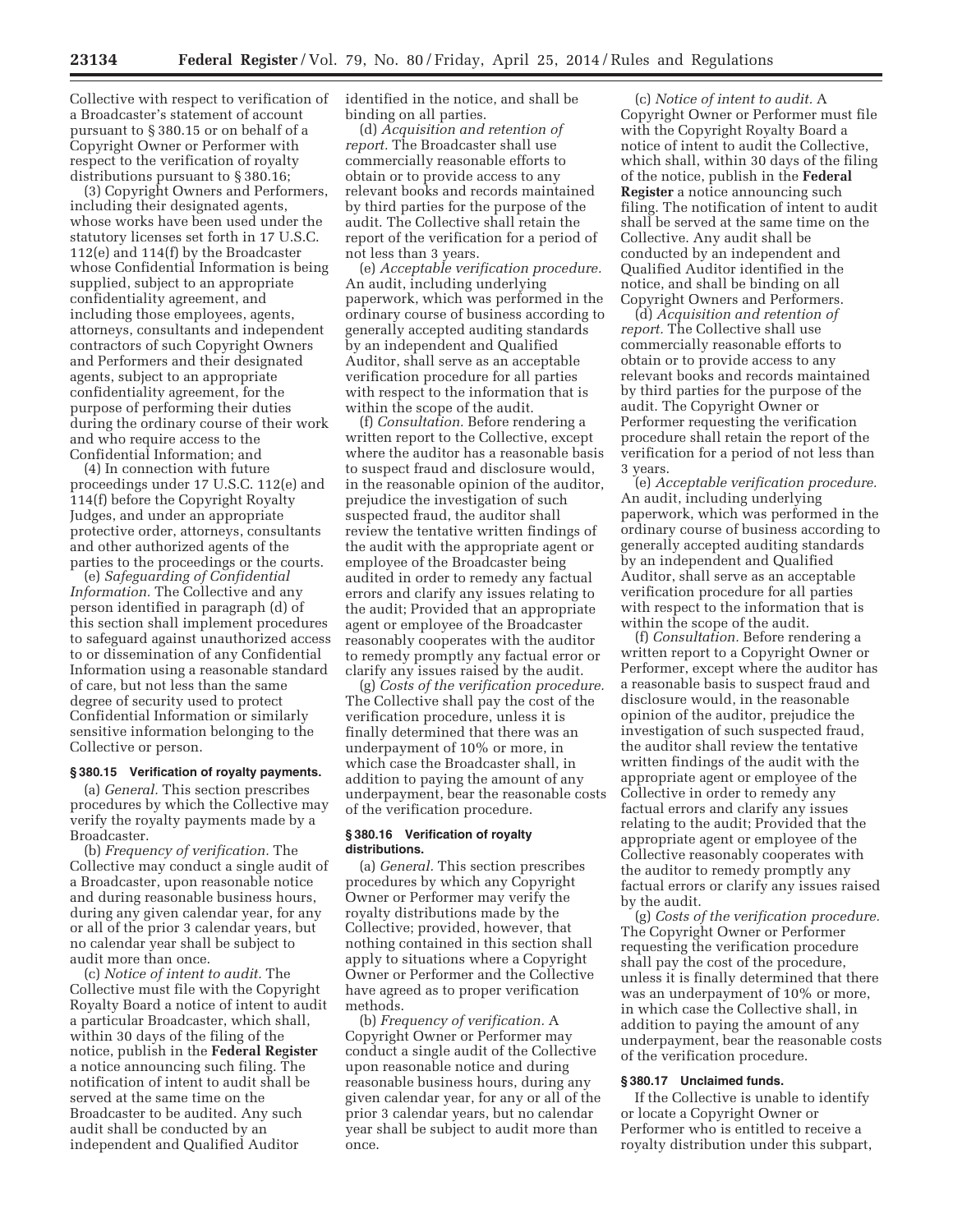the Collective shall retain the required payment in a segregated trust account for a period of 3 years from the date of distribution. No claim to such distribution shall be valid after the expiration of the 3-year period. After expiration of this period, the Collective may apply the unclaimed funds to offset any costs deductible under 17 U.S.C. 114(g)(3). The foregoing shall apply notwithstanding the common law or statutes of any State.

# **Subpart C—Noncommercial Educational Webcasters**

# **§ 380.20 General.**

(a) *Scope.* This subpart establishes rates and terms, including requirements for royalty payments, recordkeeping and reports of use, for the public performance of sound recordings in certain digital transmissions made by Noncommercial Educational Webcasters as set forth herein in accordance with the provisions of 17 U.S.C. 114, and the making of Ephemeral Recordings by Noncommercial Educational Webcasters as set forth herein in accordance with the provisions of 17 U.S.C. 112(e), during the period January 1, 2011, through December 31, 2015.

(b) *Legal compliance.* Noncommercial Educational Webcasters relying upon the statutory licenses set forth in 17 U.S.C. 112(e) and 114 shall comply with the requirements of those sections, the rates and terms of this subpart, and any other applicable regulations not inconsistent with the rates and terms set forth herein.

(c) *Relationship to voluntary agreements.* Notwithstanding the royalty rates and terms established in this subpart, the rates and terms of any license agreements entered into by Copyright Owners and digital audio services shall apply in lieu of the rates and terms of this subpart to transmissions within the scope of such agreements.

#### **§ 380.21 Definitions.**

For purposes of this subpart, the following definitions shall apply:

*ATH or Aggregate Tuning Hours*  means the total hours of programming that a Noncommercial Educational Webcaster has transmitted during the relevant period to all listeners within the United States over all channels and stations that provide audio programming consisting, in whole or in part, of Eligible Transmissions, including from any archived programs, less the actual running time of any sound recordings for which the Noncommercial Educational Webcaster has obtained direct licenses apart from

17 U.S.C. 114(d)(2) or which do not require a license under United States copyright law. By way of example, if a Noncommercial Educational Webcaster transmitted one hour of programming to 10 simultaneous listeners, the Noncommercial Educational Webcaster's Aggregate Tuning Hours would equal 10. If three minutes of that hour consisted of transmission of a directly licensed recording, the Noncommercial Educational Webcaster's Aggregate Tuning Hours would equal 9 hours and 30 minutes. As an additional example, if one listener listened to a Noncommercial Educational Webcaster for 10 hours (and none of the recordings transmitted during that time was directly licensed), the Noncommercial Educational Webcaster's Aggregate Tuning Hours would equal 10.

*Collective* is the collection and distribution organization that is designated by the Copyright Royalty Judges. For the 2011–2015 license period, the Collective is SoundExchange, Inc.

*Copyright Owners* are sound recording copyright owners who are entitled to royalty payments made under this subpart pursuant to the statutory licenses under 17 U.S.C. 112(e) and 114(f).

*Eligible Transmission* means an eligible nonsubscription transmission made by a Noncommercial Educational Webcaster over the Internet.

*Ephemeral Recording* is a phonorecord created for the purpose of facilitating an Eligible Transmission of a public performance of a sound recording under a statutory license in accordance with 17 U.S.C. 114(f), and subject to the limitations specified in 17 U.S.C. 112(e).

*Noncommercial Educational Webcaster* means Noncommercial Webcaster (as defined in 17 U.S.C.  $114(f)(5)(E)(i)$  that:

(1) Has obtained a compulsory license under 17 U.S.C. 112(e) and 114 and the implementing regulations therefor to make Eligible Transmissions and related ephemeral recordings;

(2) Complies with all applicable provisions of Sections 112(e) and 114 and applicable regulations;

(3) Is directly operated by, or is affiliated with and officially sanctioned by, and the digital audio transmission operations of which are staffed substantially by students enrolled at, a domestically accredited primary or secondary school, college, university or other post-secondary degree-granting educational institution; and

(4) Is not a ''public broadcasting entity'' (as defined in 17 U.S.C. 118(g)) qualified to receive funding from the Corporation for Public Broadcasting pursuant to the criteria set forth in 47 U.S.C. 396.

*Performance* is each instance in which any portion of a sound recording is publicly performed to a listener by means of a digital audio transmission (*e.g.,* the delivery of any portion of a single track from a compact disc to one listener) but excluding the following:

(1) A performance of a sound recording that does not require a license (*e.g.,* a sound recording that is not copyrighted);

(2) A performance of a sound recording for which the Noncommercial Educational Webcaster has previously obtained a license from the Copyright Owner of such sound recording; and

(3) An incidental performance that both:

(i) Makes no more than incidental use of sound recordings, including, but not limited to, brief musical transitions in and out of commercials or program segments, brief performances during news, talk and sports programming, brief background performances during disk jockey announcements, brief performances during commercials of sixty seconds or less in duration, or brief performances during sporting or other public events; and

(ii) Other than ambient music that is background at a public event, does not contain an entire sound recording and does not feature a particular sound recording of more than thirty seconds (as in the case of a sound recording used as a theme song).

*Performers* means the independent administrators identified in 17 U.S.C.  $114(g)(2)(B)$  and  $(C)$  and the parties identified in 17 U.S.C. 114(g)(2)(D).

*Qualified Auditor* is a Certified Public Accountant.

#### **§ 380.22 Royalty fees for the public performance of sound recordings and for ephemeral recordings.**

(a) *Minimum fee.* Each Noncommercial Educational Webcaster shall pay an annual, nonrefundable minimum fee of \$500 (the ''Minimum Fee'') for each of its individual channels, including each of its individual side channels, and each of its individual stations, through which (in each case) it makes Eligible Transmissions, for each calendar year it makes Eligible Transmissions subject to this subpart. For clarity, each individual stream (*e.g.,* HD radio side channels, different stations owned by a single licensee) will be treated separately and be subject to a separate minimum. In addition, a Noncommercial Educational Webcaster electing the reporting waiver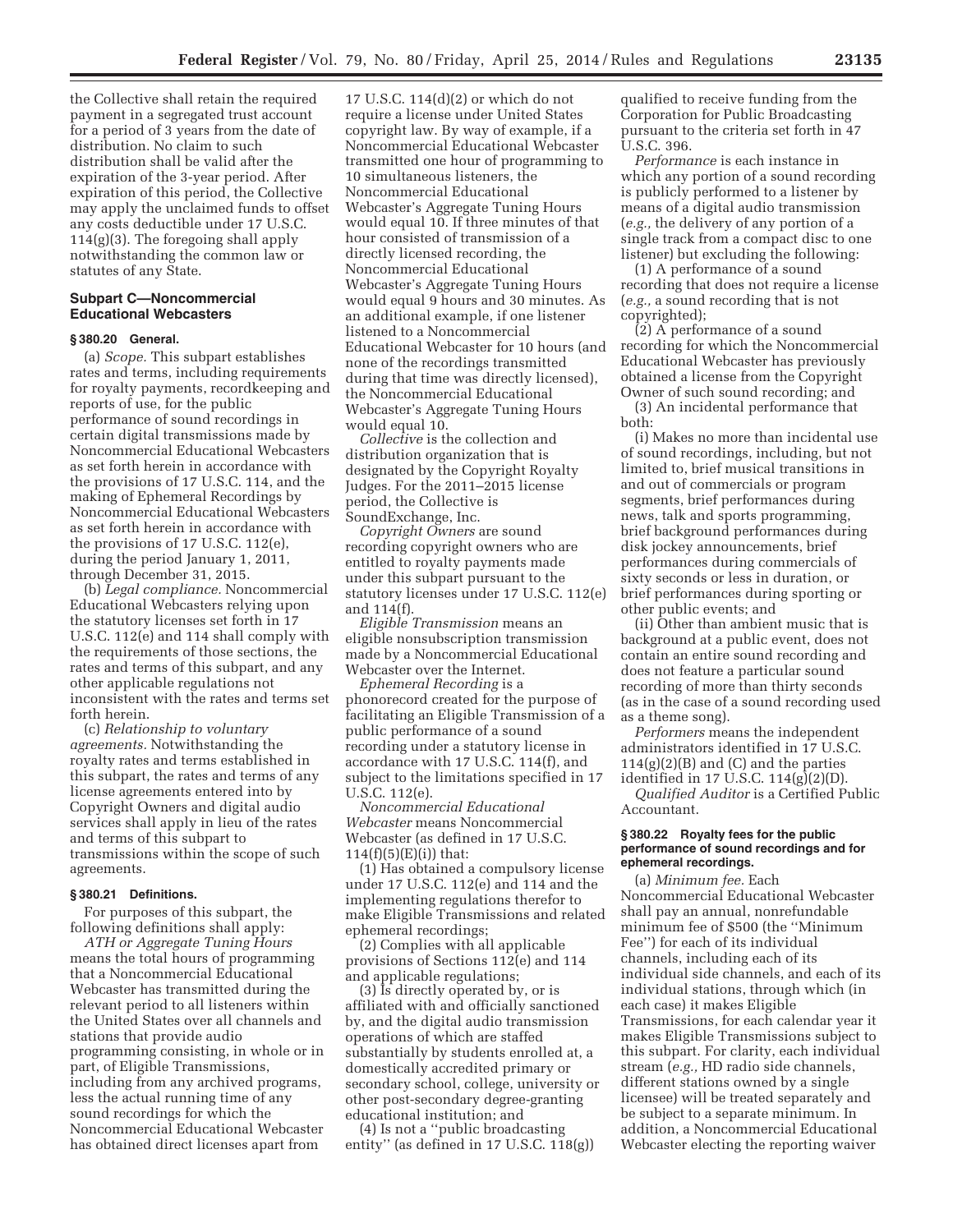described in § 380.23(g)(1), shall pay a \$100 annual fee (the ''Proxy Fee'') to the Collective.

(b) *Additional usage fees.* If, in any month, a Noncommercial Educational Webcaster makes total transmissions in excess of 159,140 Aggregate Tuning Hours on any individual channel or station, the Noncommercial Educational Webcaster shall pay additional usage fees (''Usage Fees'') for the Eligible Transmissions it makes on that channel or station after exceeding 159,140 total ATH at the following per-performance rates:

- (1) 2011: \$0.0017;
- (2) 2012: \$0.0020;
- (3) 2013: \$0.0022;
- (4) 2014: \$0.0023;
- (5) 2015: \$0.0025.

(6) For a Noncommercial Educational Webcaster unable to calculate actual total performances and not required to report ATH or actual total performances under § 380.23(g)(3), the Noncommercial Educational Webcaster may pay its Usage Fees on an ATH basis, provided that the Noncommercial Educational Webcaster shall pay its Usage Fees at the per-performance rates provided in paragraphs (b)(1) through (5) of this section based on the assumption that the number of sound recordings performed is 12 per hour. The Collective may distribute royalties paid on the basis of ATH hereunder in accordance with its generally applicable methodology for distributing royalties paid on such basis. In addition, and for the avoidance of doubt, a Noncommercial Educational Webcaster offering more than one channel or station shall pay Usage Fees on a perchannel or -station basis.

(c) *Ephemeral royalty.* The royalty payable under 17 U.S.C. 112(e) for any ephemeral reproductions made by a Noncommercial Educational Webcaster and covered by this subpart is deemed to be included within the royalty payments set forth in paragraphs (a) and (b)(1) through (5) of this section and to equal the percentage of such royalty payments determined by the Copyright Royalty Judges for other webcasting in § 380.3.

# **§ 380.23 Terms for making payment of royalty fees and statements of account.**

(a) *Payment to the Collective.* A Noncommercial Educational Webcaster shall make the royalty payments due under § 380.22 to the Collective.

(b) *Designation of the Collective.* (1) Until such time as a new designation is made, SoundExchange, Inc., is designated as the Collective to receive statements of account and royalty payments from Noncommercial

Educational Webcasters due under § 380.22 and to distribute such royalty payments to each Copyright Owner and Performer, or their designated agents, entitled to receive royalties under 17 U.S.C. 112(e) or 114(g).

(2) If SoundExchange, Inc., should dissolve or cease to be governed by a board consisting of equal numbers of representatives of Copyright Owners and Performers, then it shall be replaced by a successor Collective upon the fulfillment of the requirements set forth in paragraph (b)(2)(i) of this section.

 $(i)$  By a majority vote of the nine Copyright Owner representatives and the nine Performer representatives on the SoundExchange board as of the last day preceding the condition precedent in this paragraph (b)(2), such representatives shall file a petition with the Copyright Royalty Board designating a successor to collect and distribute royalty payments to Copyright Owners and Performers entitled to receive royalties under 17 U.S.C. 112(e) or 114(g) that have themselves authorized such Collective.

(ii) The Copyright Royalty Judges shall publish in the **Federal Register**  within 30 days of receipt of a petition filed under paragraph (b)(2)(i) of this section an order designating the Collective named in such petition.

(c) *Minimum fee.* Noncommercial Educational Webcasters shall submit the Minimum Fee, and Proxy Fee if applicable, accompanied by a statement of account, by January 31st of each calendar year, except that payment of the Minimum Fee, and Proxy Fee if applicable, by a Noncommercial Educational Webcaster that was not making Eligible Transmissions or Ephemeral Recordings pursuant to the licenses in 17 U.S.C. 114 and/or 17 U.S.C. 112(e) as of said date but begins doing so thereafter shall be due by the 45th day after the end of the month in which the Noncommercial Educational Webcaster commences doing so. Payments of minimum fees must be accompanied by a certification, signed by an officer or another duly authorized faculty member or administrator of the institution with which the Noncommercial Educational Webcaster is affiliated, on a form provided by the Collective, that the Noncommercial Educational Webcaster:

(1) Qualifies as a Noncommercial Educational Webcaster for the relevant year; and

(2) Did not exceed 159,140 total ATH in any month of the prior year for which the Noncommercial Educational Webcaster did not submit a statement of account and pay any required Usage Fees. At the same time the

Noncommercial Educational Webcaster must identify all its stations making Eligible Transmissions and identify which of the reporting options set forth in paragraph (g) of this section it elects for the relevant year (provided that it must be eligible for the option it elects).

(d) *Usage fees.* In addition to its obligations pursuant to paragraph (c) of this section, a Noncommercial Educational Webcaster must make monthly payments of Usage Fees where required by § 380.22(b), and provide statements of account to accompany these payments, for each month on the 45th day following the month in which the Eligible Transmissions subject to the Usage Fees and statements of account were made. All monthly payments shall be rounded to the nearest cent.

(e) *Late fees.* A Noncommercial Educational Webcaster shall pay a late fee for each instance in which any payment, any statement of account or any report of use is not received by the Collective in compliance with the applicable regulations by the due date. The amount of the late fee shall be 1.5% of the late payment, or 1.5% of the payment associated with a late statement of account or report of use, per month, compounded monthly for the balance due, or the highest lawful rate, whichever is lower. The late fee shall accrue from the due date of the payment, statement of account or report of use until a fully compliant payment, statement of account or report of use (as applicable) is received by the Collective, provided that, in the case of a timely provided but noncompliant statement of account or report of use, the Collective has notified the Noncommercial Educational Webcaster within 90 days regarding any noncompliance that is reasonably evident to the Collective.

(f) *Statements of account.* Any payment due under § 380.22 shall be accompanied by a corresponding statement of account. A statement of account shall contain the following information:

(1) The name of the Noncommercial Educational Webcaster, exactly as it appears on the notice of use, and if the statement of account covers a single station only, the call letters or name of the station;

(2) Such information as is necessary to calculate the accompanying royalty payment as prescribed in this subpart;

(3) The name, address, business title, telephone number, facsimile number (if any), electronic mail address (if any) and other contact information of the person to be contacted for information or questions concerning the content of the statement of account;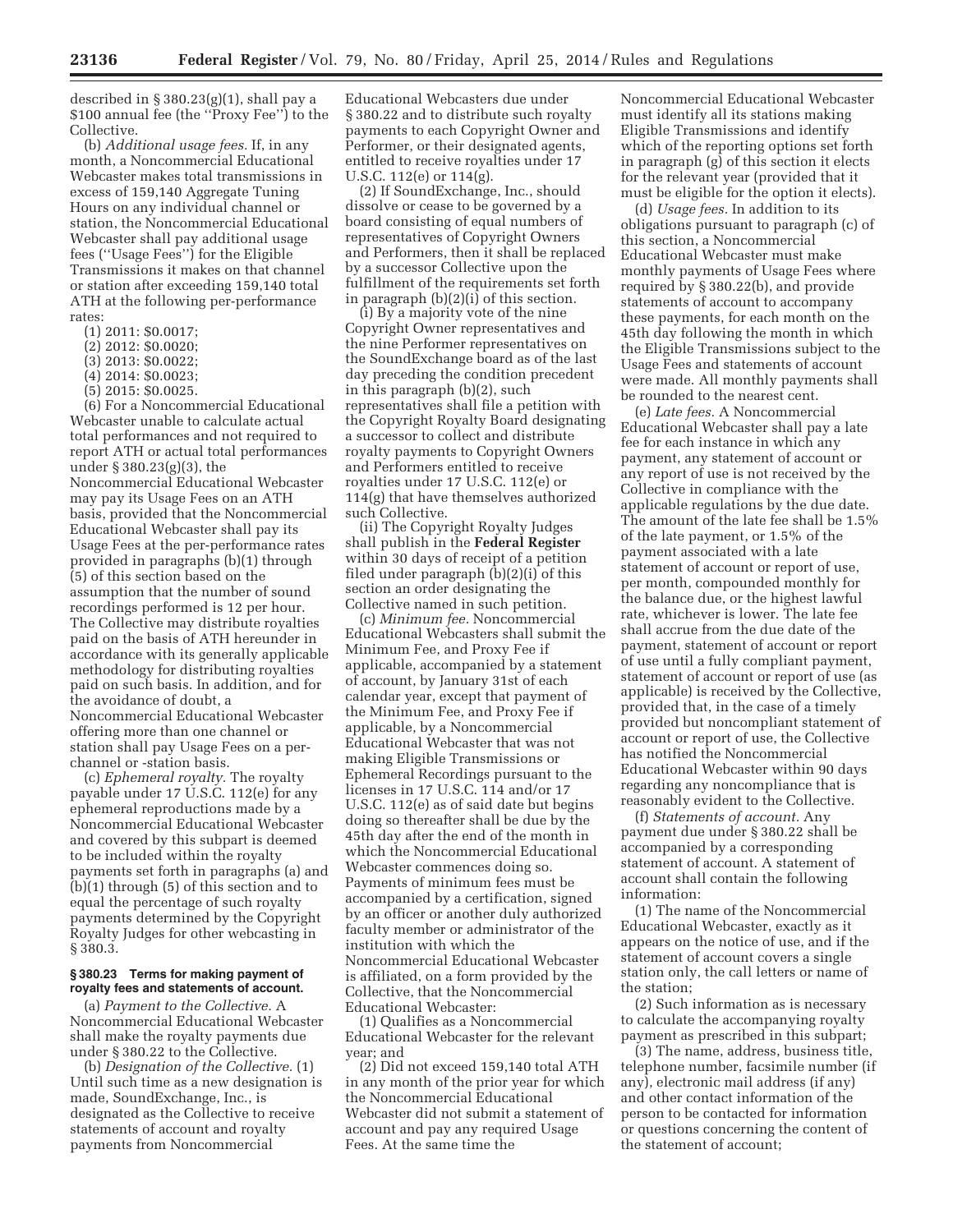(4) The handwritten signature of an officer or another duly authorized faculty member or administrator of the applicable educational institution;

(5) The printed or typewritten name of the person signing the statement of account;

(6) The date of signature;

(7) The title or official position held by the person signing the statement of account;

(8) A certification of the capacity of the person signing; and

(9) A statement to the following effect: I, the undersigned officer or other

duly authorized faculty member or administrator of the applicable educational institution, have examined this statement of account and hereby state that it is true, accurate, and complete to my knowledge after reasonable due diligence.

(g) *Reporting by Noncommercial Educational Webcasters in general*—(1) *Reporting waiver.* In light of the unique business and operational circumstances currently existing with respect to Noncommercial Educational Webcasters, and for the purposes of this subpart only, a Noncommercial Educational Webcaster that did not exceed 55,000 total ATH for any individual channel or station for more than one calendar month in the immediately preceding calendar year and that does not expect to exceed 55,000 total ATH for any individual channel or station for any calendar month during the applicable calendar year may elect to pay to the Collective a nonrefundable, annual Proxy Fee of \$100 in lieu of providing reports of use for the calendar year pursuant to the regulations at § 370.4 of this chapter. In addition, a Noncommercial Educational Webcaster that unexpectedly exceeded 55,000 total ATH on one or more channels or stations for more than one month during the immediately preceding calendar year may elect to pay the Proxy Fee and receive the reporting waiver described in this paragraph (g)(1) during a calendar year, if it implements measures reasonably calculated to ensure that it will not make Eligible Transmissions exceeding 55,000 total ATH during any month of that calendar year. The Proxy Fee is intended to defray the Collective's costs associated with this reporting waiver, including development of proxy usage data. The Proxy Fee shall be paid by the date specified in paragraph (c) of this section for paying the Minimum Fee for the applicable calendar year and shall be accompanied by a certification on a form provided by the Collective, signed by an officer or another duly authorized

faculty member or administrator of the applicable educational institution, stating that the Noncommercial Educational Webcaster is eligible for the Proxy Fee option because of its past and expected future usage and, if applicable, has implemented measures to ensure that it will not make excess Eligible Transmissions in the future.

(2) *Sample-basis reports.* A Noncommercial Educational Webcaster that did not exceed 159,140 total ATH for any individual channel or station for more than one calendar month in the immediately preceding calendar year and that does not expect to exceed 159,140 total ATH for any individual channel or station for any calendar month during the applicable calendar year may elect to provide reports of use on a sample basis (two weeks per calendar quarter) in accordance with the regulations at § 370.4 of this chapter, except that, notwithstanding § 370.4(d)(2)(vi), such an electing Noncommercial Educational Webcaster shall not be required to include ATH or actual total performances and may in lieu thereof provide channel or station name and play frequency. Notwithstanding the foregoing, a Noncommercial Educational Webcaster that is able to report ATH or actual total performances is encouraged to do so. These reports of use shall be submitted to the Collective no later than January 31st of the year immediately following the year to which they pertain.

(3) *Census-basis reports.* If any of the following three conditions is satisfied, a Noncommercial Educational Webcaster must report pursuant to this paragraph  $(g)(3)$ :

(i) The Noncommercial Educational Webcaster exceeded 159,140 total ATH for any individual channel or station for more than one calendar month in the immediately preceding calendar year;

(ii) The Noncommercial Educational Webcaster expects to exceed 159,140 total ATH for any individual channel or station for any calendar month in the applicable calendar year; or

(iii) The Noncommercial Educational Webcaster otherwise does not elect to be subject to paragraphs (g)(1) or (2) of this section. A Noncommercial Educational Webcaster required to report pursuant to paragraph (g)(3) of this section shall provide reports of use to the Collective quarterly on a census reporting basis (*i.e.,* reports of use shall include every sound recording performed in the relevant quarter), containing information otherwise complying with applicable regulations (but no less information than required by § 370.4 of this chapter), except that, notwithstanding § 370.4(d)(2)(vi), such a

Noncommercial Educational Webcaster shall not be required to include ATH or actual total performances, and may in lieu thereof provide channel or station name and play frequency, during the first calendar year it reports in accordance with paragraph (g)(3) of this section. For the avoidance of doubt, after a Noncommercial Educational Webcaster has been required to report in accordance with paragraph (g)(3) of this section for a full calendar year, it must thereafter include ATH or actual total performances in its reports of use. All reports of use under paragraph (g)(3) of this section shall be submitted to the Collective no later than the 45th day after the end of each calendar quarter.

(h) *Distribution of royalties.* (1) The Collective shall promptly distribute royalties received from Noncommercial Educational Webcasters to Copyright Owners and Performers, or their designated agents, that are entitled to such royalties. The Collective shall only be responsible for making distributions to those Copyright Owners, Performers, or their designated agents who provide the Collective with such information as is necessary to identify and pay the correct recipient. The Collective shall distribute royalties on a basis that values all performances by a Noncommercial Educational Webcaster equally based upon the information provided under the report of use requirements for Noncommercial Educational Webcasters contained in § 370.4 of this chapter and this subpart, except that in the case of Noncommercial Educational Webcasters that elect to pay a Proxy Fee in lieu of providing reports of use pursuant to paragraph (g)(1) of this section, the Collective shall distribute the aggregate royalties paid by electing Noncommercial Educational Webcasters based on proxy usage data in accordance with a methodology adopted by the Collective's Board of Directors.

(2) If the Collective is unable to locate a Copyright Owner or Performer entitled to a distribution of royalties under paragraph (h)(1) of this section within 3 years from the date of payment by a Noncommercial Educational Webcaster, such distribution may first be applied to the costs directly attributable to the administration of that distribution. The foregoing shall apply notwithstanding the common law or statutes of any State.

(i) *Server logs.* Noncommercial Educational Webcasters shall retain for a period of no less than three full calendar years server logs sufficient to substantiate all information relevant to eligibility, rate calculation and reporting under this subpart. To the extent that a third-party Web hosting or service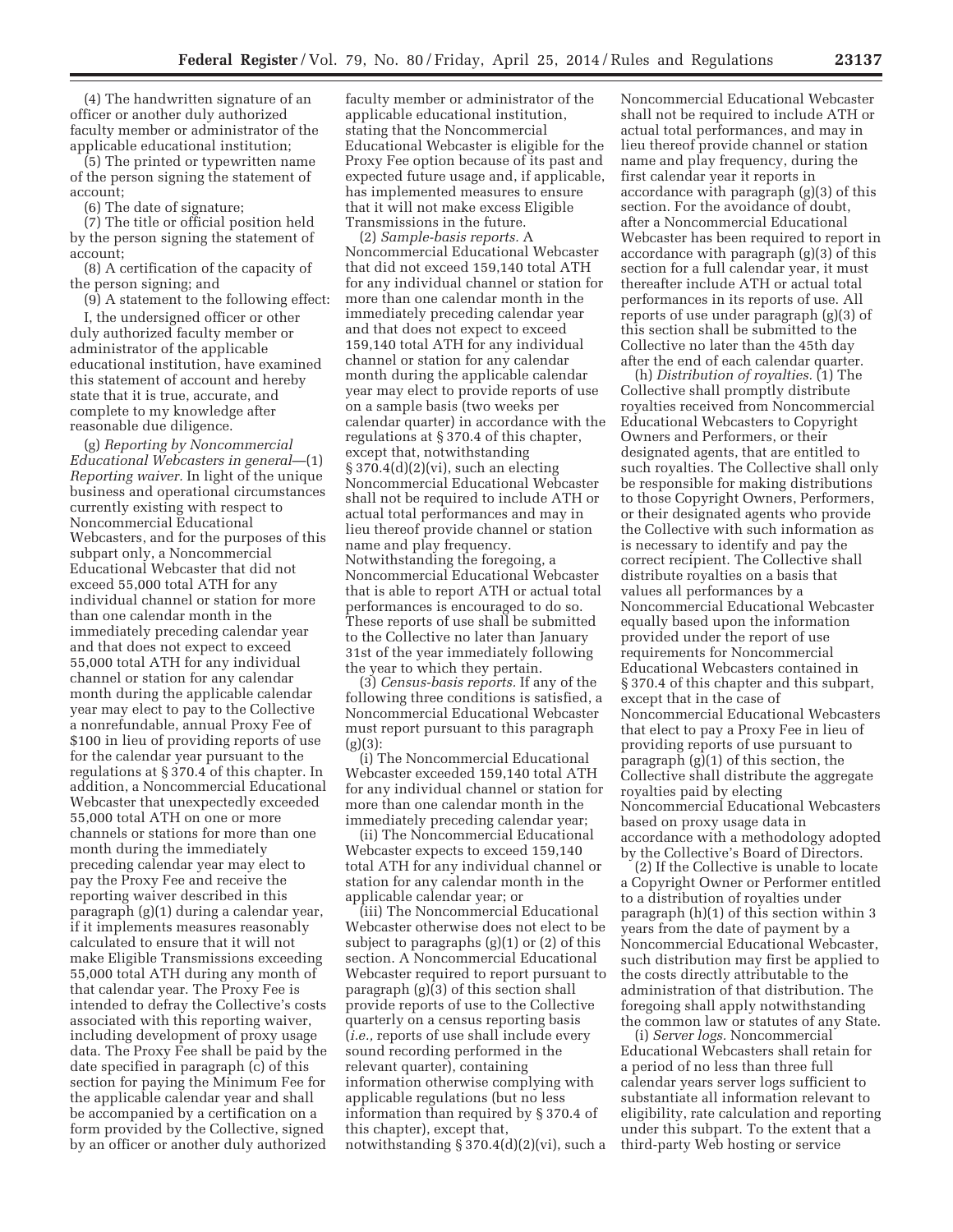provider maintains equipment or software for a Noncommercial Educational Webcaster and/or such third party creates, maintains, or can reasonably create such server logs, the Noncommercial Educational Webcaster shall direct that such server logs be created and maintained by said third party for a period of no less than three full calendar years and/or that such server logs be provided to, and maintained by, the Noncommercial Educational Webcaster.

(ii) [Reserved]

# **§ 380.24 Confidential Information.**

(a) *Definition.* For purposes of this subpart, ''Confidential Information'' shall include the statements of account and any information contained therein, including the amount of Usage Fees paid, and any information pertaining to the statements of account reasonably designated as confidential by the Noncommercial Educational Webcaster submitting the statement.

(b) *Exclusion.* Confidential Information shall not include documents or information that at the time of delivery to the Collective are public knowledge. The party claiming the benefit of this provision shall have the burden of proving that the disclosed information was public knowledge.

(c) *Use of Confidential Information.* In no event shall the Collective use any Confidential Information for any purpose other than royalty collection and distribution and activities related directly thereto.

(d) *Disclosure of Confidential Information.* Access to Confidential Information shall be limited to:

(1) Those employees, agents, attorneys, consultants and independent contractors of the Collective, subject to an appropriate confidentiality agreement, who are engaged in the collection and distribution of royalty payments hereunder and activities related thereto, for the purpose of performing such duties during the ordinary course of their work and who require access to Confidential Information;

(2) An independent Qualified Auditor, subject to an appropriate confidentiality agreement, who is authorized to act on behalf of the Collective with respect to verification of a Noncommercial Educational Webcaster's statement of account pursuant to § 380.25 or on behalf of a Copyright Owner or Performer with respect to the verification of royalty distributions pursuant to § 380.26;

(3) Copyright Owners and Performers, including their designated agents, whose works have been used under the

statutory licenses set forth in 17 U.S.C. 112(e) and 114(f) by the Noncommercial Educational Webcaster whose Confidential Information is being supplied, subject to an appropriate confidentiality agreement, and including those employees, agents, attorneys, consultants and independent contractors of such Copyright Owners and Performers and their designated agents, subject to an appropriate confidentiality agreement, for the purpose of performing their duties during the ordinary course of their work and who require access to the Confidential Information; and

(4) In connection with future proceedings under 17 U.S.C. 112(e) and 114(f) before the Copyright Royalty Judges, and under an appropriate protective order, attorneys, consultants and other authorized agents of the parties to the proceedings or the courts.

(e) *Safeguarding of Confidential Information.* The Collective and any person identified in paragraph (d) of this section shall implement procedures to safeguard against unauthorized access to or dissemination of any Confidential Information using a reasonable standard of care, but no less than the same degree of security used to protect Confidential Information or similarly sensitive information belonging to the Collective or person.

#### **§ 380.25 Verification of royalty payments.**

(a) *General.* This section prescribes procedures by which the Collective may verify the royalty payments made by a Noncommercial Educational Webcaster.

(b) *Frequency of verification.* The Collective may conduct a single audit of a Noncommercial Educational Webcaster, upon reasonable notice and during reasonable business hours, during any given calendar year, for any or all of the prior 3 calendar years, but no calendar year shall be subject to audit more than once.

(c) *Notice of intent to audit.* The Collective must file with the Copyright Royalty Board a notice of intent to audit a particular Noncommercial Educational Webcaster, which shall, within 30 days of the filing of the notice, publish in the **Federal Register** a notice announcing such filing. The notification of intent to audit shall be served at the same time on the Noncommercial Educational Webcaster to be audited. Any such audit shall be conducted by an independent Qualified Auditor identified in the notice and shall be binding on all parties.

(d) *Acquisition and retention of report.* The Noncommercial Educational Webcaster shall use commercially reasonable efforts to obtain or to provide

access to any relevant books and records maintained by third parties for the purpose of the audit. The Collective shall retain the report of the verification for a period of not less than 3 years.

(e) *Acceptable verification procedure.*  An audit, including underlying paperwork, which was performed in the ordinary course of business according to generally accepted auditing standards by an independent Qualified Auditor, shall serve as an acceptable verification procedure for all parties with respect to the information that is within the scope of the audit.

(f) *Consultation.* Before rendering a written report to the Collective, except where the auditor has a reasonable basis to suspect fraud and disclosure would, in the reasonable opinion of the auditor, prejudice the investigation of such suspected fraud, the auditor shall review the tentative written findings of the audit with the appropriate agent or employee of the Noncommercial Educational Webcaster being audited in order to remedy any factual errors and clarify any issues relating to the audit; Provided that an appropriate agent or employee of the Noncommercial Educational Webcaster reasonably cooperates with the auditor to remedy promptly any factual errors or clarify any issues raised by the audit.

(g) *Costs of the verification procedure.*  The Collective shall pay the cost of the verification procedure, unless it is finally determined that there was an underpayment of 10% or more, in which case the Noncommercial Educational Webcaster shall, in addition to paying the amount of any underpayment, bear the reasonable costs of the verification procedure.

#### **§ 380.26 Verification of royalty distributions.**

(a) *General.* This section prescribes procedures by which any Copyright Owner or Performer may verify the royalty distributions made by the Collective; provided, however, that nothing contained in this section shall apply to situations where a Copyright Owner or Performer and the Collective have agreed as to proper verification methods.

(b) *Frequency of verification.* A Copyright Owner or Performer may conduct a single audit of the Collective upon reasonable notice and during reasonable business hours, during any given calendar year, for any or all of the prior 3 calendar years, but no calendar year shall be subject to audit more than once.

(c) *Notice of intent to audit.* A Copyright Owner or Performer must file with the Copyright Royalty Board a